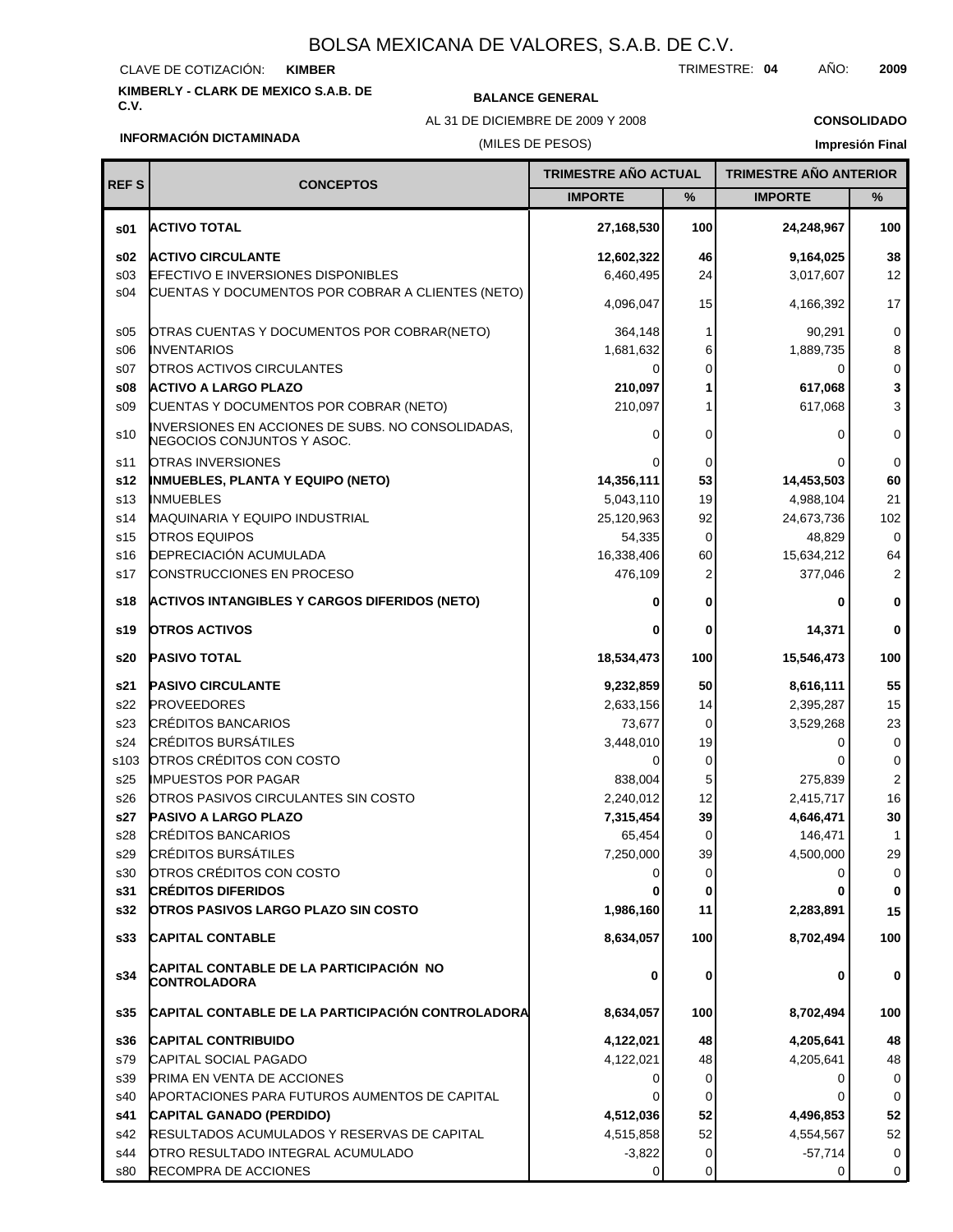### **KIMBERLY - CLARK DE MEXICO S.A.B.** CLAVE DE COTIZACIÓN: **KIMBER**

**BALANCE GENERAL** 

TRIMESTRE: **04** AÑO: **2009**

**CONSOLIDADO**

#### DESGLOSE DE PRINCIPALES CONCEPTOS

### (MILES DE PESOS)

### **Impresión Final**

| <b>REFS</b><br><b>CONCEPTOS</b><br><b>IMPORTE</b><br>℅<br><b>IMPORTE</b><br>$\%$<br>\$03<br><b>EFECTIVO E INVERSIONES DISPONIBLES</b><br>6,460,495<br>100<br>100<br>3,017,607<br>s46<br><b>EFECTIVO</b><br>118,179<br>2<br>21,446<br>$\overline{1}$<br>s47<br><b>INVERSIONES DISPONIBLES</b><br>6,342,316<br>2,996,161<br>99<br>98<br><b>OTROS ACTIVOS CIRCULANTES</b><br>\$07<br>100<br>100<br>0<br>0<br>INSTRUMENTOS FINANCIEROS DERIVADOS<br>s81<br>0<br>0<br>0<br>0<br>s82<br>OPERACIONES DISCONTINUADAS<br>0<br>0<br>0<br>0<br><b>OTROS</b><br>$\Omega$<br>s83<br>$\Omega$<br>U<br>0<br>0<br>100<br>s18<br><b>ACTIVOS INTANGIBLES Y CARGOS DIFERIDOS (NETO)</b><br>0<br>100<br><b>GASTOS AMORTIZABLES (NETO)</b><br>0<br>0<br>0<br>s48<br>0<br>CRÉDITO MERCANTIL<br>s49<br>0<br>0<br>0<br>0<br>s51<br><b>OTROS</b><br>$\mathbf 0$<br>0<br>0<br>0<br>0<br><b>OTROS ACTIVOS</b><br>100<br>100<br>14,371<br>s19<br>0<br>100<br>s85<br>INSTRUMENTOS FINANCIEROS DERIVADOS<br>0<br>14,371<br><b>IMPUESTOS DIFERIDOS</b><br>s50<br>0<br>0<br>0<br>0<br>s104<br>BENEFICIOS A LOS EMPLEADOS<br>0<br>0<br>0<br>0<br>OPERACIONES DISCONTINUADAS<br>s86<br>$\mathbf 0$<br>0<br>0<br>0<br><b>OTROS</b><br>s87<br>$\mathbf 0$<br>$\Omega$<br>0<br>0<br><b>PASIVO CIRCULANTE</b><br>100<br>s21<br>9,232,859<br>100<br>8,616,111<br>PASIVO EN MONEDA EXTRANJERA<br>58<br>s52<br>1,523,454<br>17<br>4,974,289<br>PASIVO EN MONEDA NACIONAL<br>42<br>s53<br>7,709,405<br>83<br>3,641,822<br>100<br>100<br>OTROS PASIVOS CIRCULANTES SIN COSTO<br>2,240,012<br>2,415,717<br>s26<br>s88<br>INSTRUMENTOS FINANCIEROS DERIVADOS<br>0<br>150,930<br>6<br>0<br><b>INTERESES POR PAGAR</b><br>$\overline{2}$<br>152,968<br>s89<br>55,979<br>6<br><b>PROVISIONES</b><br>63<br>s68<br>1,381,018<br>62<br>1,515,168<br>OPERACIONES DISCONTINUADAS<br>0<br>s90<br>0<br>0<br>0<br>OTROS PASIVOS CIRCULANTES<br>s58<br>21,992<br>1<br>20,179<br>$\mathbf{1}$<br>BENEFICIOS A LOS EMPLEADOS<br>24<br>s <sub>105</sub><br>781,023<br>35<br>576,472<br>100<br>s27<br><b>PASIVO A LARGO PLAZO</b><br>7,315,454<br>100<br>4,646,471<br>s59<br>PASIVO EN MONEDA EXTRANJERA<br>65,454<br>146,471<br>3<br>1<br>97<br>s60<br>PASIVO EN MONEDA NACIONAL<br>99<br>4,500,000<br>7,250,000<br><b>CRÉDITOS DIFERIDOS</b><br>100<br>s31 l<br>100<br>0<br>0<br>CRÉDITO MERCANTIL<br>s65<br>0<br>0<br>0<br>0<br><b>OTROS</b><br>s67<br>0<br>0<br>0<br>0<br>100<br>100<br>s32<br>OTROS PASIVOS LARGO PLAZO SIN COSTO<br>1,986,160<br>2,283,891<br>85<br><b>IMPUESTOS DIFERIDOS</b><br>1,705,860<br>86<br>1,944,328<br>s66<br>s91<br>BENEFICIOS A LOS EMPLEADOS<br>26,130<br>111,589<br>1<br>5<br>OPERACIONES DISCONTINUADAS<br>s92<br>0<br>0<br>0<br>0<br><b>OTROS PASIVOS</b><br>s69<br>254,170<br>227,974<br>10<br>13<br>4,122,021<br>100<br>4,205,641<br>100<br>s79<br><b>CAPITAL SOCIAL PAGADO</b><br>8,829<br>0<br>9,009<br>0<br>s37<br><b>NOMINAL</b><br>4,113,192<br>100<br>4,196,632<br>100<br>ACTUALIZACIÓN<br>s38 |  | <b>TRIMESTRE AÑO ACTUAL</b> | <b>TRIMESTRE AÑO ANTERIOR</b> |  |
|----------------------------------------------------------------------------------------------------------------------------------------------------------------------------------------------------------------------------------------------------------------------------------------------------------------------------------------------------------------------------------------------------------------------------------------------------------------------------------------------------------------------------------------------------------------------------------------------------------------------------------------------------------------------------------------------------------------------------------------------------------------------------------------------------------------------------------------------------------------------------------------------------------------------------------------------------------------------------------------------------------------------------------------------------------------------------------------------------------------------------------------------------------------------------------------------------------------------------------------------------------------------------------------------------------------------------------------------------------------------------------------------------------------------------------------------------------------------------------------------------------------------------------------------------------------------------------------------------------------------------------------------------------------------------------------------------------------------------------------------------------------------------------------------------------------------------------------------------------------------------------------------------------------------------------------------------------------------------------------------------------------------------------------------------------------------------------------------------------------------------------------------------------------------------------------------------------------------------------------------------------------------------------------------------------------------------------------------------------------------------------------------------------------------------------------------------------------------------------------------------------------------------------------------------------------------------------------------------------------------------------------------------------------------------------------------------------------------------------------------------------------------------------------------------------------------------------------------------------------------------------------------------------------------------------------------------------------------------------|--|-----------------------------|-------------------------------|--|
|                                                                                                                                                                                                                                                                                                                                                                                                                                                                                                                                                                                                                                                                                                                                                                                                                                                                                                                                                                                                                                                                                                                                                                                                                                                                                                                                                                                                                                                                                                                                                                                                                                                                                                                                                                                                                                                                                                                                                                                                                                                                                                                                                                                                                                                                                                                                                                                                                                                                                                                                                                                                                                                                                                                                                                                                                                                                                                                                                                                  |  |                             |                               |  |
|                                                                                                                                                                                                                                                                                                                                                                                                                                                                                                                                                                                                                                                                                                                                                                                                                                                                                                                                                                                                                                                                                                                                                                                                                                                                                                                                                                                                                                                                                                                                                                                                                                                                                                                                                                                                                                                                                                                                                                                                                                                                                                                                                                                                                                                                                                                                                                                                                                                                                                                                                                                                                                                                                                                                                                                                                                                                                                                                                                                  |  |                             |                               |  |
|                                                                                                                                                                                                                                                                                                                                                                                                                                                                                                                                                                                                                                                                                                                                                                                                                                                                                                                                                                                                                                                                                                                                                                                                                                                                                                                                                                                                                                                                                                                                                                                                                                                                                                                                                                                                                                                                                                                                                                                                                                                                                                                                                                                                                                                                                                                                                                                                                                                                                                                                                                                                                                                                                                                                                                                                                                                                                                                                                                                  |  |                             |                               |  |
|                                                                                                                                                                                                                                                                                                                                                                                                                                                                                                                                                                                                                                                                                                                                                                                                                                                                                                                                                                                                                                                                                                                                                                                                                                                                                                                                                                                                                                                                                                                                                                                                                                                                                                                                                                                                                                                                                                                                                                                                                                                                                                                                                                                                                                                                                                                                                                                                                                                                                                                                                                                                                                                                                                                                                                                                                                                                                                                                                                                  |  |                             |                               |  |
|                                                                                                                                                                                                                                                                                                                                                                                                                                                                                                                                                                                                                                                                                                                                                                                                                                                                                                                                                                                                                                                                                                                                                                                                                                                                                                                                                                                                                                                                                                                                                                                                                                                                                                                                                                                                                                                                                                                                                                                                                                                                                                                                                                                                                                                                                                                                                                                                                                                                                                                                                                                                                                                                                                                                                                                                                                                                                                                                                                                  |  |                             |                               |  |
|                                                                                                                                                                                                                                                                                                                                                                                                                                                                                                                                                                                                                                                                                                                                                                                                                                                                                                                                                                                                                                                                                                                                                                                                                                                                                                                                                                                                                                                                                                                                                                                                                                                                                                                                                                                                                                                                                                                                                                                                                                                                                                                                                                                                                                                                                                                                                                                                                                                                                                                                                                                                                                                                                                                                                                                                                                                                                                                                                                                  |  |                             |                               |  |
|                                                                                                                                                                                                                                                                                                                                                                                                                                                                                                                                                                                                                                                                                                                                                                                                                                                                                                                                                                                                                                                                                                                                                                                                                                                                                                                                                                                                                                                                                                                                                                                                                                                                                                                                                                                                                                                                                                                                                                                                                                                                                                                                                                                                                                                                                                                                                                                                                                                                                                                                                                                                                                                                                                                                                                                                                                                                                                                                                                                  |  |                             |                               |  |
|                                                                                                                                                                                                                                                                                                                                                                                                                                                                                                                                                                                                                                                                                                                                                                                                                                                                                                                                                                                                                                                                                                                                                                                                                                                                                                                                                                                                                                                                                                                                                                                                                                                                                                                                                                                                                                                                                                                                                                                                                                                                                                                                                                                                                                                                                                                                                                                                                                                                                                                                                                                                                                                                                                                                                                                                                                                                                                                                                                                  |  |                             |                               |  |
|                                                                                                                                                                                                                                                                                                                                                                                                                                                                                                                                                                                                                                                                                                                                                                                                                                                                                                                                                                                                                                                                                                                                                                                                                                                                                                                                                                                                                                                                                                                                                                                                                                                                                                                                                                                                                                                                                                                                                                                                                                                                                                                                                                                                                                                                                                                                                                                                                                                                                                                                                                                                                                                                                                                                                                                                                                                                                                                                                                                  |  |                             |                               |  |
|                                                                                                                                                                                                                                                                                                                                                                                                                                                                                                                                                                                                                                                                                                                                                                                                                                                                                                                                                                                                                                                                                                                                                                                                                                                                                                                                                                                                                                                                                                                                                                                                                                                                                                                                                                                                                                                                                                                                                                                                                                                                                                                                                                                                                                                                                                                                                                                                                                                                                                                                                                                                                                                                                                                                                                                                                                                                                                                                                                                  |  |                             |                               |  |
|                                                                                                                                                                                                                                                                                                                                                                                                                                                                                                                                                                                                                                                                                                                                                                                                                                                                                                                                                                                                                                                                                                                                                                                                                                                                                                                                                                                                                                                                                                                                                                                                                                                                                                                                                                                                                                                                                                                                                                                                                                                                                                                                                                                                                                                                                                                                                                                                                                                                                                                                                                                                                                                                                                                                                                                                                                                                                                                                                                                  |  |                             |                               |  |
|                                                                                                                                                                                                                                                                                                                                                                                                                                                                                                                                                                                                                                                                                                                                                                                                                                                                                                                                                                                                                                                                                                                                                                                                                                                                                                                                                                                                                                                                                                                                                                                                                                                                                                                                                                                                                                                                                                                                                                                                                                                                                                                                                                                                                                                                                                                                                                                                                                                                                                                                                                                                                                                                                                                                                                                                                                                                                                                                                                                  |  |                             |                               |  |
|                                                                                                                                                                                                                                                                                                                                                                                                                                                                                                                                                                                                                                                                                                                                                                                                                                                                                                                                                                                                                                                                                                                                                                                                                                                                                                                                                                                                                                                                                                                                                                                                                                                                                                                                                                                                                                                                                                                                                                                                                                                                                                                                                                                                                                                                                                                                                                                                                                                                                                                                                                                                                                                                                                                                                                                                                                                                                                                                                                                  |  |                             |                               |  |
|                                                                                                                                                                                                                                                                                                                                                                                                                                                                                                                                                                                                                                                                                                                                                                                                                                                                                                                                                                                                                                                                                                                                                                                                                                                                                                                                                                                                                                                                                                                                                                                                                                                                                                                                                                                                                                                                                                                                                                                                                                                                                                                                                                                                                                                                                                                                                                                                                                                                                                                                                                                                                                                                                                                                                                                                                                                                                                                                                                                  |  |                             |                               |  |
|                                                                                                                                                                                                                                                                                                                                                                                                                                                                                                                                                                                                                                                                                                                                                                                                                                                                                                                                                                                                                                                                                                                                                                                                                                                                                                                                                                                                                                                                                                                                                                                                                                                                                                                                                                                                                                                                                                                                                                                                                                                                                                                                                                                                                                                                                                                                                                                                                                                                                                                                                                                                                                                                                                                                                                                                                                                                                                                                                                                  |  |                             |                               |  |
|                                                                                                                                                                                                                                                                                                                                                                                                                                                                                                                                                                                                                                                                                                                                                                                                                                                                                                                                                                                                                                                                                                                                                                                                                                                                                                                                                                                                                                                                                                                                                                                                                                                                                                                                                                                                                                                                                                                                                                                                                                                                                                                                                                                                                                                                                                                                                                                                                                                                                                                                                                                                                                                                                                                                                                                                                                                                                                                                                                                  |  |                             |                               |  |
|                                                                                                                                                                                                                                                                                                                                                                                                                                                                                                                                                                                                                                                                                                                                                                                                                                                                                                                                                                                                                                                                                                                                                                                                                                                                                                                                                                                                                                                                                                                                                                                                                                                                                                                                                                                                                                                                                                                                                                                                                                                                                                                                                                                                                                                                                                                                                                                                                                                                                                                                                                                                                                                                                                                                                                                                                                                                                                                                                                                  |  |                             |                               |  |
|                                                                                                                                                                                                                                                                                                                                                                                                                                                                                                                                                                                                                                                                                                                                                                                                                                                                                                                                                                                                                                                                                                                                                                                                                                                                                                                                                                                                                                                                                                                                                                                                                                                                                                                                                                                                                                                                                                                                                                                                                                                                                                                                                                                                                                                                                                                                                                                                                                                                                                                                                                                                                                                                                                                                                                                                                                                                                                                                                                                  |  |                             |                               |  |
|                                                                                                                                                                                                                                                                                                                                                                                                                                                                                                                                                                                                                                                                                                                                                                                                                                                                                                                                                                                                                                                                                                                                                                                                                                                                                                                                                                                                                                                                                                                                                                                                                                                                                                                                                                                                                                                                                                                                                                                                                                                                                                                                                                                                                                                                                                                                                                                                                                                                                                                                                                                                                                                                                                                                                                                                                                                                                                                                                                                  |  |                             |                               |  |
|                                                                                                                                                                                                                                                                                                                                                                                                                                                                                                                                                                                                                                                                                                                                                                                                                                                                                                                                                                                                                                                                                                                                                                                                                                                                                                                                                                                                                                                                                                                                                                                                                                                                                                                                                                                                                                                                                                                                                                                                                                                                                                                                                                                                                                                                                                                                                                                                                                                                                                                                                                                                                                                                                                                                                                                                                                                                                                                                                                                  |  |                             |                               |  |
|                                                                                                                                                                                                                                                                                                                                                                                                                                                                                                                                                                                                                                                                                                                                                                                                                                                                                                                                                                                                                                                                                                                                                                                                                                                                                                                                                                                                                                                                                                                                                                                                                                                                                                                                                                                                                                                                                                                                                                                                                                                                                                                                                                                                                                                                                                                                                                                                                                                                                                                                                                                                                                                                                                                                                                                                                                                                                                                                                                                  |  |                             |                               |  |
|                                                                                                                                                                                                                                                                                                                                                                                                                                                                                                                                                                                                                                                                                                                                                                                                                                                                                                                                                                                                                                                                                                                                                                                                                                                                                                                                                                                                                                                                                                                                                                                                                                                                                                                                                                                                                                                                                                                                                                                                                                                                                                                                                                                                                                                                                                                                                                                                                                                                                                                                                                                                                                                                                                                                                                                                                                                                                                                                                                                  |  |                             |                               |  |
|                                                                                                                                                                                                                                                                                                                                                                                                                                                                                                                                                                                                                                                                                                                                                                                                                                                                                                                                                                                                                                                                                                                                                                                                                                                                                                                                                                                                                                                                                                                                                                                                                                                                                                                                                                                                                                                                                                                                                                                                                                                                                                                                                                                                                                                                                                                                                                                                                                                                                                                                                                                                                                                                                                                                                                                                                                                                                                                                                                                  |  |                             |                               |  |
|                                                                                                                                                                                                                                                                                                                                                                                                                                                                                                                                                                                                                                                                                                                                                                                                                                                                                                                                                                                                                                                                                                                                                                                                                                                                                                                                                                                                                                                                                                                                                                                                                                                                                                                                                                                                                                                                                                                                                                                                                                                                                                                                                                                                                                                                                                                                                                                                                                                                                                                                                                                                                                                                                                                                                                                                                                                                                                                                                                                  |  |                             |                               |  |
|                                                                                                                                                                                                                                                                                                                                                                                                                                                                                                                                                                                                                                                                                                                                                                                                                                                                                                                                                                                                                                                                                                                                                                                                                                                                                                                                                                                                                                                                                                                                                                                                                                                                                                                                                                                                                                                                                                                                                                                                                                                                                                                                                                                                                                                                                                                                                                                                                                                                                                                                                                                                                                                                                                                                                                                                                                                                                                                                                                                  |  |                             |                               |  |
|                                                                                                                                                                                                                                                                                                                                                                                                                                                                                                                                                                                                                                                                                                                                                                                                                                                                                                                                                                                                                                                                                                                                                                                                                                                                                                                                                                                                                                                                                                                                                                                                                                                                                                                                                                                                                                                                                                                                                                                                                                                                                                                                                                                                                                                                                                                                                                                                                                                                                                                                                                                                                                                                                                                                                                                                                                                                                                                                                                                  |  |                             |                               |  |
|                                                                                                                                                                                                                                                                                                                                                                                                                                                                                                                                                                                                                                                                                                                                                                                                                                                                                                                                                                                                                                                                                                                                                                                                                                                                                                                                                                                                                                                                                                                                                                                                                                                                                                                                                                                                                                                                                                                                                                                                                                                                                                                                                                                                                                                                                                                                                                                                                                                                                                                                                                                                                                                                                                                                                                                                                                                                                                                                                                                  |  |                             |                               |  |
|                                                                                                                                                                                                                                                                                                                                                                                                                                                                                                                                                                                                                                                                                                                                                                                                                                                                                                                                                                                                                                                                                                                                                                                                                                                                                                                                                                                                                                                                                                                                                                                                                                                                                                                                                                                                                                                                                                                                                                                                                                                                                                                                                                                                                                                                                                                                                                                                                                                                                                                                                                                                                                                                                                                                                                                                                                                                                                                                                                                  |  |                             |                               |  |
|                                                                                                                                                                                                                                                                                                                                                                                                                                                                                                                                                                                                                                                                                                                                                                                                                                                                                                                                                                                                                                                                                                                                                                                                                                                                                                                                                                                                                                                                                                                                                                                                                                                                                                                                                                                                                                                                                                                                                                                                                                                                                                                                                                                                                                                                                                                                                                                                                                                                                                                                                                                                                                                                                                                                                                                                                                                                                                                                                                                  |  |                             |                               |  |
|                                                                                                                                                                                                                                                                                                                                                                                                                                                                                                                                                                                                                                                                                                                                                                                                                                                                                                                                                                                                                                                                                                                                                                                                                                                                                                                                                                                                                                                                                                                                                                                                                                                                                                                                                                                                                                                                                                                                                                                                                                                                                                                                                                                                                                                                                                                                                                                                                                                                                                                                                                                                                                                                                                                                                                                                                                                                                                                                                                                  |  |                             |                               |  |
|                                                                                                                                                                                                                                                                                                                                                                                                                                                                                                                                                                                                                                                                                                                                                                                                                                                                                                                                                                                                                                                                                                                                                                                                                                                                                                                                                                                                                                                                                                                                                                                                                                                                                                                                                                                                                                                                                                                                                                                                                                                                                                                                                                                                                                                                                                                                                                                                                                                                                                                                                                                                                                                                                                                                                                                                                                                                                                                                                                                  |  |                             |                               |  |
|                                                                                                                                                                                                                                                                                                                                                                                                                                                                                                                                                                                                                                                                                                                                                                                                                                                                                                                                                                                                                                                                                                                                                                                                                                                                                                                                                                                                                                                                                                                                                                                                                                                                                                                                                                                                                                                                                                                                                                                                                                                                                                                                                                                                                                                                                                                                                                                                                                                                                                                                                                                                                                                                                                                                                                                                                                                                                                                                                                                  |  |                             |                               |  |
|                                                                                                                                                                                                                                                                                                                                                                                                                                                                                                                                                                                                                                                                                                                                                                                                                                                                                                                                                                                                                                                                                                                                                                                                                                                                                                                                                                                                                                                                                                                                                                                                                                                                                                                                                                                                                                                                                                                                                                                                                                                                                                                                                                                                                                                                                                                                                                                                                                                                                                                                                                                                                                                                                                                                                                                                                                                                                                                                                                                  |  |                             |                               |  |
|                                                                                                                                                                                                                                                                                                                                                                                                                                                                                                                                                                                                                                                                                                                                                                                                                                                                                                                                                                                                                                                                                                                                                                                                                                                                                                                                                                                                                                                                                                                                                                                                                                                                                                                                                                                                                                                                                                                                                                                                                                                                                                                                                                                                                                                                                                                                                                                                                                                                                                                                                                                                                                                                                                                                                                                                                                                                                                                                                                                  |  |                             |                               |  |
|                                                                                                                                                                                                                                                                                                                                                                                                                                                                                                                                                                                                                                                                                                                                                                                                                                                                                                                                                                                                                                                                                                                                                                                                                                                                                                                                                                                                                                                                                                                                                                                                                                                                                                                                                                                                                                                                                                                                                                                                                                                                                                                                                                                                                                                                                                                                                                                                                                                                                                                                                                                                                                                                                                                                                                                                                                                                                                                                                                                  |  |                             |                               |  |
|                                                                                                                                                                                                                                                                                                                                                                                                                                                                                                                                                                                                                                                                                                                                                                                                                                                                                                                                                                                                                                                                                                                                                                                                                                                                                                                                                                                                                                                                                                                                                                                                                                                                                                                                                                                                                                                                                                                                                                                                                                                                                                                                                                                                                                                                                                                                                                                                                                                                                                                                                                                                                                                                                                                                                                                                                                                                                                                                                                                  |  |                             |                               |  |
|                                                                                                                                                                                                                                                                                                                                                                                                                                                                                                                                                                                                                                                                                                                                                                                                                                                                                                                                                                                                                                                                                                                                                                                                                                                                                                                                                                                                                                                                                                                                                                                                                                                                                                                                                                                                                                                                                                                                                                                                                                                                                                                                                                                                                                                                                                                                                                                                                                                                                                                                                                                                                                                                                                                                                                                                                                                                                                                                                                                  |  |                             |                               |  |
|                                                                                                                                                                                                                                                                                                                                                                                                                                                                                                                                                                                                                                                                                                                                                                                                                                                                                                                                                                                                                                                                                                                                                                                                                                                                                                                                                                                                                                                                                                                                                                                                                                                                                                                                                                                                                                                                                                                                                                                                                                                                                                                                                                                                                                                                                                                                                                                                                                                                                                                                                                                                                                                                                                                                                                                                                                                                                                                                                                                  |  |                             |                               |  |
|                                                                                                                                                                                                                                                                                                                                                                                                                                                                                                                                                                                                                                                                                                                                                                                                                                                                                                                                                                                                                                                                                                                                                                                                                                                                                                                                                                                                                                                                                                                                                                                                                                                                                                                                                                                                                                                                                                                                                                                                                                                                                                                                                                                                                                                                                                                                                                                                                                                                                                                                                                                                                                                                                                                                                                                                                                                                                                                                                                                  |  |                             |                               |  |
|                                                                                                                                                                                                                                                                                                                                                                                                                                                                                                                                                                                                                                                                                                                                                                                                                                                                                                                                                                                                                                                                                                                                                                                                                                                                                                                                                                                                                                                                                                                                                                                                                                                                                                                                                                                                                                                                                                                                                                                                                                                                                                                                                                                                                                                                                                                                                                                                                                                                                                                                                                                                                                                                                                                                                                                                                                                                                                                                                                                  |  |                             |                               |  |
|                                                                                                                                                                                                                                                                                                                                                                                                                                                                                                                                                                                                                                                                                                                                                                                                                                                                                                                                                                                                                                                                                                                                                                                                                                                                                                                                                                                                                                                                                                                                                                                                                                                                                                                                                                                                                                                                                                                                                                                                                                                                                                                                                                                                                                                                                                                                                                                                                                                                                                                                                                                                                                                                                                                                                                                                                                                                                                                                                                                  |  |                             |                               |  |

### **INFORMACIÓN DICTAMINADA**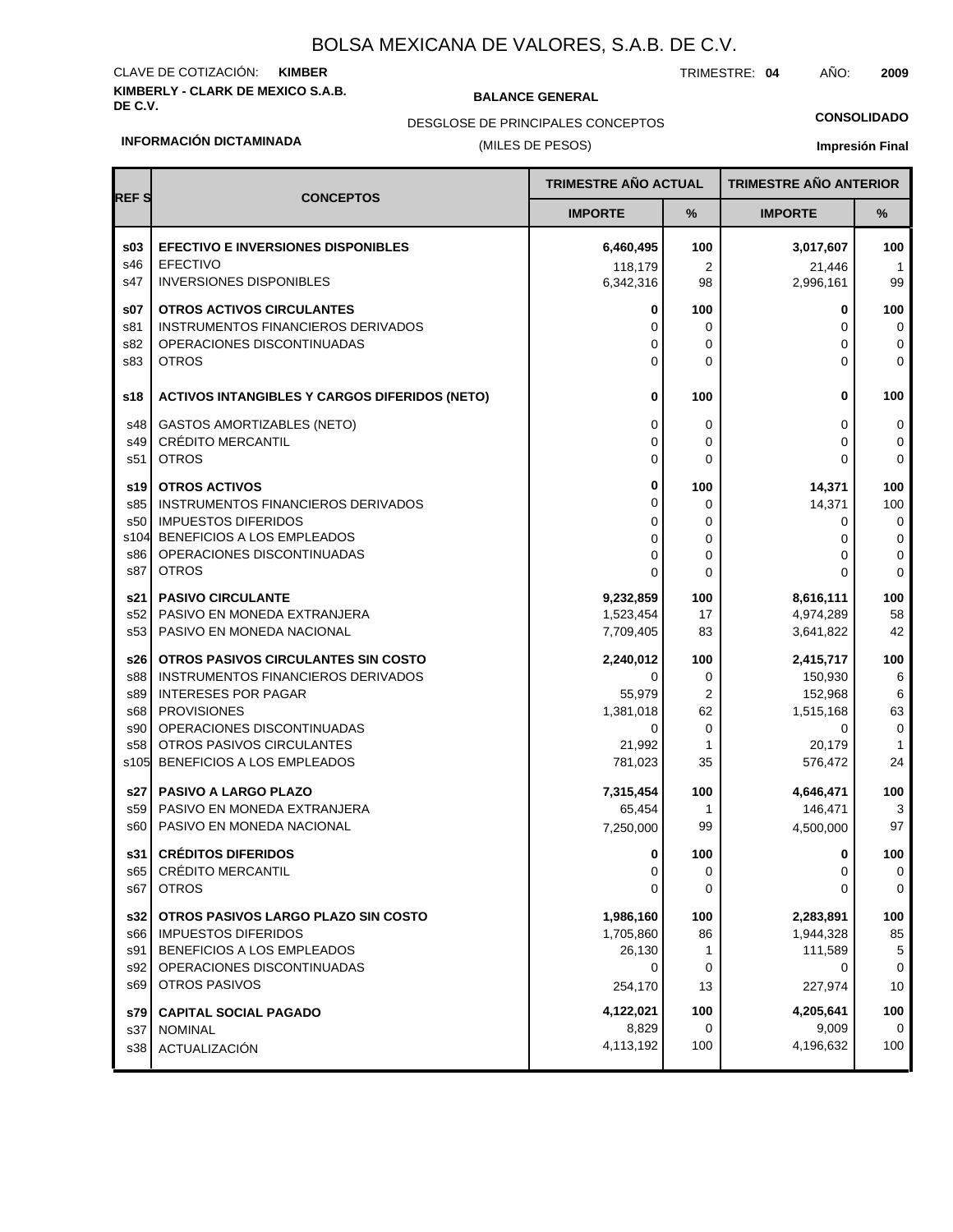### **KIMBERLY - CLARK DE MEXICO S.A.B.** CLAVE DE COTIZACIÓN: **KIMBER**

#### **BALANCE GENERAL**

TRIMESTRE: **04** AÑO: **2009**

#### **CONSOLIDADO**

#### **INFORMACIÓN DICTAMINADA**

### (MILES DE PESOS) DESGLOSE DE PRINCIPALES CONCEPTOS

| <b>REFS</b> | <b>CONCEPTOS</b>                                                 | <b>TRIMESTRE AÑO ACTUAL</b> |        | <b>TRIMESTRE AÑO ANTERIOR</b> |               |
|-------------|------------------------------------------------------------------|-----------------------------|--------|-------------------------------|---------------|
|             |                                                                  | <b>IMPORTE</b>              | $\%$   | <b>IMPORTE</b>                | $\frac{9}{6}$ |
| s42         | <b>RESULTADOS ACUMULADOS Y RESERVAS DE CAPITAL</b>               | 4,515,858                   | 100    | 4,554,567                     | 100           |
| s93         | RESERVA LEGAL                                                    | 100,000                     |        | 645,822                       | 14            |
| s43         | RESERVA PARA RECOMPRA DE ACCIONES                                |                             | 0      |                               | $\mathbf{0}$  |
| s94         | <b>OTRAS RESERVAS</b>                                            |                             | 0      |                               | $\mathbf 0$   |
| s95         | <b>RESULTADO DE EJERCICIOS ANTERIORES</b>                        | 264,132                     | 6      | 596,606                       | 13            |
| s45         | RESULTADO DEL EJERCICIO                                          | 4,151,726                   | 92     | 3,312,139                     | 73            |
| s44         | OTRO RESULTADO INTEGRAL ACUMULADO                                | $-3,822$                    | 100    | $-57,714$                     | 100           |
| s70         | RESULTADO ACUMULADO POR POSICIÓN MONETARIA                       |                             | 0      |                               | $\mathbf 0$   |
| s71         | RESULTADO POR TENENCIA DE ACTIVOS NO MONETARIOS                  | O                           | 0      |                               | $\mathbf 0$   |
| s96         | EFECTO ACUMULADO POR CONVERSIÓN                                  | 4,117                       | $-108$ | 40.608                        | $-70$         |
| s97         | EFECTO ACUMULADO POR VALUACIÓN DE INST. FIN.<br><b>DERIVADOS</b> | $-7,939$                    | 208    | $-98,322$                     | 170           |
| s98         | RESULTADO POR IMPUESTOS DIFERIDOS                                | O                           | 0      |                               | $\mathbf 0$   |
| s100        | <b>OTROS</b>                                                     |                             | 0      |                               | $\mathbf 0$   |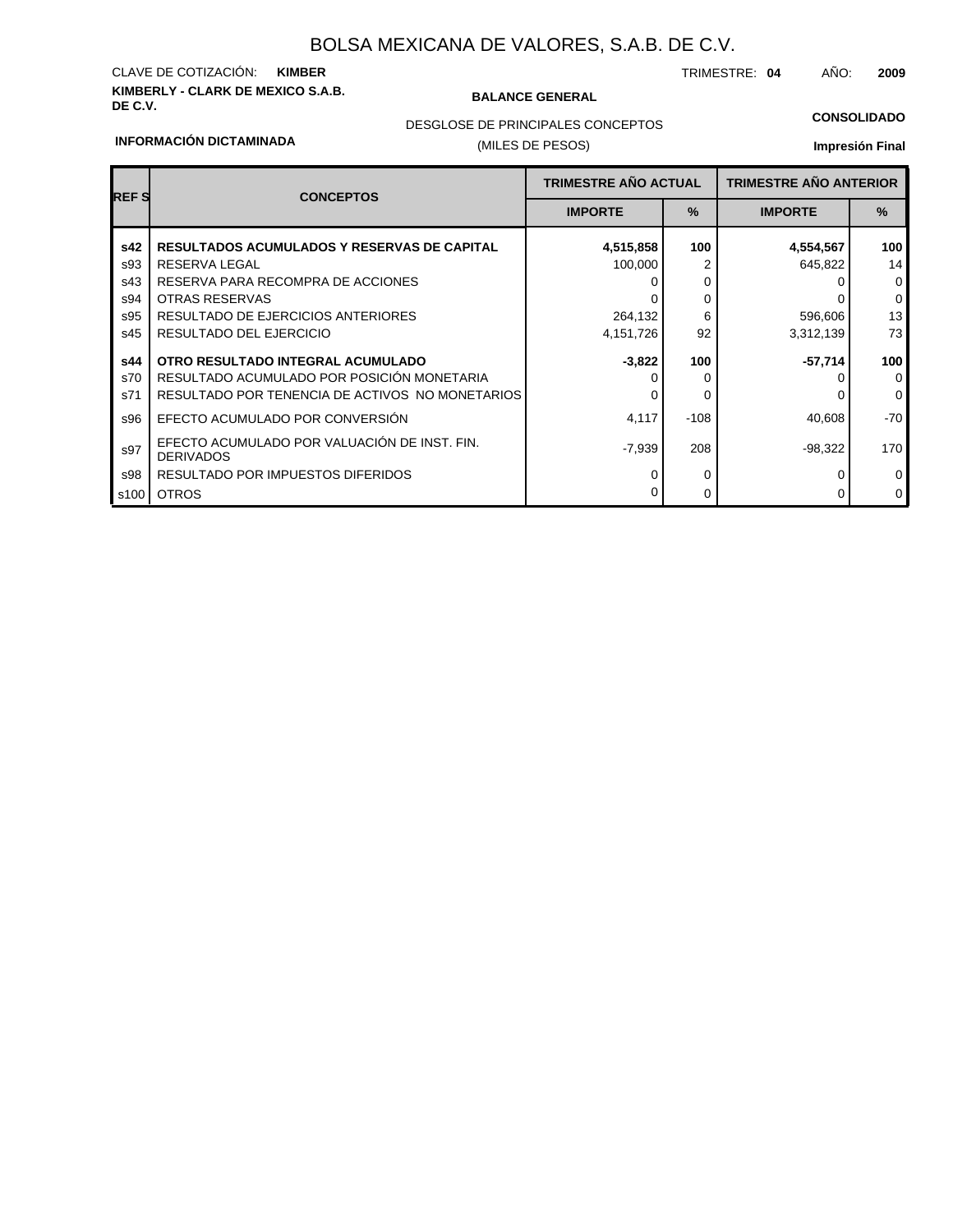### **KIMBERLY - CLARK DE MEXICO S.A.B.** CLAVE DE COTIZACIÓN: **KIMBER**

#### **BALANCE GENERAL**

TRIMESTRE: **04** AÑO: **2009**

### **CONSOLIDADO**

**INFORMACIÓN DICTAMINADA**

### (MILES DE PESOS) DATOS INFORMATIVOS

#### **Impresión Final**

| <b>REFS</b> | <b>CONCEPTOS</b>                             | <b>TRIMESTRE AÑO ACTUAL</b> | <b>TRIMESTRE AÑO ANTERIOR</b> |  |
|-------------|----------------------------------------------|-----------------------------|-------------------------------|--|
|             |                                              | <b>IMPORTE</b>              | <b>IMPORTE</b>                |  |
| s72         | CAPITAL DE TRABAJO                           | 3,369,463                   | 547,914                       |  |
| s73         | FONDO PARA PENSIONES Y PRIMA DE ANTIGÜEDAD   | 324,117                     | 234.295                       |  |
| s74         | NUMERO DE FUNCIONARIOS (*)                   |                             | 0                             |  |
| s75         | NUMERO DE EMPLEADOS (*)                      | 2.414                       | 2,392                         |  |
| s76         | NUMERO DE OBREROS (*)                        | 4,535                       | 4,250                         |  |
| s77         | NUMERO DE ACCIONES EN CIRCULACIÓN (*)        | 1,076,998,415               | 1,098,846,615                 |  |
| s78         | NUMERO DE ACCIONES RECOMPRADAS (*)           | 36,875,400                  | 40,245,300                    |  |
| s101        | EFECTIVO RESTRINGIDO                         |                             | 0 I                           |  |
| s102        | DEUDA CON COSTO DE ASOCIADAS NO CONSOLIDADAS |                             | $\overline{0}$                |  |

(\*) DATOS EN UNIDADES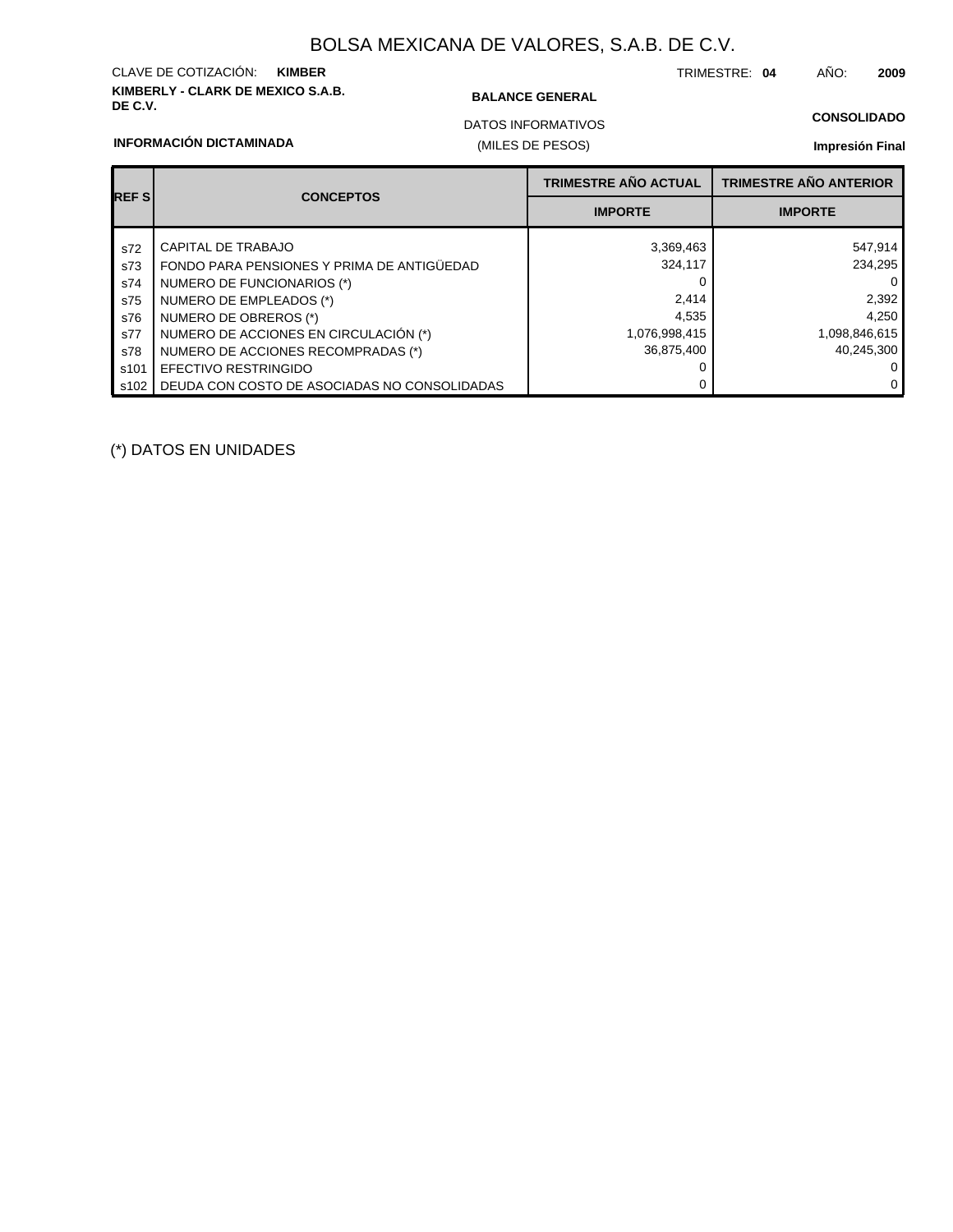## **KIMBERLY - CLARK DE MEXICO S.A.B.** CLAVE DE COTIZACIÓN:

### **DE C.V. ESTADO DE RESULTADOS**

TRIMESTRE: AÑO: **KIMBER 04 2009**

DEL 1 DE ENERO AL 31 DE DICIEMBRE DE 2009 Y 2008 **CONSOLIDADO**

**INFORMACIÓN DICTAMINADA**

### (MILES DE PESOS)

| <b>REFR</b> | <b>CONCEPTOS</b>                                                                             | TRIMESTRE AÑO ACTUAL |          | <b>TRIMESTRE AÑO ANTERIOR</b> |              |
|-------------|----------------------------------------------------------------------------------------------|----------------------|----------|-------------------------------|--------------|
|             |                                                                                              | <b>IMPORTE</b>       | %        | <b>IMPORTE</b>                | $\%$         |
| r01         | <b>VENTAS NETAS</b>                                                                          | 24,702,207           | 100      | 23,051,522                    | 100          |
| r02         | <b>COSTO DE VENTAS</b>                                                                       | 14,564,753           | 59       | 13,833,201                    | 60           |
| r03         | UTILIDAD (PÉRDIDA) BRUTA                                                                     | 10,137,454           | 41       | 9,218,321                     | 40           |
| r04         | <b>GASTOS GENERALES</b>                                                                      | 3,434,906            | 14       | 3,267,238                     | 14           |
| r05         | UTILIDAD ( PÉRDIDA) DE OPERACIÓN                                                             | 6,702,548            | 27       | 5,951,083                     | 26           |
| r08         | OTROS INGRESOS Y (GASTOS), NETO.                                                             | $-571,644$           | $-2$     | $-375,647$                    | $-2$         |
| r06         | RESULTADO INTEGRAL DE FINANCIAMIENTO                                                         | $-491,062$           | $-2$     | $-1,431,959$                  | $-6$         |
| r12         | PARTICIPACIÓN EN LOS RESULTADOS DE SUBS. NO<br>CONSOLIDADAS, NEGOCIOS CONJUNTOS Y ASOCIADAS. | ∩                    | $\Omega$ | 0                             | $\mathbf{0}$ |
| r48         | PARTIDAS NO ORDINARIAS                                                                       | $\Omega$             | $\Omega$ | 0                             | $\mathbf 0$  |
| r09         | UTILIDAD (PÉRDIDA) ANTES DE IMPUESTOS A LA UTILIDAD                                          | 5,639,842            | 23       | 4,143,477                     | 18           |
| r10         | <b>IMPUESTOS A LA UTILIDAD</b>                                                               | 1,488,116            | 6        | 831,338                       | 4            |
| r11         | UTILIDAD (PÉRDIDA) ANTES DE LAS OPERACIONES<br><b>DISCONTINUADAS</b>                         | 4,151,726            | 17       | 3,312,139                     | 14           |
| r14         | OPERACIONES DISCONTINUADAS                                                                   | ∩                    | $\Omega$ | $\Omega$                      | $\mathbf 0$  |
| r18         | UTILIDAD (PÉRDIDA) NETA CONSOLIDADA                                                          | 4,151,726            | 17       | 3,312,139                     | 14           |
| r19         | PARTICIPACIÓN NO CONTROLADORA EN LA UTILIDAD<br>(PÉRDIDA) NETA                               | $\Omega$             | $\Omega$ | $\Omega$                      | $\mathbf 0$  |
| r20         | PARTICIPACIÓN CONTROLADORA EN LA UTILIDAD<br>(PÉRDIDA) NETA                                  | 4,151,726            | 17       | 3,312,139                     | 14           |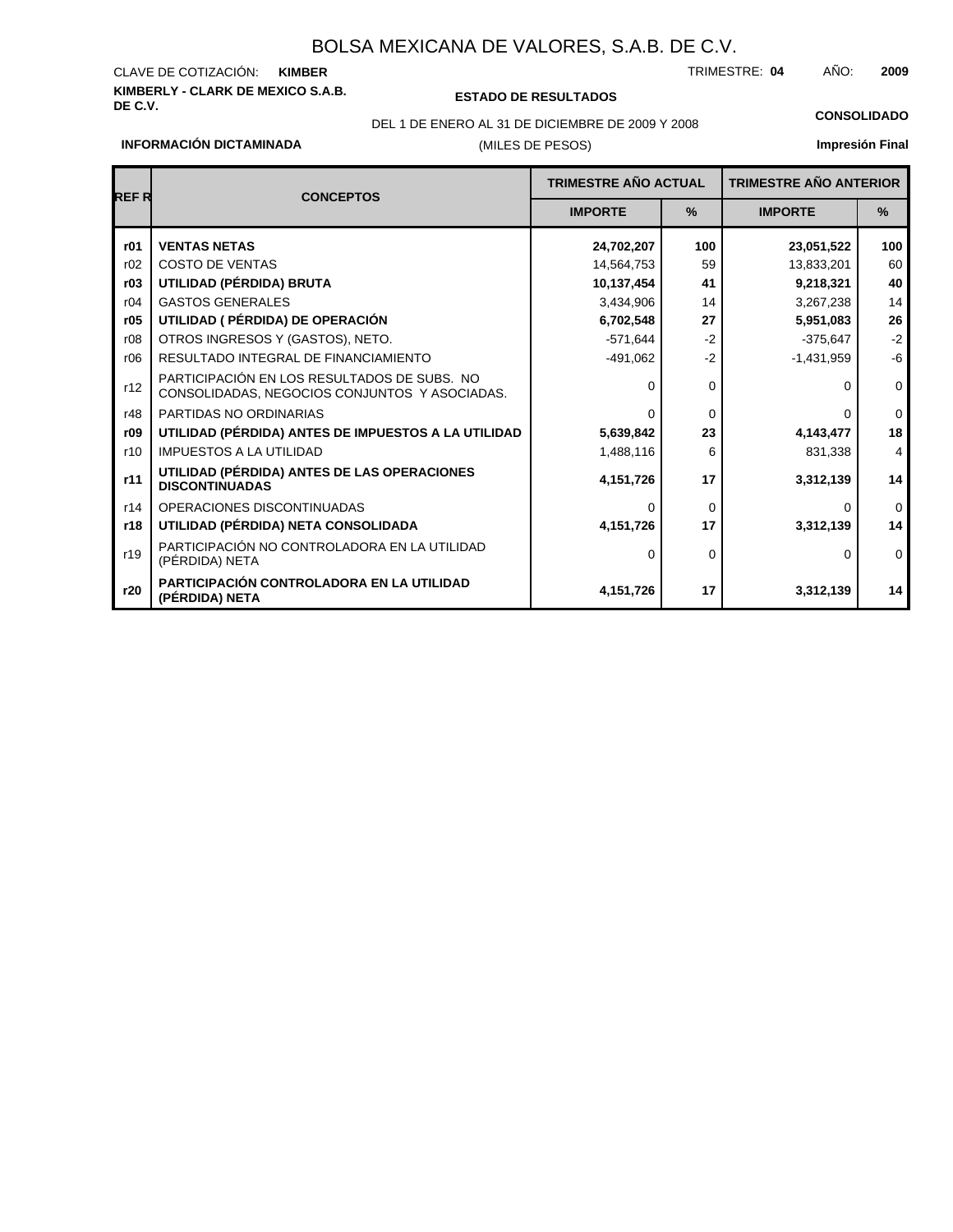## **KIMBERLY - CLARK DE MEXICO S.A.B.** CLAVE DE COTIZACIÓN:

r32

r33 IMPUESTO DIFERIDO

IMPUESTO CAUSADO

#### **DE C.V. ESTADO DE RESULTADOS**

TRIMESTRE: AÑO: **KIMBER 04 2009**

1,054,202 -222,864 127 -27

**CONSOLIDADO**

#### DESGLOSE DE PRINCIPALES CONCEPTOS

## al

| <b>INFORMACIÓN DICTAMINADA</b> |                                             | (MILES DE PESOS) |          | <b>Impresión Fina</b> |             |                             |  |                               |  |
|--------------------------------|---------------------------------------------|------------------|----------|-----------------------|-------------|-----------------------------|--|-------------------------------|--|
|                                |                                             |                  |          |                       |             | <b>TRIMESTRE AÑO ACTUAL</b> |  | <b>TRIMESTRE AÑO ANTERIOR</b> |  |
| <b>REFR</b>                    | <b>CONCEPTOS</b>                            | <b>IMPORTE</b>   | $\%$     | <b>IMPORTE</b>        | $\%$        |                             |  |                               |  |
| r01                            | <b>VENTAS NETAS</b>                         | 24,702,207       | 100      | 23,051,522            | 100         |                             |  |                               |  |
| r21                            | <b>NACIONALES</b>                           | 23,496,966       | 95       | 21,548,511            | 93          |                             |  |                               |  |
| r22                            | <b>EXTRANJERAS</b>                          | 1,205,241        | 5        | 1,503,011             | 7           |                             |  |                               |  |
| r23                            | CONVERSIÓN EN DÓLARES (***)                 | 89,387           | $\Omega$ | 135,456               | 1           |                             |  |                               |  |
| r08                            | OTROS INGRESOS Y (GASTOS), NETO.            | $-571,644$       | 100      | $-375,647$            | 100         |                             |  |                               |  |
| r49                            | OTROS INGRESOS Y (GASTOS), NETO.            | 5,490            | $\Omega$ | 15,509                | $-4$        |                             |  |                               |  |
| r34                            | P.T.U. CAUSADA                              | 658,548          | $-115$   | 398,157               | $-106$      |                             |  |                               |  |
| r35                            | P.T.U. DIFERIDA                             | $-81,414$        | 14       | $-7,001$              | 2           |                             |  |                               |  |
| r06                            | <b>RESULTADO INTEGRAL DE FINANCIAMIENTO</b> | $-491,062$       | 100      | $-1,431,959$          | 100         |                             |  |                               |  |
| r24                            | <b>INTERESES PAGADOS</b>                    | 778,823          | $-159$   | 632,884               | $-44$       |                             |  |                               |  |
| r42                            | UTILIDAD (PÉRDIDA) EN ACTUALIZACIÓN DE UDIS |                  | 0        |                       | 0           |                             |  |                               |  |
| r45                            | OTROS GASTOS FINANCIEROS                    |                  | O        |                       | $\mathbf 0$ |                             |  |                               |  |
| r26                            | <b>INTERESES GANADOS</b>                    | 269,360          | $-55$    | 206,737               | $-14$       |                             |  |                               |  |
| r46                            | OTROS PRODUCTOS FINANCIEROS                 |                  | $\Omega$ | ∩                     | 0           |                             |  |                               |  |
| r25                            | UTILIDAD (PÉRDIDA) EN CAMBIOS NETO          | 18,401           | $-4$     | $-1,005,812$          | 70          |                             |  |                               |  |
| r28                            | RESULTADO POR POSICIÓN MONETARIA            |                  | 0        | ∩                     | 0           |                             |  |                               |  |
| r10                            | <b>IMPUESTOS A LA UTILIDAD</b>              | 1,488,116        | 100      | 831,338               | 100         |                             |  |                               |  |

1,761,418 -273,302

118 -18

(\*\*\*) DATOS EN MILES DE DOLARES AL TIPO DE CAMBIO DE CIERRE DEL TRIMESTRE QUE SE REPORTA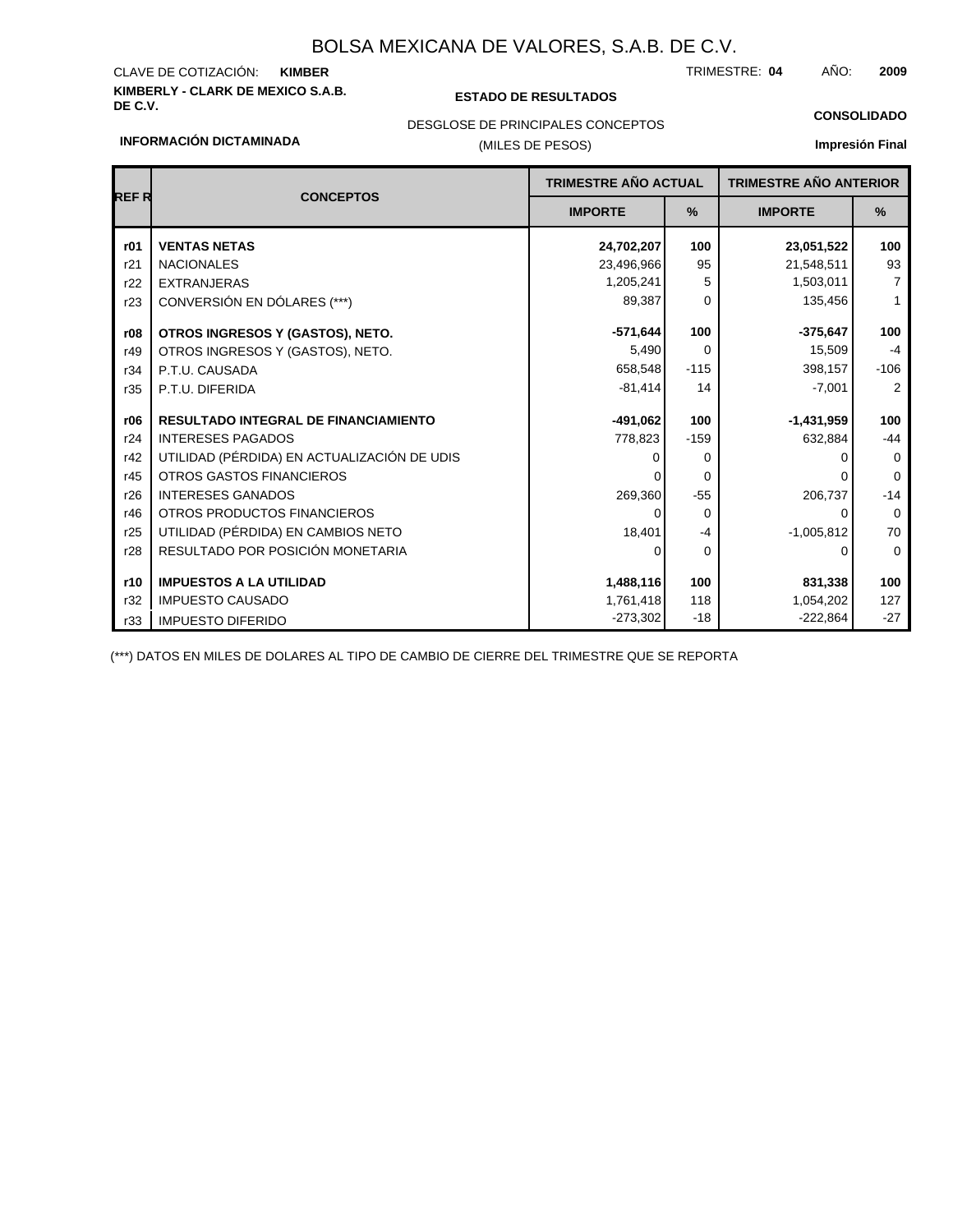### **KIMBERLY - CLARK DE MEXICO S.A.B.** CLAVE DE COTIZACIÓN:

#### **DE C.V. ESTADO DE RESULTADOS**

TRIMESTRE: AÑO: **KIMBER 04 2009**

#### **CONSOLIDADO**

#### **INFORMACIÓN DICTAMINADA**

### OTROS CONCEPTOS DE RESULTADOS

### (MILES DE PESOS)

### **Impresión Final**

|       |                                                                 | <b>TRIMESTRE AÑO ACTUAL</b> | <b>TRIMESTRE AÑO ANTERIOR</b> |  |
|-------|-----------------------------------------------------------------|-----------------------------|-------------------------------|--|
| REF R | <b>CONCEPTOS</b>                                                | <b>IMPORTE</b>              | <b>IMPORTE</b>                |  |
| r36   | <b>VENTAS TOTALES</b>                                           | 37,249,503                  | 34,528,435                    |  |
| r37   | RESULTADO FISCAL DEL EJERCICIO                                  | 6,800,147                   | 4,356,068                     |  |
| r38   | <b>VENTAS NETAS (**)</b>                                        | 24,702,207                  | 23,051,522                    |  |
| r39   | RESULTADO DE OPERACIÓN (**)                                     | 6,702,548                   | 5,951,083                     |  |
| r40   | PARTICIPACIÓN CONTROLADORA EN LA UTILIDAD<br>(PERDIDA) NETA(**) | 4,151,726                   | 3,312,139                     |  |
| r41   | UTILIDAD (PÉRDIDA) NETA CONSOLIDADA (**)                        | 4, 151, 726                 | 3,312,139                     |  |
| r47   | DEPRECIACIÓN Y AMORTIZACIÓN OPERATIVA                           | 1,194,231                   | 1,154,993                     |  |

(\*\*) INFORMACIÓN ÚLTIMOS DOCE MESES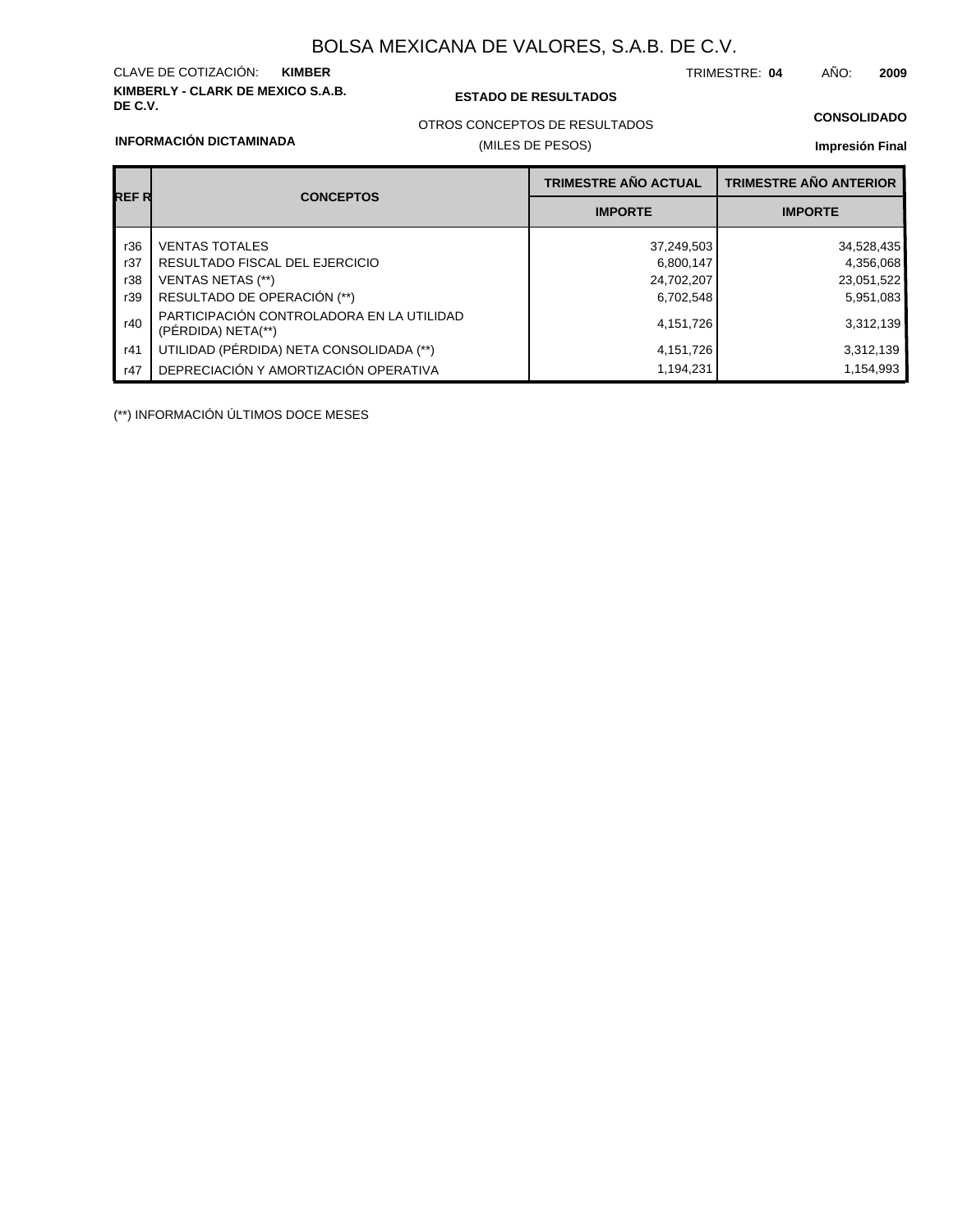#### **KIMBERLY - CLARK DE MEXICO S.A.B.** CLAVE DE COTIZACIÓN: TRIMESTRE: AÑO: **KIMBER 04 2009**

### **ESTADO DE RESULTADOS TRIMESTRAL**

(MILES DE PESOS) DEL 1 DE OCTUBRE AL 31 DE DICIEMBRE DE 2009 **CONSOLIDADO**

**Impresión Final**

| <b>REF</b>       | <b>CONCEPTOS</b>                                                                             | <b>TRIMESTRE AÑO ACTUAL</b> |               | <b>TRIMESTRE AÑO ANTERIOR</b> |             |
|------------------|----------------------------------------------------------------------------------------------|-----------------------------|---------------|-------------------------------|-------------|
| <b>RT</b>        |                                                                                              | <b>IMPORTE</b>              | $\frac{9}{6}$ | <b>IMPORTE</b>                | $\%$        |
| rt <sub>01</sub> | <b>VENTAS NETAS</b>                                                                          | 6,483,186                   | 100           | 6,107,655                     | 100         |
| rt02             | <b>COSTO DE VENTAS</b>                                                                       | 3,748,724                   | 58            | 3,531,366                     | 58          |
| rt <sub>03</sub> | UTILIDAD (PÉRDIDA) BRUTA                                                                     | 2,734,462                   | 42            | 2,576,289                     | 42          |
| rt04             | <b>GASTOS GENERALES</b>                                                                      | 829,059                     | 13            | 848,383                       | 14          |
| rt <sub>05</sub> | UTILIDAD ( PÉRDIDA) DE OPERACIÓN                                                             | 1,905,403                   | 29            | 1,727,906                     | 28          |
| rt <sub>08</sub> | OTROS INGRESOS Y (GASTOS), NETO.                                                             | $-157,302$                  | $-2$          | $-44.266$                     | $\mathbf 0$ |
| rt06             | <b>IRESULTADO INTEGRAL DE FINANCIAMIENTO</b>                                                 | $-2$<br>$-99,471$           |               | $-1,066,076$                  | $-17$       |
| rt12             | PARTICIPACIÓN EN LOS RESULTADOS DE SUBS. NO<br>CONSOLIDADAS, NEGOCIOS CONJUNTOS Y ASOCIADAS. | 0                           | $\Omega$      | 0                             | $\mathbf 0$ |
| rt48             | <b>IPARTIDAS NO ORDINARIAS</b>                                                               | $\Omega$                    | $\Omega$      | n                             | $\Omega$    |
| rt <sub>09</sub> | UTILIDAD (PÉRDIDA) ANTES DE IMPUESTOS A LA UTILIDAD                                          | 1,648,630                   | 25            | 617,564                       | 10          |
| rt10             | <b>IMPUESTOS A LA UTILIDAD</b>                                                               | 372,802                     | 6             | $-33,324$                     | 0           |
| rt11             | UTILIDAD (PÉRDIDA) ANTES DE LAS OPERACIONES<br><b>DISCONTINUADAS</b>                         | 1,275,828                   | 20            | 650.888                       | 11          |
| rt14             | OPERACIONES DISCONTINUADAS                                                                   | $\Omega$                    | 0             | 0                             | $\Omega$    |
| rt18             | UTILIDAD (PÉRDIDA) NETA CONSOLIDADA                                                          | 1,275,828                   | 20            | 650.888                       | 11          |
| rt19             | PARTICIPACIÓN NO CONTROLADORA EN LA UTILIDAD<br>(PÉRDIDA) NETA                               | $\Omega$                    | 0             | 0                             | $\Omega$    |
| rt20             | PARTICIPACIÓN CONTROLADORA EN LA UTILIDAD<br>(PÉRDIDA) NETA                                  | 1,275,828                   | 20            | 650,888                       | 11          |

**INFORMACIÓN DICTAMINADA**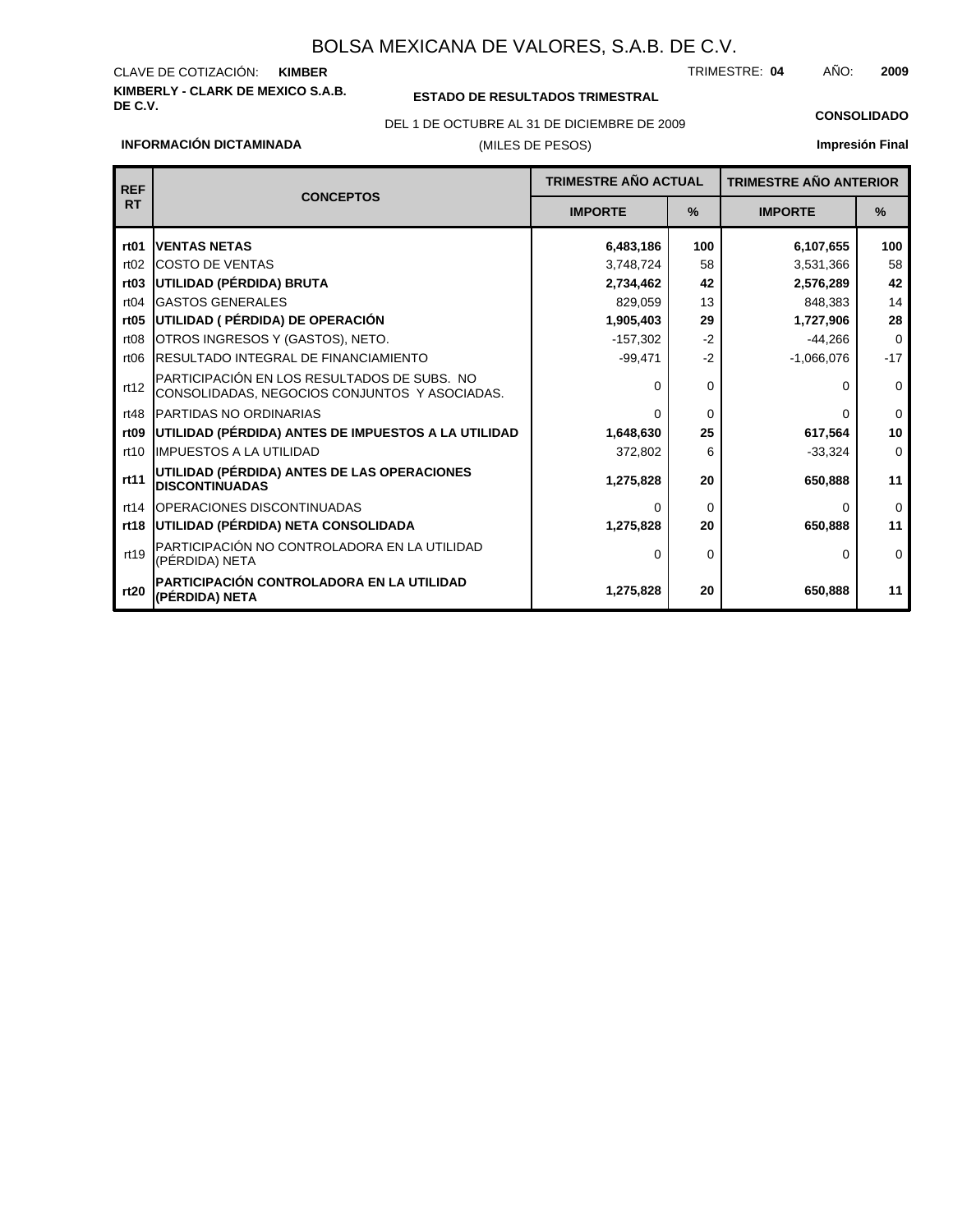## **KIMBERLY - CLARK DE MEXICO S.A.B.** CLAVE DE COTIZACIÓN:

**INFORMACIÓN DICTAMINADA**

### **ESTADO DE RESULTADOS TRIMESTRAL**

TRIMESTRE: AÑO: **KIMBER 04 2009**

#### DESGLOSE DE PRINCIPALES CONCEPTOS

### (MILES DE PESOS)

### **CONSOLIDADO Impresión Final**

| <b>REF</b>       | <b>CONCEPTOS</b>                            |                 | <b>TRIMESTRE AÑO ACTUAL</b> |                | <b>TRIMESTRE AÑO ANTERIOR</b> |
|------------------|---------------------------------------------|-----------------|-----------------------------|----------------|-------------------------------|
| <b>RT</b>        |                                             | <b>IMPORTE</b>  | %                           | <b>IMPORTE</b> | %                             |
| rt <sub>01</sub> | <b>VENTAS NETAS</b>                         | 6,483,186       | 100                         | 6,107,655      | 100                           |
| rt21             | <b>NACIONALES</b>                           | 6,132,944       | 95                          | 5,714,834      | 94                            |
| rt22             | <b>EXTRANJERAS</b>                          | 350,242         | 5                           | 392,821        | 6                             |
| rt23             | CONVERSIÓN EN DÓLARES (***)                 | 26,755          | 0                           | 29,892         | $\mathbf 0$                   |
| rt <sub>08</sub> | OTROS INGRESOS Y (GASTOS), NETO.            | $-157.302$      | 100                         | $-44,266$      | 100                           |
| rt49             | OTROS INGRESOS Y (GASTOS), NETO.            | 2,682           | $-2$                        | 1,787          | $-4$                          |
| rt34             | P.T.U. CAUSADA                              | 220,398         | $-140$                      | 73,054         | $-165$                        |
| rt35             | P.T.U. DIFERIDA                             | $-60,414$<br>38 |                             | $-27,001$      | 61                            |
| rt <sub>06</sub> | RESULTADO INTEGRAL DE FINANCIAMIENTO        | $-99.471$       | 100                         | $-1,066,076$   | 100                           |
| rt24             | <b>INTERESES PAGADOS</b>                    | 191,140         | $-192$                      | 157,180        | $-15$                         |
| rt42             | UTILIDAD (PÉRDIDA) EN ACTUALIZACIÓN DE UDIS | ∩               | 0                           |                | 0                             |
| rt45             | <b>OTROS GASTOS FINANCIEROS</b>             |                 | $\Omega$                    |                | $\Omega$                      |
| rt26             | <b>INTERESES GANADOS</b>                    | 71,009          | $-71$                       | 54,674         | $-5$                          |
| rt46             | OTROS PRODUCTOS FINANCIEROS                 | $\Omega$        | $\Omega$                    | $\Omega$       | $\Omega$                      |
| rt25             | UTILIDAD (PÉRDIDA) EN CAMBIOS NETO          | 20,660          | $-21$                       | $-963,570$     | 90                            |
| rt28             | RESULTADO POR POSICIÓN MONETARIA            | 0               | $\Omega$                    | 0              | 0                             |
| rt10             | <b>IMPUESTOS A LA UTILIDAD</b>              | 372,802         | 100                         | $-33,324$      | 100                           |
| rt32             | <b>IMPUESTO CAUSADO</b>                     | 548,873         | 147                         | 100,420        | $-301$                        |
| rt33             | <b>IMPUESTO DIFERIDO</b>                    | $-176,071$      | -47                         | $-133,744$     | 401                           |

(\*\*\*) DATOS EN MILES DE DOLARES AL TIPO DE CAMBIO DE CIERRE DEL TRIMESTRE QUE SE REPORTA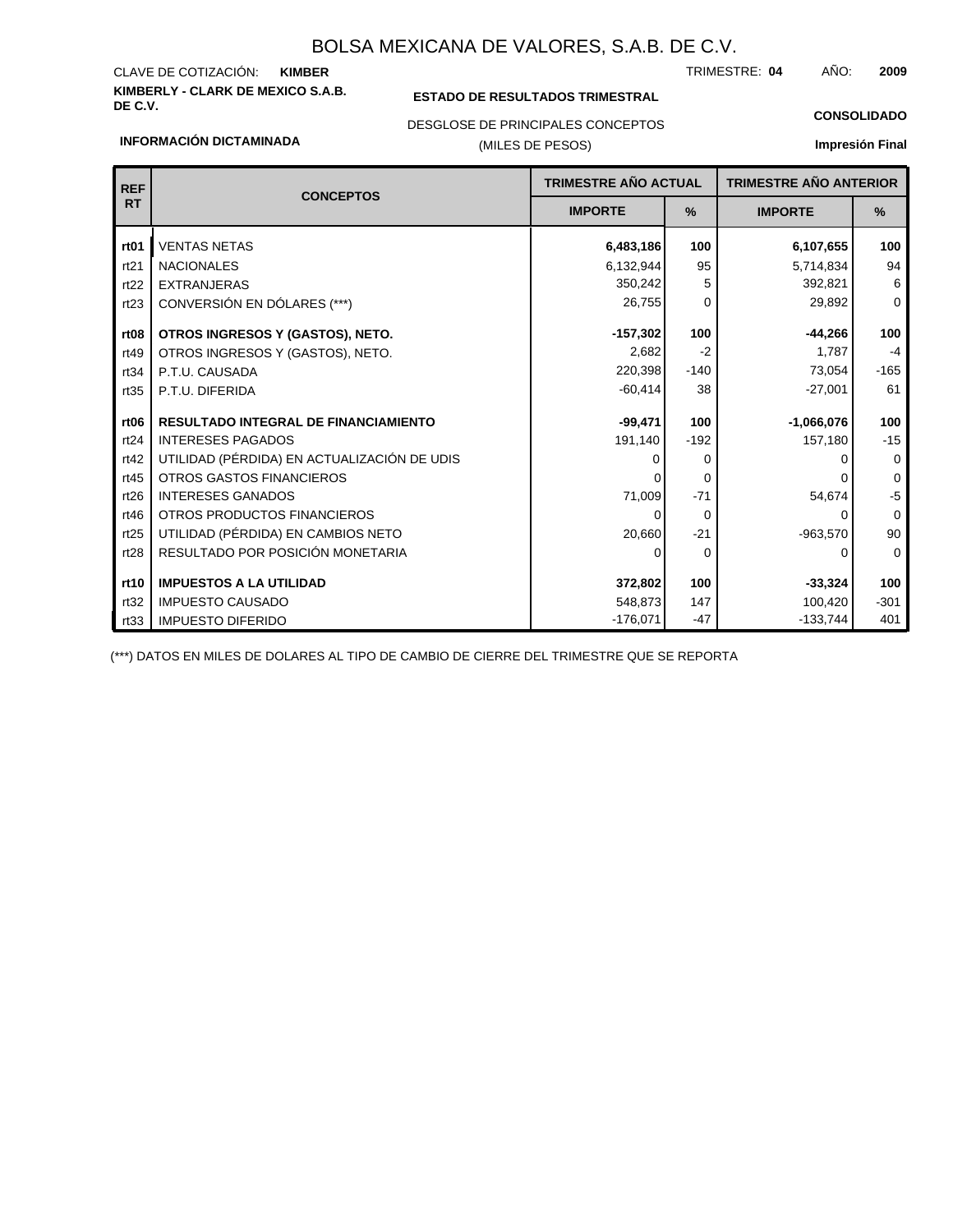**KIMBERLY - CLARK DE MEXICO S.A.B.** CLAVE DE COTIZACIÓN: **KIMBER**

**INFORMACIÓN DICTAMINADA**

### **ESTADO DE RESULTADOS TRIMESTRAL**

TRIMESTRE: **04** AÑO: **2009**

#### **CONSOLIDADO**

OTROS CONCEPTOS DE RESULTADOS

### (MILES DE PESOS)

| <b>REF</b> | <b>CONCEPTOS</b>                      | <b>TRIMESTRE AÑO ACTUAL</b> | <b>TRIMESTRE AÑO ANTERIOR</b> |  |
|------------|---------------------------------------|-----------------------------|-------------------------------|--|
| <b>RT</b>  |                                       | <b>IMPORTE</b>              | <b>IMPORTE</b>                |  |
| rt $47$    | DEPRECIACIÓN Y AMORTIZACIÓN OPERATIVA | 313,117                     | 289.182                       |  |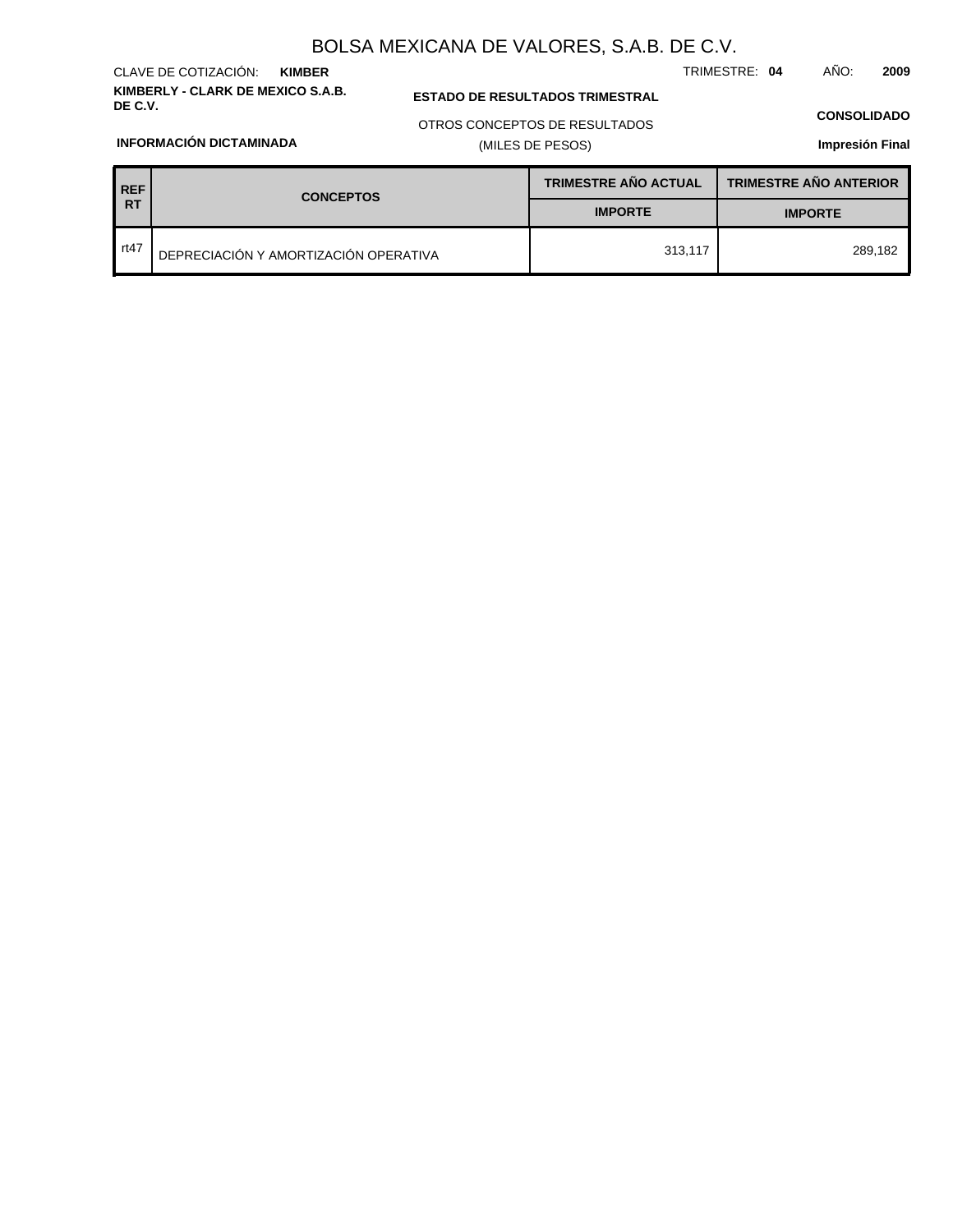CLAVE DE COTIZACIÓN: **KIMBER**

**INFORMACIÓN DICTAMINADA**

**KIMBERLY - CLARK DE MEXICO S.A.B. DE C.V.**

#### **ESTADO DE FLUJO DE EFECTIVO (MÉTODO INDIRECTO)**

### (MILES DE PESOS) PRINCIPALES CONCEPTOS

**Impresión Final**

TRIMESTRE: **04** AÑO: **2009**

#### **CONSOLIDADO**

| REF EI          | <b>CONCEPTOS</b>                                                                       | <b>TRIMESTRE AÑO</b><br><b>ACTUAL</b> | <b>TRIMESTRE AÑO</b><br><b>ANTERIOR</b> |
|-----------------|----------------------------------------------------------------------------------------|---------------------------------------|-----------------------------------------|
|                 |                                                                                        | <b>IMPORTE</b>                        | <b>IMPORTE</b>                          |
|                 | <b>ACTIVIDADES DE OPERACIÓN</b>                                                        |                                       |                                         |
| e01             | UTILIDAD (PÉRDIDA) ANTES DE IMPUESTOS A LA UTILIDAD                                    | 5,639,842                             | 4,143,477                               |
| e02             | +(-) PARTIDAS SIN IMPACTO EN EL EFECTIVO                                               | 577,134                               | 391,156                                 |
| e03             | +(-) PARTIDAS RELACIONADAS CON ACTIVIDADES DE INVERSIÓN                                | 919,381                               | 932,747                                 |
| e04             | +(-) PARTIDAS RELACIONADAS CON ACTIVIDADES DE FINANCIAMIENTO                           | 760,422                               | 1,638,696                               |
| e05             | <b>FLUJO DERIVADO DEL RESULTADO ANTES DE IMPUESTOS A LA UTILIDAD</b>                   | 7,896,779                             | 7,106,076                               |
| e06             | FLUJOS GENERADOS O UTILIZADOS EN LA OPERACIÓN                                          | -1,252,740                            | $-1,887,793$                            |
| e07             | <b>FLUJOS NETOS DE EFECTIVO DE ACTIVIDADES DE OPERACIÓN</b>                            | 6,644,039                             | 5,218,283                               |
|                 | <b>ACTIVIDADES DE INVERSIÓN</b>                                                        |                                       |                                         |
| e08             | FLUJOS NETOS DE EFECTIVO DE ACTIVIDADES DE INVERSIÓN                                   | $-630,304$                            | -670,141                                |
| e09             | EFECTIVO EXCEDENTE (REQUERIDO) PARA APLICAR EN ACTIVIDADES DE<br><b>FINANCIAMIENTO</b> | 6,013,735                             | 4,548,142                               |
|                 | <b>ACTIVIDADES DE FINANCIAMIENTO</b>                                                   |                                       |                                         |
| e10             | FLUJOS NETOS DE EFECTIVO DE ACTIVIDADES DE FINANCIAMIENTO                              | $-2,575,614$                          | $-4,494,982$                            |
| e11             | INCREMENTO (DISMINUCIÓN) NETO DE EFECTIVO Y DEMÁS EQUIVALENTES DE<br><b>EFECTIVO</b>   | 3,438,121                             | 53,160                                  |
| e <sub>12</sub> | DIFERENCIA EN CAMBIOS EN EL EFECTIVO Y EQUIVALENTES DE EFECTIVO                        | 4,767                                 | 49,479                                  |
| e13             | EFECTIVO Y EQUIVALENTES DE EFECTIVO AL PRINCIPIO DEL PERIODO                           | 3,017,607                             | 2,914,968                               |
| e14             | EFECTIVO Y EQUIVALENTES DE EFECTIVO AL FINAL DEL PERIODO                               | 6,460,495                             | 3,017,607                               |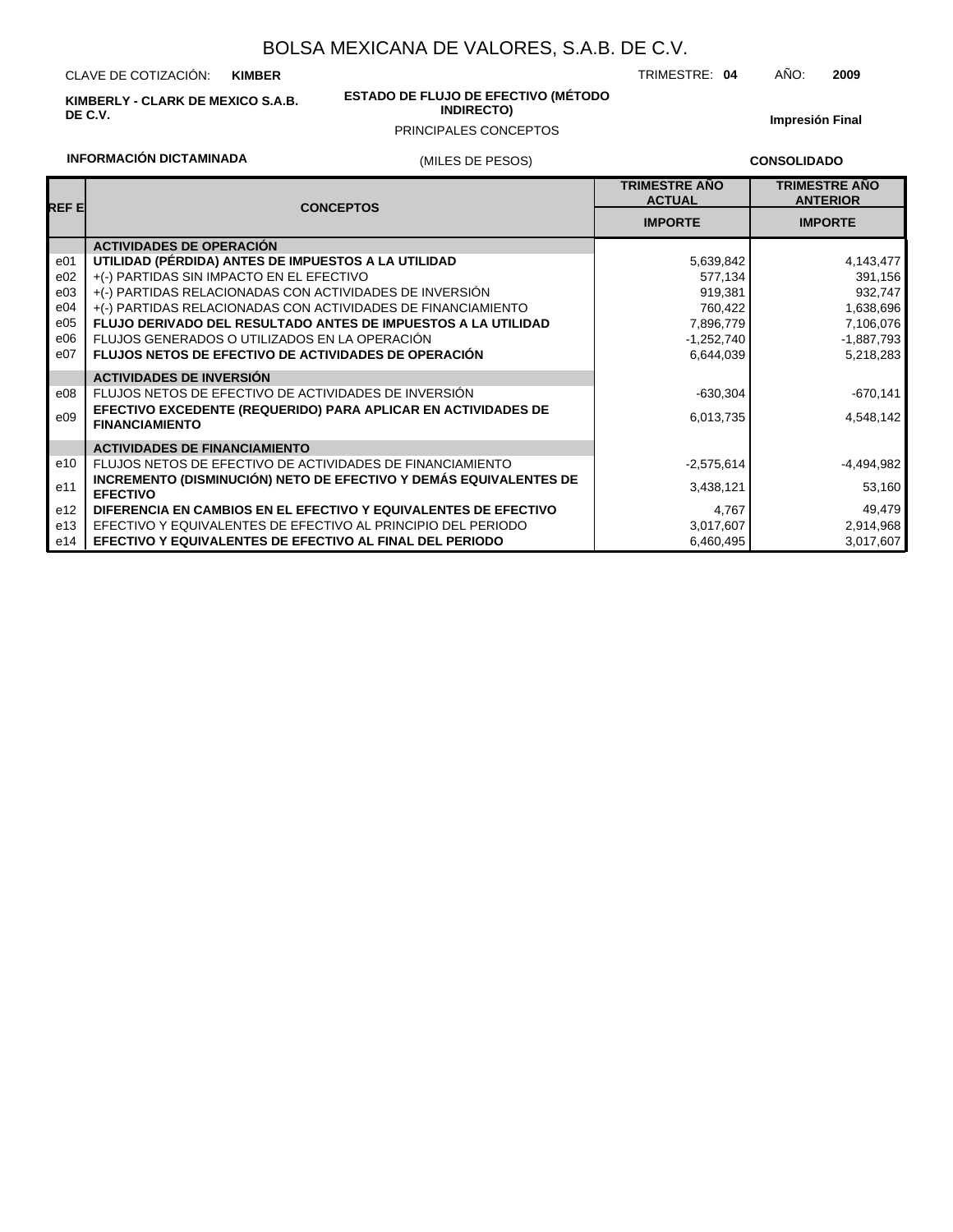CLAVE DE COTIZACIÓN: **KIMBER**

**KIMBERLY - CLARK DE MEXICO S.A.B. DE C.V.**

#### **ESTADO DE FLUJO DE EFECTIVO (MÉTODO INDIRECTO)**

DESGLOSE DE PRINCIPALES CONCEPTOS

**Impresión Final**

### **INFORMACIÓN DICTAMINADA**

#### (MILES DE PESOS)

**CONSOLIDADO**

| REF E      | <b>CONCEPTOS</b>                                                                    | <b>TRIMESTRE AÑO</b><br><b>ACTUAL</b> | <b>TRIMESTRE AÑO</b><br><b>ANTERIOR</b> |
|------------|-------------------------------------------------------------------------------------|---------------------------------------|-----------------------------------------|
|            |                                                                                     | <b>IMPORTE</b>                        | <b>IMPORTE</b>                          |
| e02        | +(-) PARTIDAS SIN IMPACTO EN EL EFECTIVO                                            | 577,134                               | 391,156                                 |
| e15        | +ESTIMACIÓN DEL EJERCICIO                                                           | 0                                     | $\Omega$                                |
| e16        | +PROVISIÓN DEL EJERCICIO                                                            | 577,134                               | 391,156                                 |
| e17        | + (-) OTRAS PARTIDAS NO REALIZADAS                                                  | 0                                     | 0                                       |
| e03        | +(-) PARTIDAS RELACIONADAS CON ACTIVIDADES DE INVERSIÓN                             | 919,381                               | 932,747                                 |
| e18        | + DEPRECIACIÓN Y AMORTIZACIÓN DEL EJERCICIO *                                       | 1,194,231                             | 1,154,993                               |
| e19        | (-) + UTILIDAD O PÉRDIDA EN VENTA DE INMUEBLES, MAQUINARIA Y EQUIPO                 | $-5,490$                              | $-15,509$                               |
| e20        | + PÉRDIDA POR DETERIORO                                                             | 0                                     | 0                                       |
| e21        | (-)+PARTICIPACIÓN EN ASOCIADAS Y NEGOCIOS CONJUNTOS                                 | 0                                     | 0                                       |
| e22        | (-)DIVIDENDOS COBRADOS                                                              | 0                                     | 0                                       |
| e23<br>e24 | (-)INTERESES A FAVOR<br>(-) +OTRAS PARTIDAS                                         | $-269,360$<br>0                       | $-206,737$<br>0                         |
|            |                                                                                     |                                       |                                         |
| e04        | +(-) PARTIDAS RELACIONADAS CON ACTIVIDADES DE FINANCIAMIENTO                        | 760,422                               | 1,638,696                               |
| e25        | +INTERESES DEVENGADOS                                                               | 778,823                               | 632,884                                 |
| e26        | + (-) OTRAS PARTIDAS                                                                | $-18,401$                             | 1,005,812                               |
| e06        | <b>FLUJOS GENERADOS O UTILIZADOS EN LA OPERACIÓN</b>                                | $-1,252,740$                          | $-1,887,793$                            |
| e27        | + (-) DECREMENTO (INCREMENTO) EN CUENTAS POR COBRAR                                 | 8,401                                 | $-568,173$                              |
| e28        | + (-) DECREMENTO (INCREMENTO) EN INVENTARIOS                                        | 208,103                               | $-235,635$                              |
| e29        | + (-) DECREMENTO (INCREMENTO) EN OTRAS CUENTAS POR COBRAR Y OTROS<br><b>ACTIVOS</b> | 0                                     | 0                                       |
| e30        | + (-) INCREMENTO (DECREMENTO) EN PROVEEDORES                                        | 320,389                               | $-59,471$                               |
| e31        | + (-) INCREMENTO (DECREMENTO) EN OTROS PASIVOS                                      | $-590.380$                            | $-79,037$                               |
| e32        | + (-)IMPUESTOS A LA UTILIDAD PAGADOS O DEVUELTOS                                    | $-1,199,253$                          | $-945,477$                              |
| e08        | FLUJOS NETOS DE EFECTIVO DE ACTIVIDADES DE INVERSIÓN                                | $-630,304$                            | $-670,141$                              |
| e33        | - INVERSIÓN DE ACCS. CON CARÁCTER PERMANENTE                                        | 0                                     | 0                                       |
| e34        | +DISPOSICIÓN DE ACCIONES CON CARÁCTER PERMANENTE                                    |                                       | 0                                       |
| e35        | -INVERSIÓN EN INMUEBLES, PLANTA Y EQUIPO                                            | $-1,063,500$                          | $-1,022,585$                            |
| e36        | +VENTA DE INMUEBLES, PLANTA Y EQUIPO                                                | 0                                     | 0                                       |
| e37        | -INVERSIÓN EN ACTIVOS INTANGIBLES                                                   | 0                                     | 0                                       |
| e38        | +DISPOSICIÓN DE ACTIVOS INTANGIBLES                                                 |                                       | 0                                       |
| e39        | -OTRAS INVERSIONES CON CARÁCTER PERMANENTE                                          | 0                                     | 0                                       |
| e40<br>e41 | +DISPOSICIÓN DE OTRAS INVERSIONES CON CARÁCTER PERMANENTE<br>+DIVIDENDOS COBRADOS   | 0<br>0                                | 0<br>$\Omega$                           |
| e42        | +INTERESES COBRADOS                                                                 | 221,783                               | 154,919                                 |
| e43        | +(-) DECREMENTO (INCREMENTO) ANTICIPOS Y PRESTAMOS A TERCEROS                       | 211,413                               | 197,525                                 |
| e44        | + (-) OTRAS PARTIDAS                                                                | 0                                     | $\Omega$                                |
| e10        | <b>FLUJOS NETOS DE EFECTIVO DE ACTIVIDADES DE FINANCIAMIENTO</b>                    | $-2,575,614$                          | $-4,494,982$                            |
| e45        | + FINANCIAMIENTOS BANCARIOS                                                         | 0                                     | 0                                       |
| e46        | + FINANCIAMIENTOS BURSÁTILES                                                        | 6,193,293                             | 0                                       |
| e47        | + OTROS FINANCIAMIENTOS                                                             | 0                                     | 0                                       |
| e48        | (-) AMORTIZACIÓN DE FINANCIAMIENTOS BANCARIOS                                       | $-3,392,223$                          | $-75,610$                               |
| e49        | (-) AMORTIZACIÓN DE FINANCIAMIENTOS BURSÁTILES                                      |                                       |                                         |
| e50        | (-) AMORTIZACIÓN DE OTROS FINANCIAMIENTOS                                           | 0                                     | 0                                       |
| e51<br>e52 | + (-) INCREMENTO (DECREMENTO) EN EL CAPITAL SOCIAL<br>(-) DIVIDENDOS PAGADOS        | 0<br>$-3,207,618$                     | $-3,048,751$                            |
| e53        | + PRIMA EN VENTA DE ACCIONES                                                        | 0                                     | U                                       |
| e54        | + APORTACIONES PARA FUTUROS AUMENTOS DE CAPITAL                                     | 0                                     | 0                                       |
| e55        | <b>-INTERESES PAGADOS</b>                                                           | $-890,902$                            | -636,687                                |
| e56        | -RECOMPRA DE ACCIONES                                                               | $-1,107,045$                          | -843,340                                |
| e57        | + (-) OTRAS PARTIDAS                                                                | $-171,119$                            | 109,406                                 |

\* EN CASO DE QUE DICHO IMPORTE SEA DIFERENTE A LA CUENTA R47 DEBERÁ EXPLICAR EN NOTAS.

TRIMESTRE: **04** AÑO: **2009**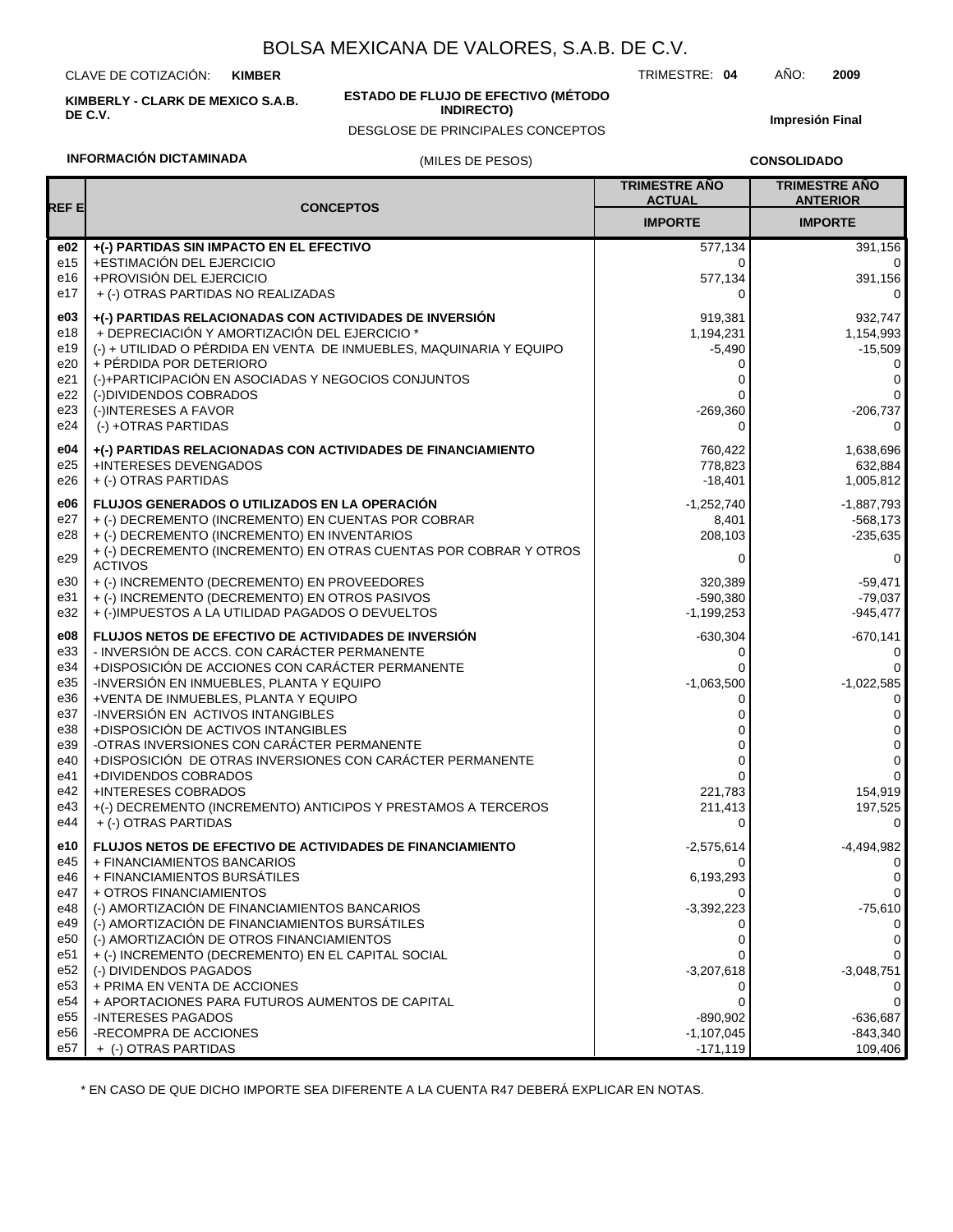CLAVE DE COTIZACIÓN: TRIMESTRE: **04** AÑO: **2009 KIMBER**

**KIMBERLY - CLARK DE MEXICO S.A.B.**

## **ESTADO DE VARIACIONES EN EL CAPITAL**

**CONSOLIDADO**

**Impresión Final**

#### **INFORMACIÓN DICTAMINADA**

# **CONTABLE**

|                                                                   | <b>CAPITAL CONTRIBUIDO</b> |                                    |                 |                                                    |                                       |                                          |                                       |                    |                                   |  |
|-------------------------------------------------------------------|----------------------------|------------------------------------|-----------------|----------------------------------------------------|---------------------------------------|------------------------------------------|---------------------------------------|--------------------|-----------------------------------|--|
| <b>CONCEPTOS</b>                                                  | <b>CAPITAL</b>             | <b>PRIMA EN</b>                    |                 | UTILIDADES O PERDIDAS ACUMULADAS                   |                                       | RESULTADO INTEGRAL ACUMULADO             | <b>CAPITAL</b>                        | <b>INVERSION</b>   | <b>TOTAL DE</b><br><b>CAPITAL</b> |  |
|                                                                   | <b>SOCIAL</b>              | <b>VENTA DE</b><br><b>ACCIONES</b> | <b>RESERVAS</b> | <b>UTILIDADES (PERDIDAS)</b><br><b>POR APLICAR</b> | <b>RETAM E ISR</b><br><b>DIFERIDO</b> | <b>OTRO RESULTADO</b><br><b>INTEGRAL</b> | <b>CONTABLE</b><br><b>MAYORITARIO</b> | <b>MINORITARIA</b> | <b>CONTABLE</b>                   |  |
| SALDO AL 31 DE DICIEMBRE DE 2007                                  | 4,279,540                  | $\Omega$                           |                 | 5,136,710                                          | $-76,090$                             | 35,222                                   | 9,375,382                             | $\mathbf 0$        | 9,375,382                         |  |
| APLICACIÓN DEL RESULTADO DEL<br>EJERCICIO A RESULTADOS ACUMULADOS |                            |                                    |                 | $-76,090$                                          | 76,090                                |                                          |                                       |                    |                                   |  |
| CONSTITUCIÓN DE RESERVAS                                          |                            |                                    |                 |                                                    |                                       |                                          |                                       |                    |                                   |  |
| DIVIDENDOS DECRETADOS                                             |                            |                                    |                 | $-3,048,751$                                       |                                       |                                          | $-3,048,751$                          |                    | $-3,048,751$                      |  |
| (DISMINUCIÓN) AUMENTOS DE CAPITAL                                 | $\Omega$                   |                                    |                 |                                                    |                                       |                                          |                                       |                    |                                   |  |
| RECOMPRA DE ACCIONES                                              | $-73,899$                  |                                    |                 | $-769,441$                                         |                                       |                                          | $-843,340$                            |                    | $-843,340$                        |  |
| RESERVA PARA LA ADQUISICIÓN DE<br><b>ACCIONES</b>                 |                            |                                    |                 |                                                    |                                       |                                          |                                       |                    |                                   |  |
| (DISMINUCIÓN) AUMENTO EN PRIMA EN<br>VENTA DE ACCIONES            | $\Omega$                   |                                    |                 |                                                    |                                       |                                          |                                       |                    |                                   |  |
| (DISMINUCIÓN) AUMENTO EN INVERSIÓN<br><b>MINORITARIA</b>          | C                          |                                    |                 |                                                    |                                       |                                          |                                       |                    |                                   |  |
| RESULTADO INTEGRAL (*)                                            | $\Omega$                   | $\Omega$                           |                 | 3,312,139                                          | $\Omega$                              | $-92,936$                                | 3,219,203                             | $\Omega$           | 3,219,203                         |  |
| SALDO AL 31 DE DICIEMBRE DE 2008                                  | 4,205,641                  | $\mathbf 0$                        | 0               | 4,554,567                                          | $\mathbf{0}$                          | $-57,714$                                | 8,702,494                             | $\mathbf 0$        | 8,702,494                         |  |
| RECLASIFICACIÓN SALDOS INICIALES RETAM<br>E ISR DIFERIDO          | $\Omega$                   |                                    |                 | 40,608                                             |                                       | $-40,608$                                |                                       |                    |                                   |  |
| APLICACIÓN DEL RESULTADO DEL<br>EJERCICIO A RESULTADOS ACUMULADOS | C                          |                                    |                 |                                                    |                                       |                                          |                                       |                    |                                   |  |
| CONSTITUCIÓN DE RESERVAS                                          |                            |                                    |                 |                                                    |                                       |                                          |                                       |                    |                                   |  |
| DIVIDENDOS DECRETADOS                                             |                            |                                    |                 | $-3,207,618$                                       |                                       |                                          | $-3,207,618$                          |                    | $-3,207,618$                      |  |
| (DISMINUCIÓN) AUMENTOS DE CAPITAL                                 | $\Omega$                   |                                    |                 |                                                    |                                       |                                          |                                       |                    |                                   |  |
| RECOMPRA DE ACCIONES                                              | $-83,620$                  |                                    |                 | $-1,023,425$                                       |                                       |                                          | $-1,107,045$                          |                    | $-1,107,045$                      |  |
| RESERVA PARA LA ADQUISICIÓN DE<br><b>ACCIONES</b>                 | 0                          |                                    |                 |                                                    |                                       |                                          |                                       |                    |                                   |  |
| (DISMINUCIÓN) AUMENTO EN PRIMA EN<br>VENTA DE ACCIONES            | $\Omega$                   |                                    |                 |                                                    |                                       |                                          |                                       |                    |                                   |  |
| (DISMINUCIÓN) AUMENTO EN INVERSIÓN<br><b>MINORITARIA</b>          | $\Omega$                   |                                    |                 |                                                    |                                       |                                          |                                       |                    |                                   |  |
| RESULTADO INTEGRAL (*)                                            | $\Omega$                   |                                    |                 | 4, 151, 726                                        |                                       | 94,500                                   | 4,246,226                             |                    | 4,246,226                         |  |
| SALDO AL 31 DE DICIEMBRE DE 2009                                  | 4,122,021                  |                                    |                 | 4,515,858                                          |                                       | $-3,822$                                 | 8,634,057                             |                    | 8,634,057                         |  |

(\*) INCLUYE DEVENGADO Y RECICLADO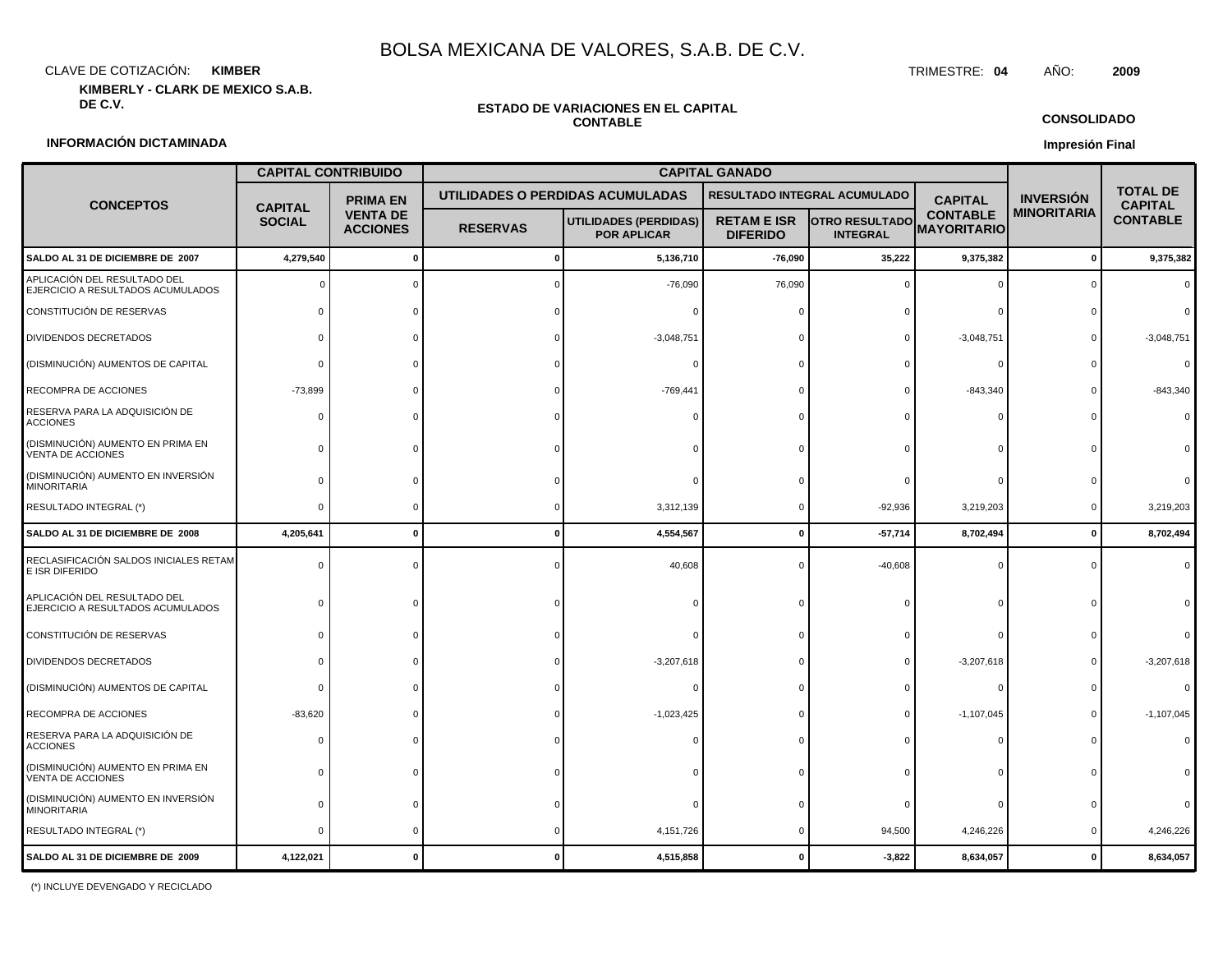**KIMBERLY - CLARK DE MEXICO S.A.B.** CLAVE DE COTIZACIÓN: TRIMESTRE: **04** AÑO: **2009 KIMBER**

### **INFORMACIÓN DICTAMINADA**

### **DE C.V. DATOS POR ACCIÓN**

### **CONSOLIDADO**

### **Impresión Final**

|                 | <b>CONCEPTOS</b>                                                                    |    | <b>TRIMESTRE AÑO ACTUAL</b> |               |    | <b>TRIMESTRE AÑO ANTERIOR</b> |               |  |
|-----------------|-------------------------------------------------------------------------------------|----|-----------------------------|---------------|----|-------------------------------|---------------|--|
| <b>REFD</b>     |                                                                                     |    | <b>IMPORTE</b>              |               |    | <b>IMPORTE</b>                |               |  |
| d <sub>01</sub> | UTILIDAD BÁSICA POR ACCIÓN ORDINARIA (**)                                           | \$ | 3.81                        |               | \$ | 2.99                          |               |  |
| d02             | UTILIDAD BÁSICA POR ACCIÓN PREFERENTE (**)                                          | \$ | 0.00                        |               | \$ | 0.00                          |               |  |
| d03             | UTILIDAD DILUIDA POR ACCIÓN (**)                                                    | \$ | 0.00                        |               | \$ | 0.00                          |               |  |
| d04             | UTILIDAD (PÉRDIDA) ANTES DE OPERACIONES<br>DISCONTINUADAS POR ACCIÓN ORDINARIA (**) | \$ | 3.81                        |               | \$ | 2.99                          |               |  |
| d05             | EFECTO DE OPERACIONES DISCONTINUADAS SOBRE LA<br>UTILIDAD (PÉRDIDA) POR ACCIÓN (**) | \$ | 0.00                        |               | \$ | 0.00                          |               |  |
| d08             | VALOR EN LIBROS POR ACCIÓN                                                          | \$ | 8.02                        |               | \$ | 7.92                          |               |  |
| d09             | DIVIDENDO EN EFECTIVO ACUMULADO POR ACCIÓN                                          | \$ | 2.88                        |               | \$ | 2.68                          |               |  |
| d10             | DIVIDENDO EN ACCIONES POR ACCIÓN                                                    |    |                             | 0.00 acciones |    |                               | 0.00 acciones |  |
| d11             | PRECIO DE MERCADO (ULTIMO HECHO) A VALOR EN<br>LIBROS.                              |    | 7.30                        | veces         |    | 5.75                          | veces         |  |
| d12             | PRECIO DE MERCADO (ULTIMO HECHO) A UTILIDAD<br>BÁSICA POR ACCIÓN ORDINARIA (**)     |    | 15.37                       | veces         |    | 15.23                         | veces         |  |
| d13             | PRECIO DE MERCADO (ULTIMO HECHO) A UTILIDAD<br>BÁSICA POR ACCIÓN PREFERENTE (**)    |    | 0.00                        | veces         |    | 0.00                          | veces         |  |

(\*\*) INFORMACIÓN ULTIMOS DOCE MESES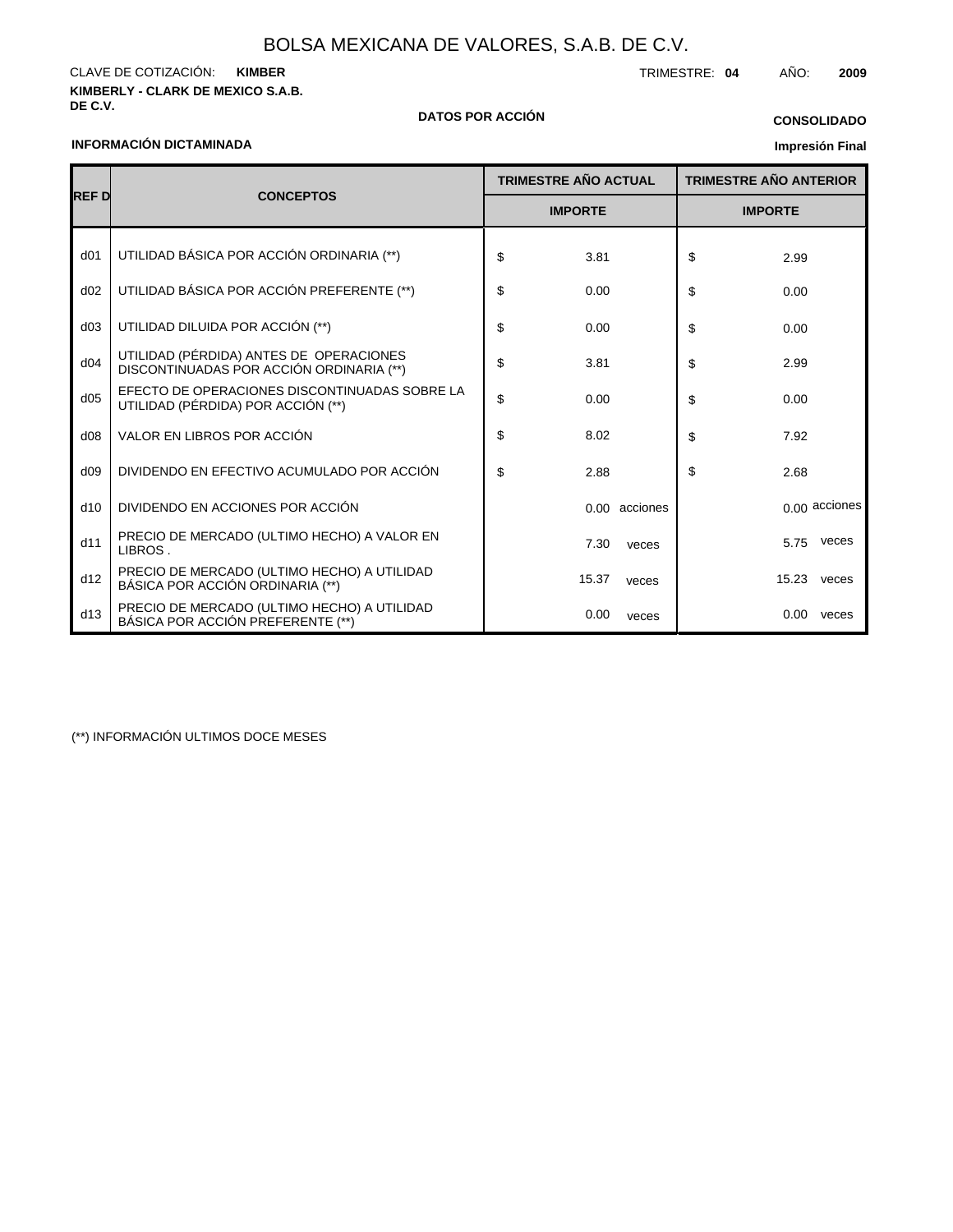#### **KIMBERLY - CLARK DE MEXICO S.A.B. DE C.V.** CLAVE DE COTIZACIÓN: TRIMESTRE: **04** AÑO: **2009 KIMBER**

#### **RAZONES Y PROPORCIONES**

### **CONSOLIDADO**

#### **INFORMACIÓN DICTAMINADA**

| <b>Impresión Final</b> |  |
|------------------------|--|
|------------------------|--|

| REF P | <b>CONCEPTOS</b>                                                          | <b>TRIMESTRE AÑO ACTUAL</b> |       | <b>TRIMESTRE AÑO ANTERIOR</b> |       |  |  |
|-------|---------------------------------------------------------------------------|-----------------------------|-------|-------------------------------|-------|--|--|
| p01   | <b>RENDIMIENTO</b><br>UTILIDAD (PERDIDA) NETA CONSOLIDADA A VENTAS NETAS  | 16.81                       | $\%$  | 14.37                         | %     |  |  |
| p02   | UTILIDAD (PÉRDIDA) NETA CONSOLIDADA A CAPITAL<br>CONTABLE (**)            | 48.09                       | %     | 38.06                         | %     |  |  |
| p03   | UTILIDAD (PÉRDIDA) NETA CONSOLIDADA A ACTIVO TOTAL (**)                   | 15.28                       | %     | 13.66                         | $\%$  |  |  |
| p04   | DIVIDENDOS EN EFECTIVO A RESULTADO NETO DEL<br><b>EJERCICIO ANTERIOR</b>  | 96.84                       | %     | 81.78                         | %     |  |  |
| p05   | RESULTADO POR POSICIÓN MONETARIA A UTILIDAD<br>(PÉRDIDA) NETA CONSOLIDADA | 0.00                        | $\%$  | 0.00                          | $\%$  |  |  |
|       | <b>ACTIVIDAD</b>                                                          |                             |       |                               |       |  |  |
| p06   | VENTAS NETAS A ACTIVO TOTAL (**)                                          | 0.91                        | veces | 0.95                          | veces |  |  |
| p07   | VENTAS NETAS A INMUEBLES, PLANTA Y EQUIPO (NETO) (**)                     | 1.72                        | veces | 1.59                          | veces |  |  |
| p08   | ROTACIÓN DE INVENTARIOS(**)                                               | 8.66                        | veces | 7.32                          | veces |  |  |
| p09   | DIAS DE VENTAS POR COBRAR                                                 | 52                          | dias  | 57                            | dias  |  |  |
| p10   | INTERESES PAGADOS A PASIVO TOTAL CON COSTO (**)                           | 7.84                        | $\%$  | 8.69                          | $\%$  |  |  |
|       | <b>APALACAMIENTO</b>                                                      |                             |       |                               |       |  |  |
| p11   | PASIVO TOTAL A ACTIVO TOTAL                                               | 68.22                       | %     | 64.11                         | $\%$  |  |  |
| p12   | PASIVO TOTAL A CAPITAL CONTABLE                                           | 2.15                        | veces | 1.79                          | veces |  |  |
| p13   | PASIVO EN MONEDA EXTRANJERA A PASIVO TOTAL                                | 8.57                        | $\%$  | 32.94                         | $\%$  |  |  |
| p14   | PASIVO A LARGO PLAZO A INMUEBLES, PLANTA Y EQUIPO<br>(NETO)               | 50.96                       | %     | 32.15                         | $\%$  |  |  |
| p15   | UTILIDAD (PÉRDIDA) DESPUÉS DE GTOS. GRALES. A<br><b>INTERESES PAGADOS</b> | 8.61                        | veces | 9.40                          | veces |  |  |
| p16   | VENTAS NETAS A PASIVO TOTAL (**)                                          | 1.33                        | veces | 1.48                          | veces |  |  |
|       | <b>LIQUIDEZ</b>                                                           |                             |       |                               |       |  |  |
| p17   | ACTIVO CIRCULANTE A PASIVO CIRCULANTE                                     | 1.36                        | veces | 1.06                          | veces |  |  |
| p18   | ACTIVO CIRCULANTE MENOS INVENTARIOS A PASIVO<br><b>CIRCULANTE</b>         | 1.18                        | veces | 0.84                          | veces |  |  |
| p19   | ACTIVO CIRCULANTE A PASIVO TOTAL                                          | 0.68                        | veces | 0.59                          | veces |  |  |
| p20   | EFECTIVO E INVERSIONES TEMPORALES A PASIVO<br><b>CIRCULANTE</b>           | 69.97                       | $\%$  | 35.02                         | $\%$  |  |  |

(\*\*) INFORMACIÓN ULTIMOS DOCE MESES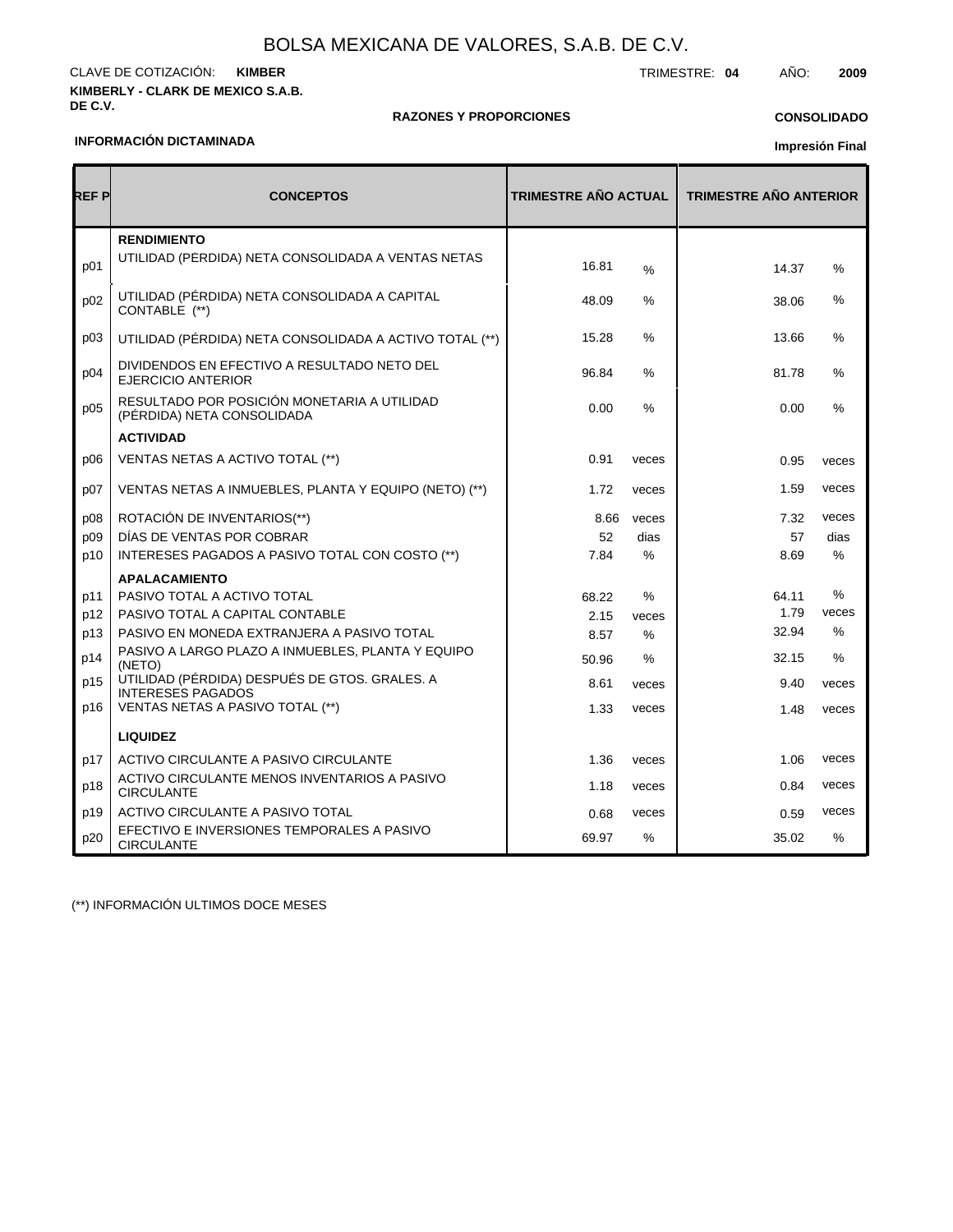CLAVE DE COTIZACIÓN: **KIMBER**

**KIMBERLY - CLARK DE MEXICO S.A.B. DE C.V.**

**COMENTARIOS Y ANALISIS DE LA ADMINISTRACIÓN SOBRE LOS RESULTADOS DE OPERACIÓN Y SITUACIÓN FINANCIERA DE LA COMPAÑÍA**

 $1/2$ **CONSOLIDADO** PAGINA

#### **Impresión Final**

### **INFORMACIÓN DICTAMINADA**

PUNTOS SOBRESALIENTES:

- RECORD TRIMESTRAL EN VENTAS NETAS, EBITDA Y UTILIDAD NETA.
- INCREMENTO EN VENTAS NETAS DEL 6 PORCIENTO.
- INCREMENTO EN UTILIDAD DE OPERACIÓN DEL 10 PORCIENTO.
- INCREMENTO EN EBITDA DEL 10 PORCIENTO.
- INCREMENTO EN UTILIDAD NETA DEL 96 PORCIENTO.

NO OBSTANTE LA DIFÍCIL COMPARACIÓN EN TÉRMINOS OPERATIVOS, LOS RESULTADOS DEL CUARTO TRIMESTRE FUERON BUENOS. LAS VENTAS NETAS CRECIERON 6 PORCIENTO, DEBIDO A MAYOR VOLUMEN DE UNIDADES COLOCADAS. LA UTILIDAD DE OPERACIÓN CRECIÓ 10 PORCIENTO, CON LO QUE YA SUMAN 7 TRIMESTRES CON UNA TENDENCIA POSITIVA. LA UTILIDAD NETA CRECIÓ 96 PORCIENTO DEBIDO AL INCREMENTO EN UTILIDAD DE OPERACIÓN Y A UNA COMPARACIÓN FAVORABLE CONTRA EL AÑO PASADO.

EN PRODUCTOS AL CONSUMIDOR, EL PRINCIPAL NEGOCIO DE LA COMPAÑÍA, EL CRECIMIENTO FUE SUPERIOR EN 9 PORCIENTO, LOGRANDO MAYOR VOLUMEN POR 7 PORCIENTO Y MEJOR PRECIO Y MEZCLA EN 2 PORCIENTO. HUBO CRECIMIENTO EN VOLUMEN EN PRÁCTICAMENTE TODOS LOS PRODUCTOS AL CONSUMIDOR, DESTACANDO PAÑAL, PAPEL HIGIÉNICO Y TOALLAS HÚMEDAS. TUVIMOS MENORES VENTAS EN EL NEGOCIO DE PROFESSIONAL, DERIVADO DE UNA REDUCCIÓN EN LA COLOCACIÓN DE ROLLOS MAESTROS DE WADDING PARA EL MERCADO DOMÉSTICO Y, FINALMENTE TUVIMOS MENORES EXPORTACIONES.

DURANTE EL 4º. TRIMESTRE EMPEZAMOS A NOTAR UN ACELERAMIENTO EN EL INCREMENTO EN LOS PRECIOS DE ALGUNOS INSUMOS, QUE DURANTE EL PRIMER SEMESTRE HABÍAN VENIDO A LA BAJA. EL EFECTO NEGATIVO DE ESTAS ALZAS FUE COMPENSADO POR UN MEJOR TIPO DE CAMBIO Y POR EL EFECTO DE LOS ESFUERZOS INTERNOS EN PROGRAMAS DE REDUCCIÓN Y CONTENCIÓN DE COSTOS. ADICIONALMENTE, NUESTROS GASTOS DE OPERACIÓN FUERON MENORES AL AÑO PASADO AL CONTENER LOS GASTOS OPERATIVOS. TODO ESTO DIO COMO RESULTADO QUE LA UTILIDAD DE OPERACIÓN CRECIERA EN MAYOR PROPORCIÓN AL CRECIMIENTO DE LAS VENTAS NETAS.

POR LO QUE RESPECTA A LA UTILIDAD NETA DEL TRIMESTRE, LA COMPARACIÓN RESULTA MUY FAVORABLE, YA QUE LA UTILIDAD DE OPERACIÓN CRECIÓ Y YA QUE EL 4º. TRIMESTRE DEL 2008 FUE NEGATIVAMENTE IMPACTADO POR EL RECONOCIMIENTO DE PÉRDIDAS CAMBIARIAS ORIGINADAS POR LA DEVALUACIÓN DEL PESO.

POR LO QUE RESPECTA A LOS DOCE MESES TERMINADOS EL 31 DE DICIEMBRE DE 2009, LOGRAMOS RECORDS EN VENTAS NETAS, EBITDA Y UTILIDAD DE OPERACIÓN. LOS RESULTADOS SON COMO SIGUE: INCREMENTO EN VENTAS DE 7 PORCIENTO, 3 PORCIENTO DEBIDO A MAYOR VOLUMEN Y 4 PORCIENTO POR MEJOR PRECIO Y MEZCLA DE PRODUCTOS VENDIDOS. LA UTILIDAD DE OPERACIÓN FUE 13 PORCIENTO ARRIBA DEL AÑO ANTERIOR Y LA UTILIDAD NETA FUE 25 PORCIENTO MAYOR AL AÑO ANTERIOR.

GENERAMOS EBITDA DE \$7,897 MILLONES DE PESOS DURANTE EL AÑO, UN 11 PORCIENTO MAYOR. HEMOS INVERTIDO EN LOS ÚLTIMOS DOCE MESES \$2,171 MILLONES DE PESOS (\$1,064 EN ACTIVOS FIJOS O CAPEX Y \$1,107 EN LA RECOMPRA DE ACCIONES PROPIAS) Y SE PAGÓ UN DIVIDENDO A NUESTROS ACCIONISTAS POR \$3,208 MILLONES DE PESOS.

AL 31 DE DICIEMBRE DE 2009 TERMINAMOS CON EFECTIVO POR \$6,460 MILLONES DE PESOS.

#### TRIMESTRE: **04** AÑO: **2009**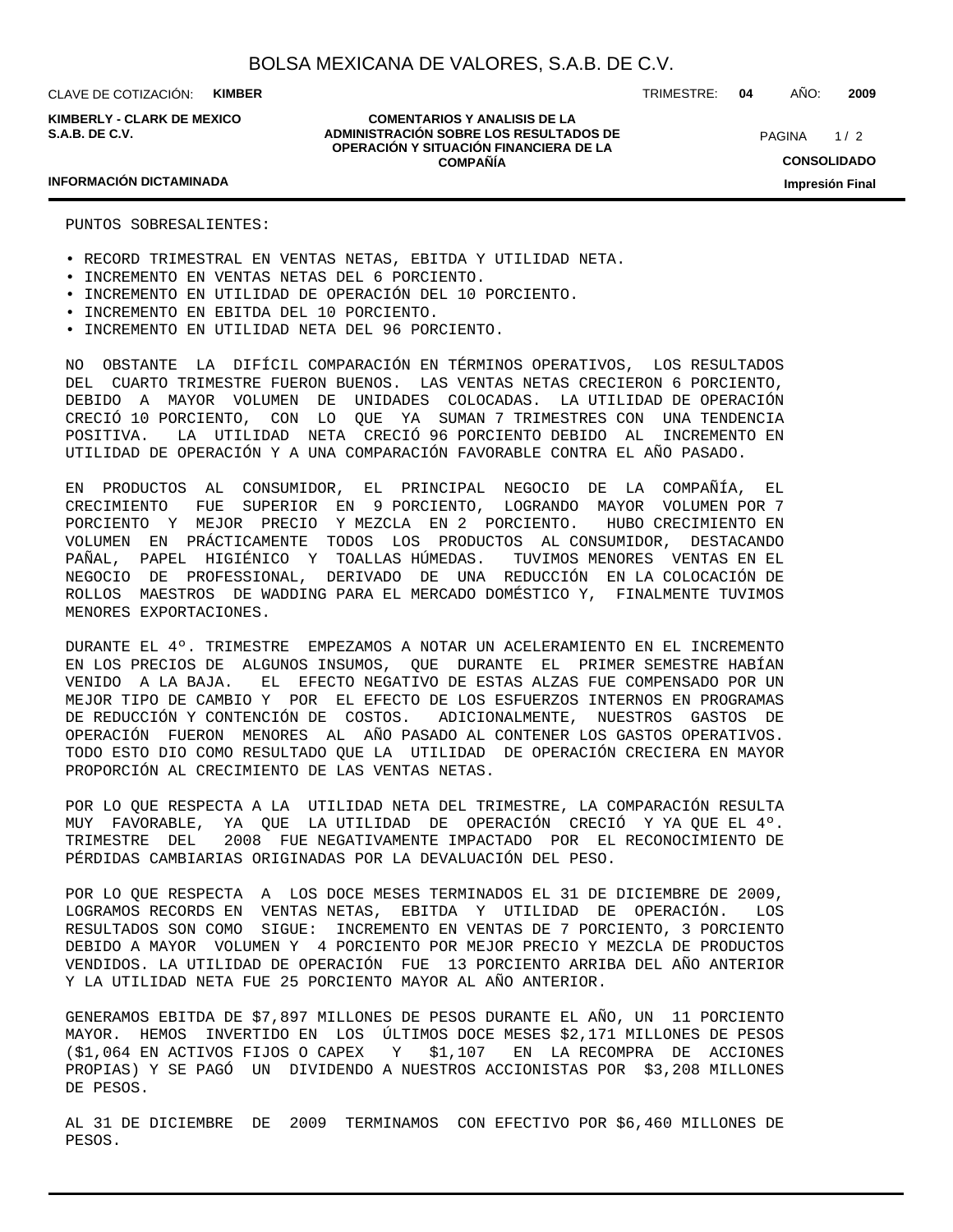CLAVE DE COTIZACIÓN: **KIMBER**

**KIMBERLY - CLARK DE MEXICO S.A.B. DE C.V.**

**INFORMACIÓN DICTAMINADA**

#### **COMENTARIOS Y ANALISIS DE LA ADMINISTRACIÓN SOBRE LOS RESULTADOS DE OPERACIÓN Y SITUACIÓN FINANCIERA DE LA COMPAÑÍA**

 $2/2$ PAGINA

TRIMESTRE: **04** AÑO: **2009**

**CONSOLIDADO**

**Impresión Final**

AL 31 DE DICIEMBRE DE 2009, TAL Y COMO SE HA REVELADO EN LOS ESTADOS FINANCIEROS, LA COMPAÑÍA CUENTA CON UN INSTRUMENTO FINANCIERO DERIVADO QUE SE UTILIZA PARA REDUCIR LOS RIESGOS DE LOS EFECTOS DE LAS VARIACIONES EN LAS TASAS DE INTERÉS. INDEPENDIENTEMENTE DEL VALOR DE MERCADO DE ESTE INSTRUMENTO, SU EFECTO EN LOS ESTADOS FINANCIEROS NO SERÍA MATERIAL.

EL 6 DE OCTUBRE DE 2009 LA COMPAÑÍA EMITIÓ CERTIFICADOS BURSÁTILES "AAA" POR 2,700 MILLONES DE PESOS EN DOS PARTES: 2,300 MILLONES DE PESOS A 5 AÑOS A UNA TASA VARIABLE DE TIIE + 95 PUNTOS BÁSICOS, Y 400 MILLONES DE PESOS A 10 AÑOS A UNA TASA FIJA DE 9.65 PORCIENTO.

ESTOS FONDOS SE OBTUVIERON COMO UN PREFINANCIAMIENTO PARA CUBRIR UN VENCIMIENTO DE CEBURES POR 2,700 MILLONES DE PESOS PARA EL MES DE ABRIL DE 2010.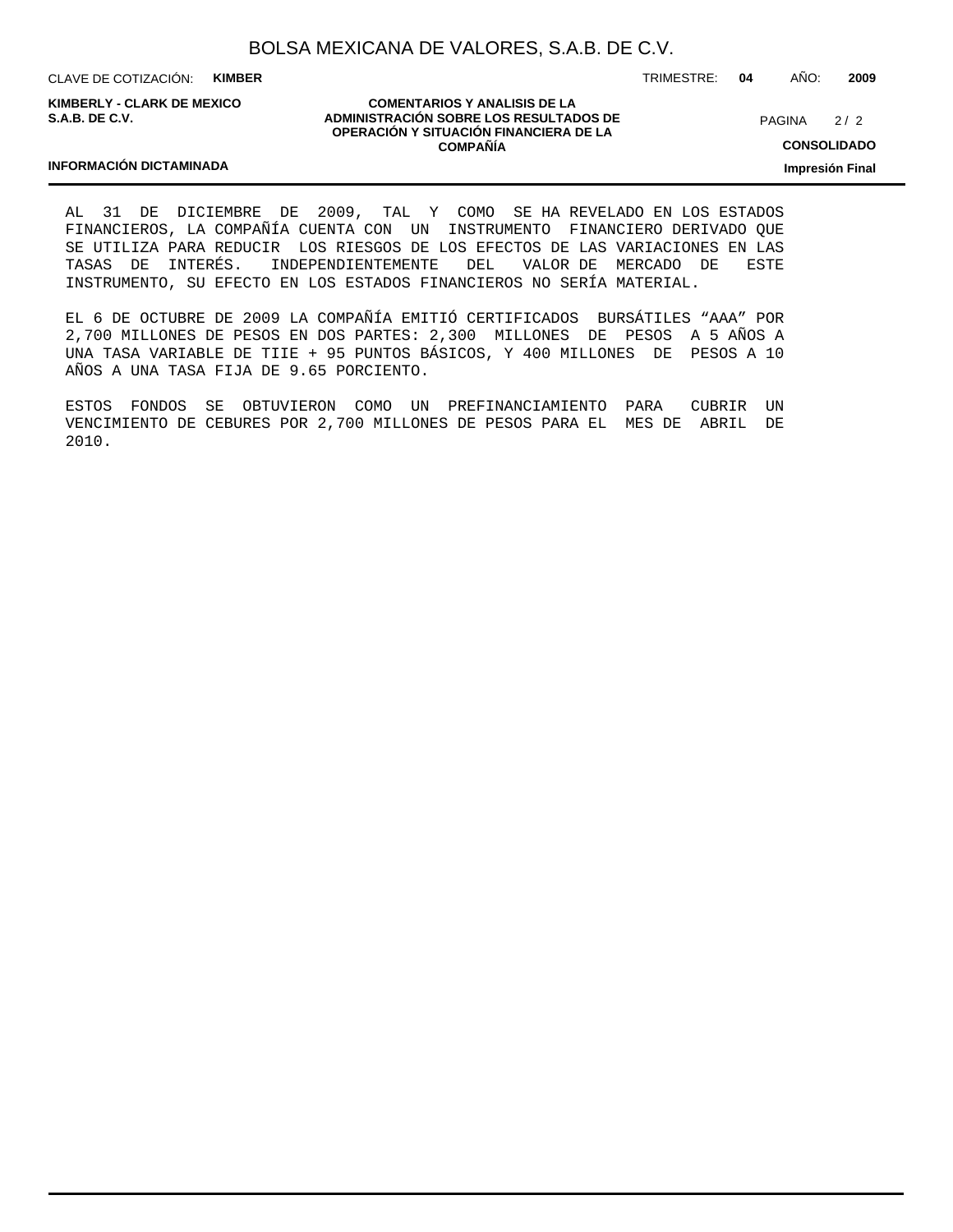**KIMBER**

**KIMBERLY - CLARK DE MEXICO S.A.B. DE C.V.**

**NOTAS COMPLEMENTARIAS A LA INFORMACIÓN FINANCIERA**

CLAVE DE COTIZACIÓN: TRIMESTRE: **04** AÑO: **2009**

PAGINA 1/7

**CONSOLIDADO Impresión Final**

#### **INFORMACIÓN DICTAMINADA**

OPERACIONES

-----------

KIMBERLY-CLARK DE MEXICO, S. A. B. DE C. V. Y SUBSIDIARIAS (LA "COMPAÑIA") SE DEDICA A LA MANUFACTURA Y COMERCIALIZACION DE PRODUCTOS DESECHABLES PARA EL CONSUMIDOR DE USO DIARIO DENTRO Y FUERA DEL HOGAR, COMO SON: PAÑALES Y PRODUCTOS PARA BEBE, TOALLAS FEMENINAS, PRODUCTOS PARA INCONTINENCIA, PAPEL HIGIENICO, SERVILLETAS, PAÑUELOS, TOALLAS PARA MANOS Y COCINA, TOALLITAS HUMEDAS Y PRODUCTOS PARA EL CUIDADO DE LA SALUD. ENTRE SUS PRINCIPALES MARCAS SE ENCUENTRAN: HUGGIES®, KLEENBEBE®, KLEENEX®, KIMLARK®, PETALO®, COTTONELLE®, DEPEND® Y KOTEX®.

BASES DE PRESENTACION DE ESTADOS FINANCIEROS

--------------------------------------------

UNIDAD MONETARIA DE LOS ESTADOS FINANCIEROS - LOS ESTADOS FINANCIEROS Y NOTAS AL 31 DE DICIEMBRE DE 2009 Y 2008 Y POR LOS AÑOS QUE TERMINARON EN ESAS FECHAS INCLUYEN SALDOS Y TRANSACCIONES DE PESOS DE DIFERENTE PODER ADQUISITIVO.

CONSOLIDACION - LOS ESTADOS FINANCIEROS CONSOLIDADOS INCLUYEN LAS CIFRAS DE KIMBERLY-CLARK DE MEXICO, S. A. B. DE C. V. Y DE LAS SIGUIENTES SUBSIDIARIAS, DE LAS CUALES POSEE LA TOTALIDAD DE LAS ACCIONES:

- CRISOBA INDUSTRIAL, S. A. DE C. V. PROPORCIONA SERVICIOS DE RENTA DE EQUIPO Y OTROS A KIMBERLY-CLARK DE MEXICO, S. A. B. DE C. V.
- PAPER PRODUCTS TRADE CORPORATION. EMPRESA COMERCIALIZADORA ESTABLECIDA EN EL EXTERIOR PARA PROMOVER LAS EXPORTACIONES DE LOS PRODUCTOS DE LA COMPAÑIA.
- SERVICIOS EMPRESARIALES SORAN, S. A. DE C. V. PROPORCIONA FINANCIAMIENTO Y A TRAVES DE SUS COMPAÑIAS SUBSIDIARIAS, SERVICIOS DE DISTRIBUCION Y OTROS A KIMBERLY-CLARK DE MEXICO, S. A. B. DE C. V.
- TAXI AEREO DE MEXICO, S. A. PROPORCIONA SERVICIO DE TRANSPORTE AEREO A PERSONAL DE KIMBERLY-CLARK DE MEXICO, S. A. B. DE C. V., SUS SUBSIDIARIAS Y AL PUBLICO EN GENERAL.
- OTRAS SUBSIDIARIAS CUYA ACTIVIDAD ES EL ARRENDAMIENTO DE INMUEBLES A OTRAS SUBSIDIARIAS DE KIMBERLY-CLARK DE MEXICO, S. A. B. DE C. V.

LAS OPERACIONES Y SALDOS INTERCOMPAÑIAS HAN SIDO ELIMINADOS EN LA CONSOLIDACION.

RESUMEN DE POLITICAS CONTABLES SIGNIFICATIVAS ---------------------------------------------

LOS ESTADOS FINANCIEROS CONSOLIDADOS ADJUNTOS CUMPLEN CON LAS NORMAS DE INFORMACIÓN FINANCIERA "NIF". SU PREPARACIÓN REQUIERE QUE LA ADMINISTRACIÓN EFECTÚE CIERTAS ESTIMACIONES Y UTILICE DETERMINADOS SUPUESTOS PARA VALUAR ALGUNAS DE LAS PARTIDAS DE LOS ESTADOS FINANCIEROS Y PARA EFECTUAR LAS REVELACIONES QUE SE CONSIDEREN ADECUADAS EN LAS CIRCUNSTANCIAS. LAS PRINCIPALES POLÍTICAS CONTABLES SON LAS SIGUIENTES: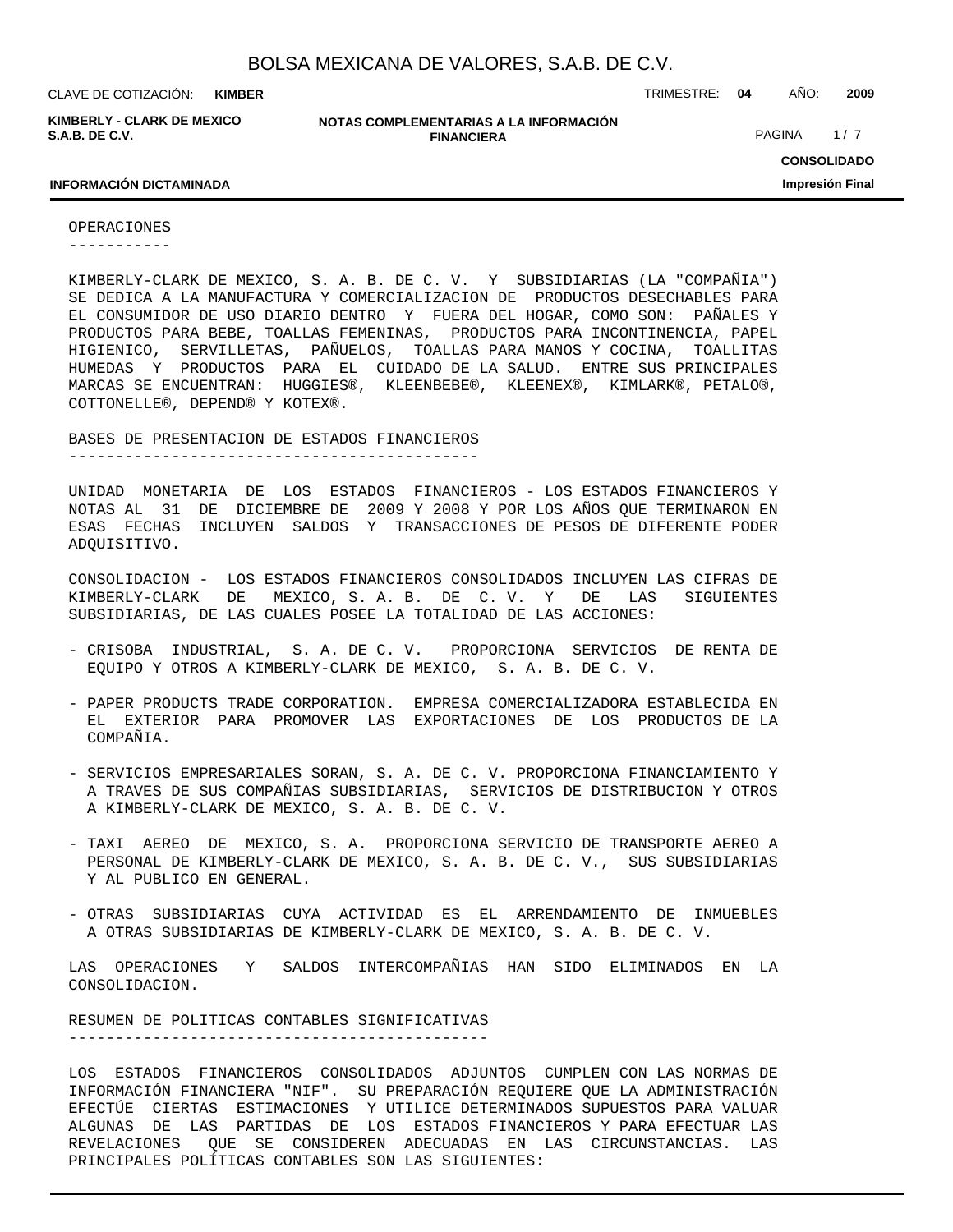| BOLSA MEXICANA DE VALORES, S.A.B. DE C.V. |  |  |  |
|-------------------------------------------|--|--|--|
|-------------------------------------------|--|--|--|

CLAVE DE COTIZACIÓN: TRIMESTRE: **04** AÑO: **2009 KIMBER**

**KIMBERLY - CLARK DE MEXICO S.A.B. DE C.V.**

#### **NOTAS COMPLEMENTARIAS A LA INFORMACIÓN FINANCIERA**

PAGINA 2/7

**CONSOLIDADO Impresión Final**

#### **INFORMACIÓN DICTAMINADA**

RECONOCIMIENTO DE LOS EFECTOS DE LA INFLACIÓN - DE ACUERDO CON LA NIF B-10 EFECTOS DE LA INFLACIÓN, SE CONSIDERA QUE EXISTEN DOS ENTORNOS ECONOMICOS: A) INFLACIONARIO, CUANDO LA INFLACIÓN ACUMULADA DE LOS TRES EJERCICIOS ANUALES ANTERIORES ES IGUAL O SUPERIOR A 26%, CASO EN EL CUAL REQUIERE EL RECONOCIMIENTO DE LOS EFECTOS DE LA INFLACIÓN, Y B) NO INFLACIONARIO, CUANDO EN EL MISMO PERIODO LA INFLACIÓN ES MENOR A 26%, EN ESTE ÚLTIMO CASO, NO SE DEBEN RECONOCER LOS EFECTOS DE LA INFLACIÓN EN LOS ESTADOS FINANCIEROS.

DEBIDO A QUE AL 31 DE DICIEMBRE DE 2009 Y 2008 LA INFLACIÓN ACUMULADA DE LOS TRES EJERCICIOS ANTERIORES FUÉ DE 15.01% Y 11.56%, RESPECTIVAMENTE; EL ENTORNO ECONÓMICO CALIFICA COMO NO INFLACIONARIO.

POR LO TANTO A PARTIR DEL 1 DE ENERO DE 2008, LA COMPAÑÍA SUSPENDIÓ EL RECONOCIMIENTO DE LOS EFECTOS DE LA INFLACIÓN EN LOS ESTADOS FINANCIEROS; SIN EMBARGO, LOS ACTIVOS, PASIVOS Y CAPITAL CONTABLE INCLUYEN LOS EFECTOS DE REEXPRESION RECONOCIDOS HASTA EL 31 DE DICIEMBRE DE 2007.

EQUIVALENTES DE EFECTIVO - CONSISTE EN INVERSIONES DIARIAS DE EXCEDENTES DE EFECTIVO E INVERSIONES EN VALORES FÁCILMENTE CONVERTIBLES EN EFECTIVO Y SUJETOS A RIESGOS POCO SIGNIFICATIVOS DE CAMBIOS EN VALOR.

INVENTARIOS Y COSTO DE VENTAS - LOS INVENTARIOS SE VALÚAN AL MENOR DE SU COSTO O VALOR DE REALIZACIÓN, UTILIZANDO EL MÉTODO DE PRIMERAS ENTRADAS PRIMERAS SALIDAS.

INMUEBLES, MAQUINARIA Y EQUIPO - SE REGISTRAN AL COSTO DE ADQUISICIÓN. LOS SALDOS QUE PROVIENEN DE ADQUISICIONES DE PROCEDENCIA NACIONAL REALIZADAS HASTA EL 31 DE DICIEMBRE DE 2007 SE ACTUALIZARON APLICANDO FACTORES DERIVADOS DEL INPC (INDICE NACIONAL DE PRECIOS AL CONSUMIDOR), HASTA ESA FECHA. EN EL CASO DE ACTIVOS FIJOS DE ORIGEN EXTRANJERO SU COSTO DE ADQUISICIÓN SE ACTUALIZÓ, HASTA ESA MISMA FECHA, CON LA INFLACIÓN DEL PAÍS DE ORIGEN Y SE CONSIDERÓ LA FLUCTUACIÓN DEL PESO MEXICANO CON RELACIÓN A LA MONEDA DE DICHO PAÍS DE ORIGEN.

LA DEPRECIACIÓN DE LOS INMUEBLES, MAQUINARIA Y EQUIPO SE CALCULA CONFORME AL MÉTODO DE LÍNEA RECTA Y CON BASE EN LAS VIDAS ÚTILES ESTIMADAS DE LOS ACTIVOS, COMO SIGUE:

 AÑOS PROMEDIO -------- EDIFICIOS 45 MAQUINARIA Y EQUIPO 15 A 25 EQUIPO DE TRANSPORTE  $12$  Y 25

CAPITALIZACIÓN DEL RESULTADO INTEGRAL DE FINANCIAMIENTO - EL RESULTADO INTEGRAL DE FINANCIAMIENTO INCURRIDO Y ATRIBUIBLE AL PERÍODO DURANTE EL CUAL SE LLEVÓ A CABO LA CONSTRUCCIÓN E INSTALACIÓN DE PROYECTOS MAYORES DE INVERSIÓN EN INMUEBLES, MAQUINARIA Y EQUIPO SE CAPITALIZA Y SE ACTUALIZÓ HASTA EL 31 DE DICIEMBRE DE 2007 APLICANDO EL INPC.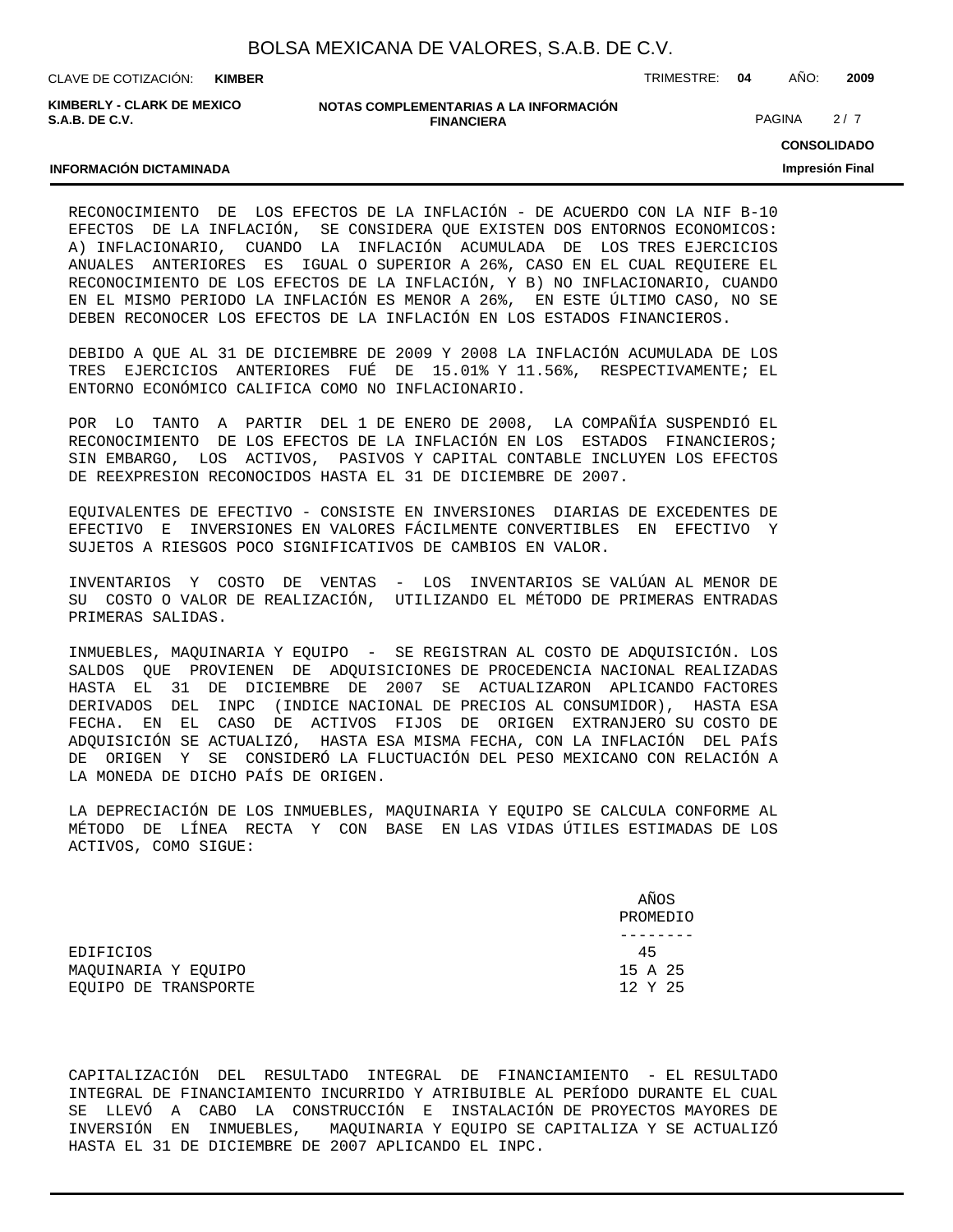CLAVE DE COTIZACIÓN: TRIMESTRE: **04** AÑO: **2009 KIMBER**

**KIMBERLY - CLARK DE MEXICO S.A.B. DE C.V.**

#### **NOTAS COMPLEMENTARIAS A LA INFORMACIÓN FINANCIERA**

PAGINA 3/7

**CONSOLIDADO**

**Impresión Final**

#### **INFORMACIÓN DICTAMINADA**

DETERIORO DE ACTIVOS DE LARGA DURACIÓN EN USO - ANUALMENTE SE REVISA EL VALOR EN LIBROS DE LOS ACTIVOS DE LARGA DURACIÓN EN USO, PARA DETECTAR LA PRESENCIA DE ALGÚN INDICIO DE DETERIORO. AL 31 DE DICIEMBRE DE 2009 Y 2008 NO EXISTEN INDICIOS DE DETERIORO.

BENEFICIOS A LOS EMPLEADOS - INCLUYEN LAS PRESTACIONES QUE SE DEVENGAN A FAVOR DE LOS EMPLEADOS POR BENEFICIOS DIRECTOS, BENEFICIOS POR TERMINACIÓN Y AL RETIRO. DENTRO DE ESTOS BENEFICIOS SE INCLUYE EL PLAN DE COMPENSACIÓN PARA FUNCIONARIOS Y EMPLEADOS CLAVE, DENOMINADO "PLAN DE ASIGNACIÓN DE UNIDADES VIRTUALES", CUYO COSTO SE REGISTRA CON CARGO A LOS RESULTADOS DE CADA AÑO. PARA HACER FRENTE A ESTA OBLIGACION LA COMPAÑÍA TIENE ESTABLECIDO UN FIDEICOMISO.

INSTRUMENTOS FINANCIEROS DERIVADOS - SE VALÚAN A SU VALOR RAZONABLE Y SUS EFECTOS SE RECONOCEN EN LOS RESULTADOS DEL PERÍODO Y EN EL CAPITAL CONTABLE. ESTOS INSTRUMENTOS SE UTILIZAN PARA REDUCIR LOS RIESGOS DE LOS EFECTOS DE LAS VARIACIONES EN LAS TASAS DE INTERÉS, LOS TIPOS DE CAMBIO DE MONEDA EXTRANJERA Y EL PRECIO DE CIERTOS INSUMOS.

TRANSACCIONES EN MONEDA EXTRANJERA - LAS TRANSACCIONES EN MONEDA EXTRANJERA SE REGISTRAN AL TIPO DE CAMBIO VIGENTE A LA FECHA DE SU CELEBRACIÓN. LOS ACTIVOS Y PASIVOS MONETARIOS EN MONEDA EXTRANJERA SE VALÚAN EN MONEDA NACIONAL AL TIPO DE CAMBIO VIGENTE A LA FECHA DE LOS ESTADOS FINANCIEROS. LAS FLUCTUACIONES CAMBIARIAS SE REGISTRAN EN EL RESULTADO INTEGRAL DE FINANCIAMIENTO DEL PERÍODO EN QUE OCURREN.

RECONOCIMIENTO DE INGRESOS - LOS INGRESOS SE RECONOCEN EN EL PERÍODO EN QUE SE TRANSFIERE LA PROPIEDAD Y/O RESPONSABILIDAD DE LOS INVENTARIOS A LOS CLIENTES QUE LOS ADQUIEREN.

PARTICIPACIÓN DE LOS TRABAJADORES EN LAS UTILIDADES "PTU" - LA PTU SE REGISTRA EN LOS RESULTADOS DEL AÑO EN QUE SE CAUSA Y SE PRESENTA EN EL RUBRO DE OTROS GASTOS (INGRESOS) EN LOS ESTADOS DE RESULTADOS CONSOLIDADOS ADJUNTOS. SE RECONOCE LA PTU DIFERIDA PROVENIENTE DE LAS DIFERENCIAS TEMPORALES QUE RESULTAN DE LA COMPARACIÓN DE LOS VALORES CONTABLES Y FISCALES DE LOS ACTIVOS Y PASIVOS, CUANDO SE PUEDA PRESUMIR RAZONABLEMENTE QUE VAN A PROVOCAR UN PASIVO O BENEFICIO, Y NO EXISTA ALGÚN INDICIO DE QUE VAYA A CAMBIAR ESA SITUACIÓN, DE TAL MANERA QUE LOS PASIVOS O LOS BENEFICIOS NO SE MATERIALICEN. AL 31 DE DICIEMBRE DE 2009 Y 2008, LOS MONTOS DE PTU FUERON \$577,134 Y \$391,156, RESPECTIVAMENTE.

IMPUESTOS A LA UTILIDAD - EL IMPUESTO SOBRE LA RENTA ("ISR"), SE REGISTRA EN LOS RESULTADOS DEL AÑO EN QUE SE CAUSA, RECONOCIÉNDOSE LOS EFECTOS DIFERIDOS ORIGINADOS POR LAS DIFERENCIAS TEMPORALES, CORRESPONDIENTES A OPERACIONES Y OTROS EVENTOS ECONÓMICOS RECONOCIDOS EN LOS ESTADOS FINANCIEROS EN PERÍODOS DIFERENTES AL CONSIDERADO EN LAS DECLARACIONES DEL IMPUESTO SOBRE LA RENTA DE LAS EMPRESAS. DICHOS EFECTOS SE REGISTRAN CONSIDERANDO TODAS LAS DIFERENCIAS TEMPORALES QUE SE DETERMINAN MEDIANTE LA COMPARACIÓN DE LOS VALORES CONTABLES Y FISCALES DE LOS ACTIVOS Y PASIVOS.

PARA RECONOCER EL IMPUESTO DIFERIDO ES NECESARIO REALIZAR UNA PROYECCIÓN FINANCIERA PARA IDENTIFICAR CUAL SERÁ LA BASE GRAVABLE PREPONDERANTE (IMPUESTO SOBRE LA RENTA O IMPUESTO EMPRESARIAL A TASA ÚNICA "IETU") PARA EL PAGO DE IMPUESTOS A LA UTILIDAD.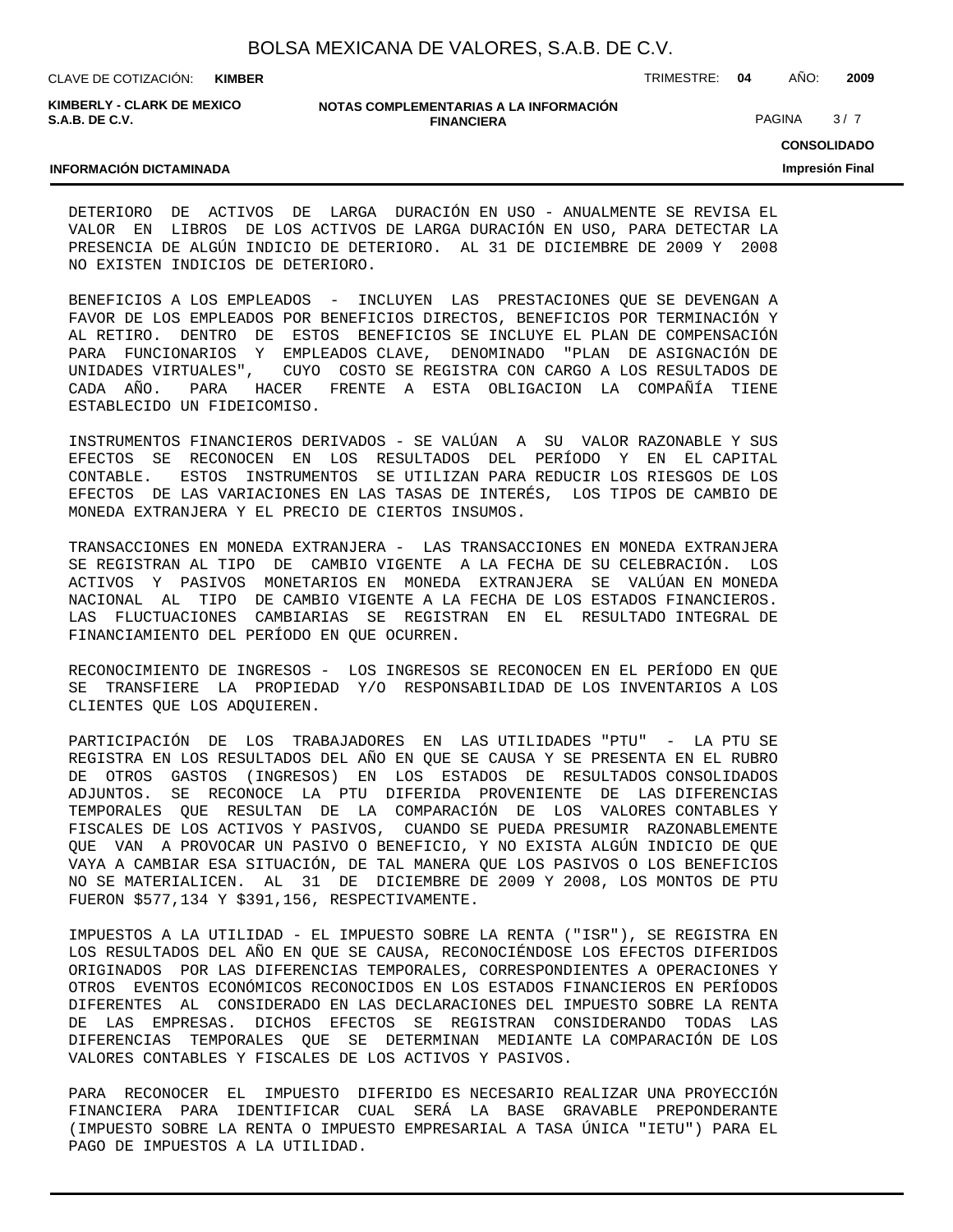CLAVE DE COTIZACIÓN: TRIMESTRE: **04** AÑO: **2009 KIMBER**

**KIMBERLY - CLARK DE MEXICO S.A.B. DE C.V.**

#### **NOTAS COMPLEMENTARIAS A LA INFORMACIÓN FINANCIERA**

------------- -------------

============= =============

============= =============

PAGINA 4/7

**CONSOLIDADO**

**Impresión Final**

## **INFORMACIÓN DICTAMINADA** CUENTAS POR COBRAR A CLIENTES ----------------------------- 2009 2008 ------------- ------------- CLIENTES \$ 4,219,692 \$ 4,302,657

ESTIMACION PARA CUENTAS DE COBRO DUDOSO (123,645) (136,265)

NETO SALLA SALLA SALLA SALLA SALLA SALLA SALLA SALLA SALLA SALLA SALLA SALLA SALLA SALLA SALLA SALLA SALLA SAL

OTRAS CUENTAS Y DOCUMENTOS POR COBRAR -------------------------------------

|                                                  | 2009               |   | 2008   |
|--------------------------------------------------|--------------------|---|--------|
| CORPORACION SCRIBE - PORCION CIRCULANTE<br>OTRAS | 210,098<br>154,050 | S | 90,291 |

NETO S 364,148 \$ 90,291

INVENTARIOS

-----------

| TOTAL                       |         | $$1,681,632 \t$1,889,735$ |
|-----------------------------|---------|---------------------------|
| MATERIA PRIMA Y REFACCIONES | 892,185 | 1,070,585                 |
| PRODUCCION EN PROCESO       | 176,349 | 191,829                   |
| PRODUCTOS TERMINADOS        | 613,098 | 627,321<br>S              |
|                             | 2009    | 2008                      |

INFORMACION POR SEGMENTOS

-------------------------

LA INFORMACION POR SEGMENTOS OPERATIVOS SE PRESENTA CON BASE EN EL ENFOQUE GERENCIAL COMO SIGUE: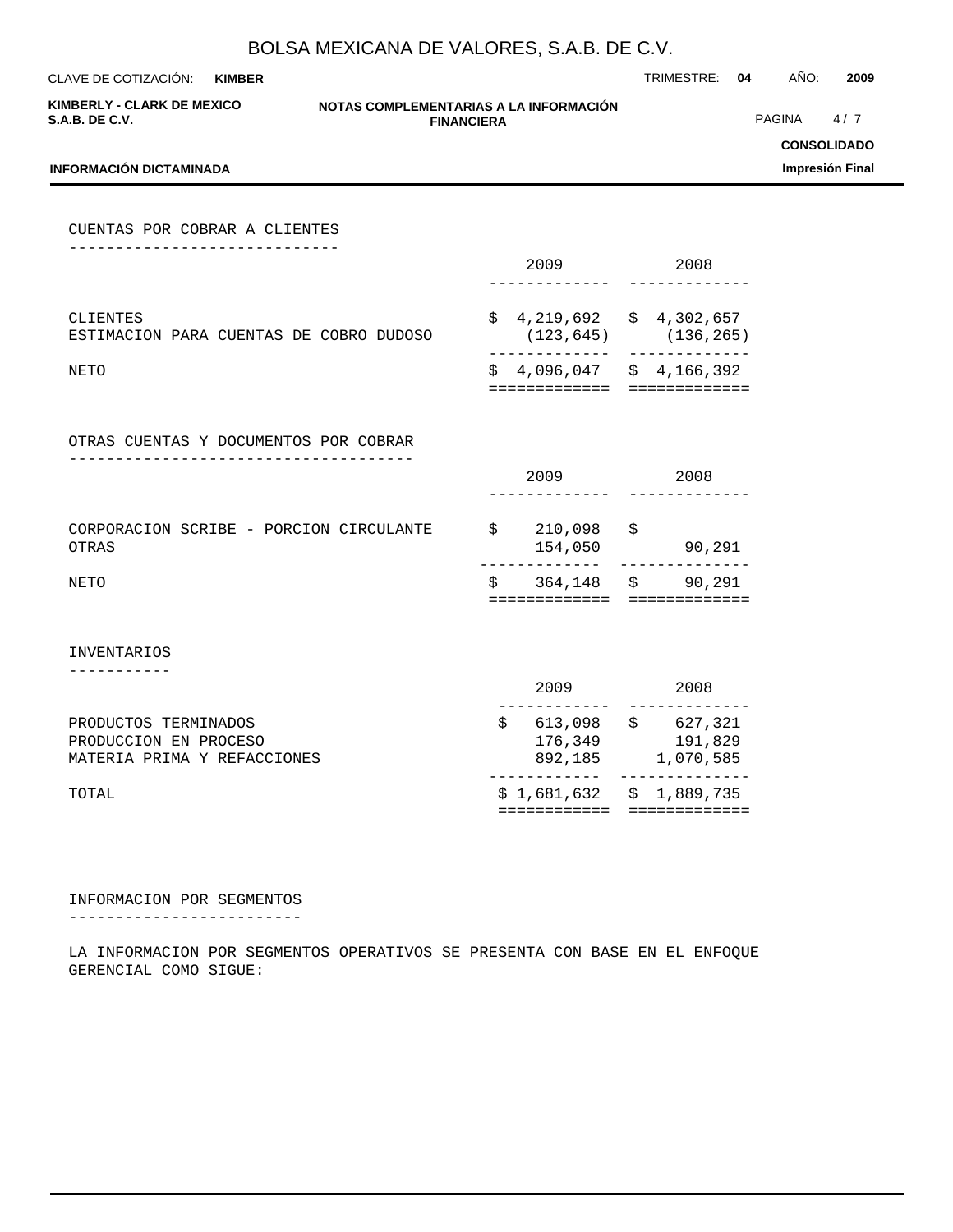**KIMBER**

CLAVE DE COTIZACIÓN: TRIMESTRE: **04** AÑO: **2009**

**KIMBERLY - CLARK DE MEXICO S.A.B. DE C.V.**

**INFORMACIÓN DICTAMINADA**

#### **NOTAS COMPLEMENTARIAS A LA INFORMACIÓN FINANCIERA**

PAGINA 5/7

**CONSOLIDADO**

**Impresión Final**

|                          | 2009                       |                                           | 2008             |                            |  |                                           |  |
|--------------------------|----------------------------|-------------------------------------------|------------------|----------------------------|--|-------------------------------------------|--|
|                          | PRODUCTOS AL<br>CONSUMIDOR | INSTITUCIONAL<br>Y CUIDADO DE<br>LA SALUD |                  | PRODUCTOS AL<br>CONSUMIDOR |  | INSTITUCIONAL<br>Y CUIDADO DE<br>LA SALUD |  |
|                          |                            |                                           |                  |                            |  |                                           |  |
| VENTAS NETAS \$          | 21,740,540                 | Š.<br>2,961,667                           | \$<br>20,063,730 | Ŝ.<br>2,987,792            |  |                                           |  |
| UTILIDAD DE<br>OPERACION | 6,209,857                  | 492,691                                   | 5,498,924        | 452,159                    |  |                                           |  |
| DEPRECIACION             | 1,033,795                  | 160,436                                   | 980,244          | 174,749                    |  |                                           |  |
| ACTIVOS<br>TOTALES       | 23,779,593                 | 3,388,937                                 | 20,812,929       | 3,436,038                  |  |                                           |  |

LAS VENTAS DE EXPORTACIÓN REPRESENTAN 5% Y 7% DEL TOTAL EN 2009 Y 2008 RESPECTIVAMENTE, Y SE INCLUYEN EN LOS SEGMENTOS RESPECTIVOS.

IMPUESTOS A LA UTILIDAD

-----------------------

LA TASA DEL ISR FUE 28% EN 2009 Y 2008.

LA TASA LEGAL DE ISR DIFIERE DE LA TASA EFECTIVA, DEBIDO A LOS EFECTOS DE CIERTAS PARTIDAS DE CARÁCTER PERMANENTE, Y EN 2008 EL RECONOCIMIENTO DEL BENEFICIO POR LA DEVOLUCIÓN DE IMPUESTO OBTENIDA POR LA RESOLUCIÓN FAVORABLE DE UN JUICIO. LOS RESULTADOS FISCALES DE LAS SUBSIDIARIAS SE CONSOLIDAN AL 100% DE LA PROPORCIÓN DE SU TENENCIA ACCIONARIA.

EL PRINCIPAL CONCEPTO QUE ORIGINA EL SALDO DEL PASIVO POR IMPUESTOS DIFERIDOS AL 31 DE DICIEMBRE DE 2009 Y 2008, ES INMUEBLES, MAQUINARIA Y EQUIPO QUE REPRESENTA PRÁCTICAMENTE EL 100% DEL TOTAL DE DICHO PASIVO.

EL 7 DE DICIEMBRE DE 2009 SE PUBLICARON ENTRE OTRAS LAS SIGUIENTES MODIFICACIONES A LA LEY DEL ISR:

A) SE INCREMENTA LA TASA AL 30% PARA LOS AÑOS DE 2010 A 2012, 29% PARA 2013 Y 28% PARA 2014.

POR LO ANTERIOR SE AUMENTÓ EL PASIVO POR ISR DIFERIDO AL 31 DE DICIEMBRE DE 2009. EL EFECTO DE ESTE GASTO POR APROXIMADAMENTE \$115,000, SE RECONOCIÓ EN EL ESTADO DE RESULTADOS.

B) SE MODIFICA EL RÉGIMEN DE CONSOLIDACIÓN FISCAL PARA ESTABLECER QUE EL PAGO DEL ISR RELACIONADO CON LOS BENEFICIOS DE LA CONSOLIDACIÓN FISCAL DEBE ENTERARSE EN PARCIALIDADES A PARTIR DEL AÑO 2010.

LA APLICACIÓN DE ESTA LEY NO TENDRÁ IMPACTO SIGNIFICATIVO EN LOS FLUJOS DE LA COMPAÑÍA.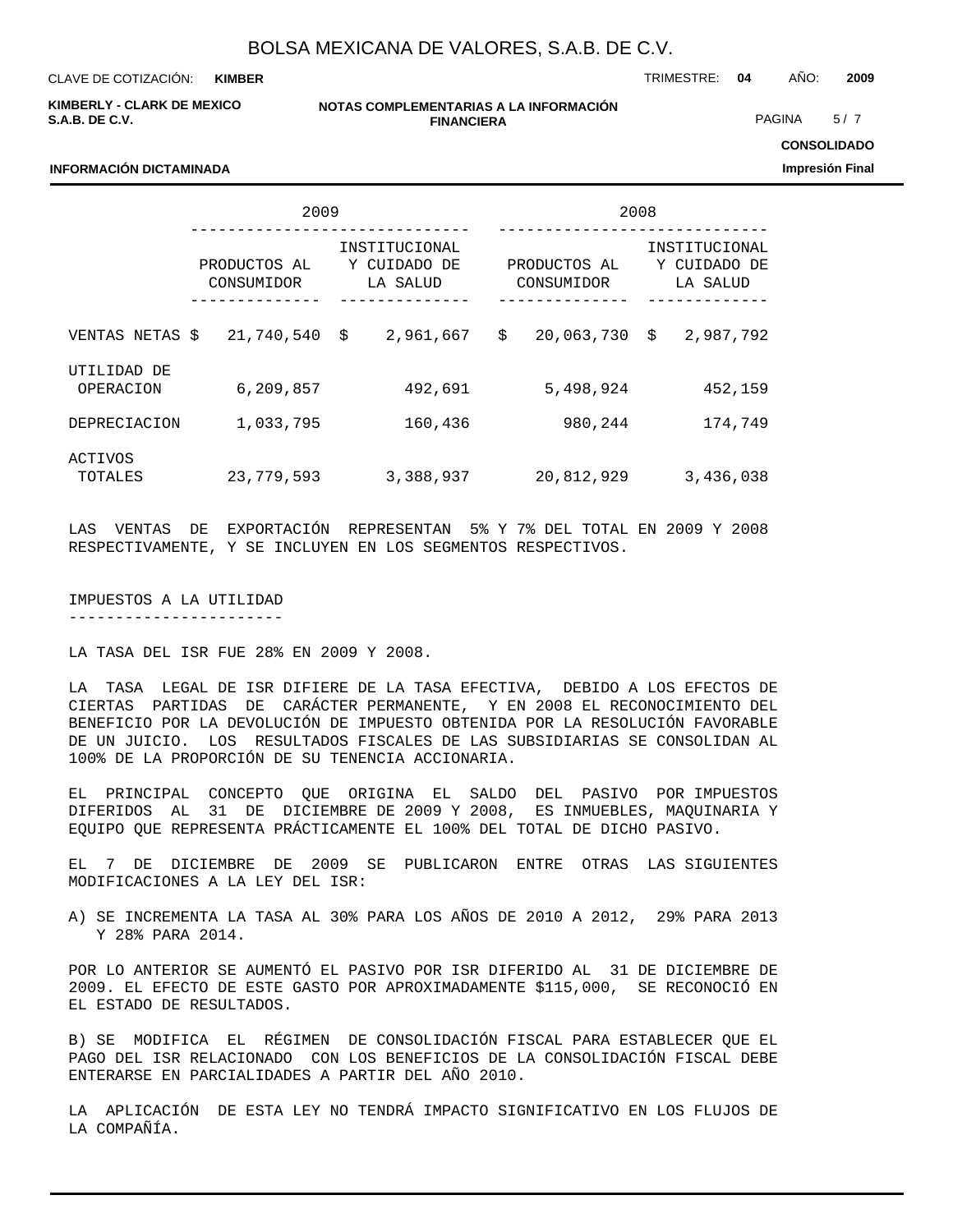**KIMBER**

CLAVE DE COTIZACIÓN: TRIMESTRE: **04** AÑO: **2009**

| <b>KIMBERLY - CLARK DE MEXICO</b> |  |
|-----------------------------------|--|
| S.A.B. DE C.V.                    |  |

**NOTAS COMPLEMENTARIAS A LA INFORMACIÓN FINANCIERA**

PAGINA 6/7

**CONSOLIDADO**

**Impresión Final**

#### **INFORMACIÓN DICTAMINADA**

PARTES RELACIONADAS -------------------

POR LOS AÑOS QUE TERMINARON EL 31 DE DICIEMBRE, LA COMPAÑÍA TUVO LAS SIGUIENTES TRANSACCIONES Y SALDOS CON SUS PARTES RELACIONADAS.

|                                                                                                                   | 2009                                                      | 2008                                                    |
|-------------------------------------------------------------------------------------------------------------------|-----------------------------------------------------------|---------------------------------------------------------|
| KIMBERLY-CLARK CORPORATION:                                                                                       |                                                           |                                                         |
| COMPRAS Y SERVICIOS TÉCNICOS<br>MAOUINARIA Y EOUIPO<br>VENTAS<br>CUENTAS POR PAGAR<br>CUENTAS POR COBRAR          | \$<br>1,355,438<br>86,591<br>568,814<br>158,274<br>95,743 | \$1,215,625<br>156,828<br>842,394<br>161,407<br>103,170 |
|                                                                                                                   | 2009                                                      | 2008                                                    |
| CORPORACIÓN SCRIBE, S.A.P.I. DE C.V.:                                                                             |                                                           |                                                         |
| COMPRAS Y OTROS SERVICIOS<br>INGRESOS POR SERVICIOS, INTERESES Y OTROS<br>CUENTAS POR PAGAR<br>CUENTAS POR COBRAR | \$<br>$420,521$ \$<br>577,889<br>36,736<br>420,195        | 532,974<br>882,264<br>25,260<br>617,068                 |

OTRAS - AL 31 DE DICIEMBRE DE 2009 Y 2008 EL MONTO DE LOS BENEFICIOS AL PERSONAL GERENCIAL CLAVE O DIRECTIVOS RELEVANTES DE LA COMPAÑÍA FUE DE \$181,526 Y \$120,282, RESPECTIVAMENTE.

BENEFICIOS AL RETIRO Y POR TERMINACIÓN LABORAL ----------------------------------------------

EL PASIVO Y EL COSTO ANUAL POR PRIMAS DE ANTIGÜEDAD LEGAL, PLAN DE PENSIONES PARA PERSONAL QUE REÚNA CIERTOS REQUISITOS E INDEMNIZACIONES AL TÉRMINO DE LA RELACIÓN LABORAL, ES CALCULADO POR ACTUARIO INDEPENDIENTE CON BASE EN EL MÉTODO DE CRÉDITO UNITARIO PROYECTADO. PARA HACER FRENTE A ESTAS OBLIGACIONES, LA COMPAÑÍA TIENE ESTABLECIDOS FONDOS EN ADMINISTRACIÓN.

LOS DATOS MAS SIGNIFICATIVOS EN RELACIÓN CON ESTAS OBLIGACIONES SON COMO SIGUE:

|                                                                                                                                    | 2009 |                                         | 2008                                    |
|------------------------------------------------------------------------------------------------------------------------------------|------|-----------------------------------------|-----------------------------------------|
|                                                                                                                                    |      |                                         |                                         |
| OBLIGACIONES POR BENEFICIOS ADOUIRIDOS<br>OBLIGACIONES POR BENEFICIOS PROYECTADOS<br>VALOR DE LOS FONDOS<br>COSTO NETO DEL PERÍODO |      | 273,005<br>359,005<br>324,117<br>35,573 | 231,498<br>316,627<br>234,295<br>37,964 |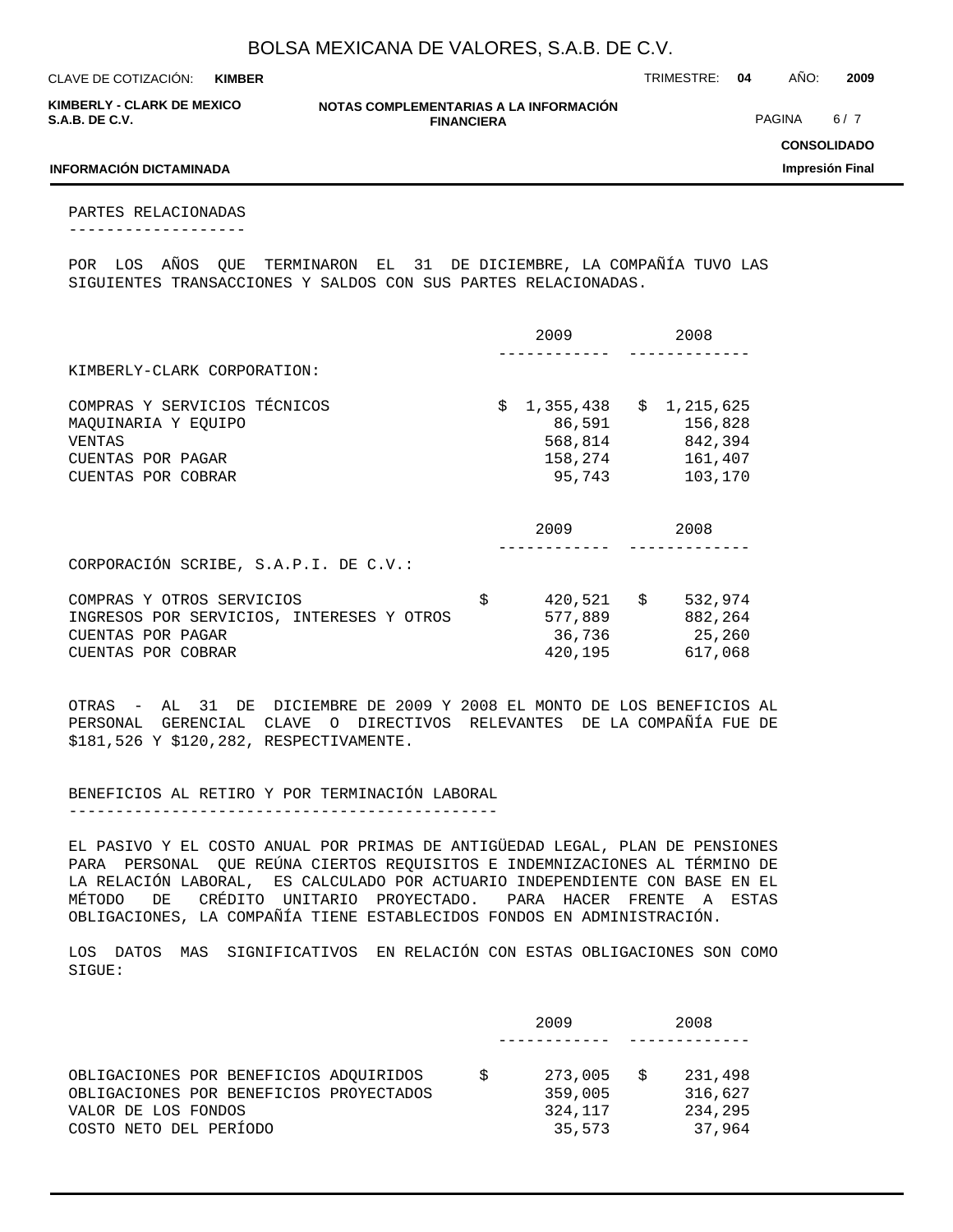**KIMBER**

CLAVE DE COTIZACIÓN: TRIMESTRE: **04** AÑO: **2009**

**KIMBERLY - CLARK DE MEXICO S.A.B. DE C.V.**

**NOTAS COMPLEMENTARIAS A LA INFORMACIÓN FINANCIERA**

PAGINA 7/7

#### **INFORMACIÓN DICTAMINADA**

**CONSOLIDADO Impresión Final**

COMPROMISOS -----------

AL 31 DE DICIEMBRE DE 2009, EXISTÍAN LOS SIGUIENTES:

- POR ADQUISICIÓN DE MAQUINARIA, EQUIPO Y CONSTRUCCIONES, POR UN TOTAL APROXIMADO DE \$346,000.
- POR ADQUISICIÓN DE MATERIAS PRIMAS, POR UN TOTAL APROXIMADO DE \$238,000.
- POR CONTRATOS DE ARRENDAMIENTO DE BODEGAS Y OFICINAS QUE ESTABLECEN PLAZOS FORZOSOS QUE VAN DE 5 A 10 AÑOS CON RENTAS ANUALES ESTIMADAS DE \$105,000.

NORMAS DE INFORMACIÓN FINANCIERA INTERNACIONALES

------------------------------------------------

EN ENERO DE 2009 LA COMISIÓN NACIONAL BANCARIA Y DE VALORES PUBLICÓ LAS MODIFICACIONES A LA CIRCULAR ÚNICA DE EMISORAS PARA INCORPORAR LA OBLIGATORIEDAD DE PRESENTAR ESTADOS FINANCIEROS PREPARADOS CON BASE EN LAS NORMAS INTERNACIONALES DE INFORMACIÓN FINANCIERA A PARTIR DE 2012, PERMITIENDO SU ADOPCIÓN ANTICIPADA.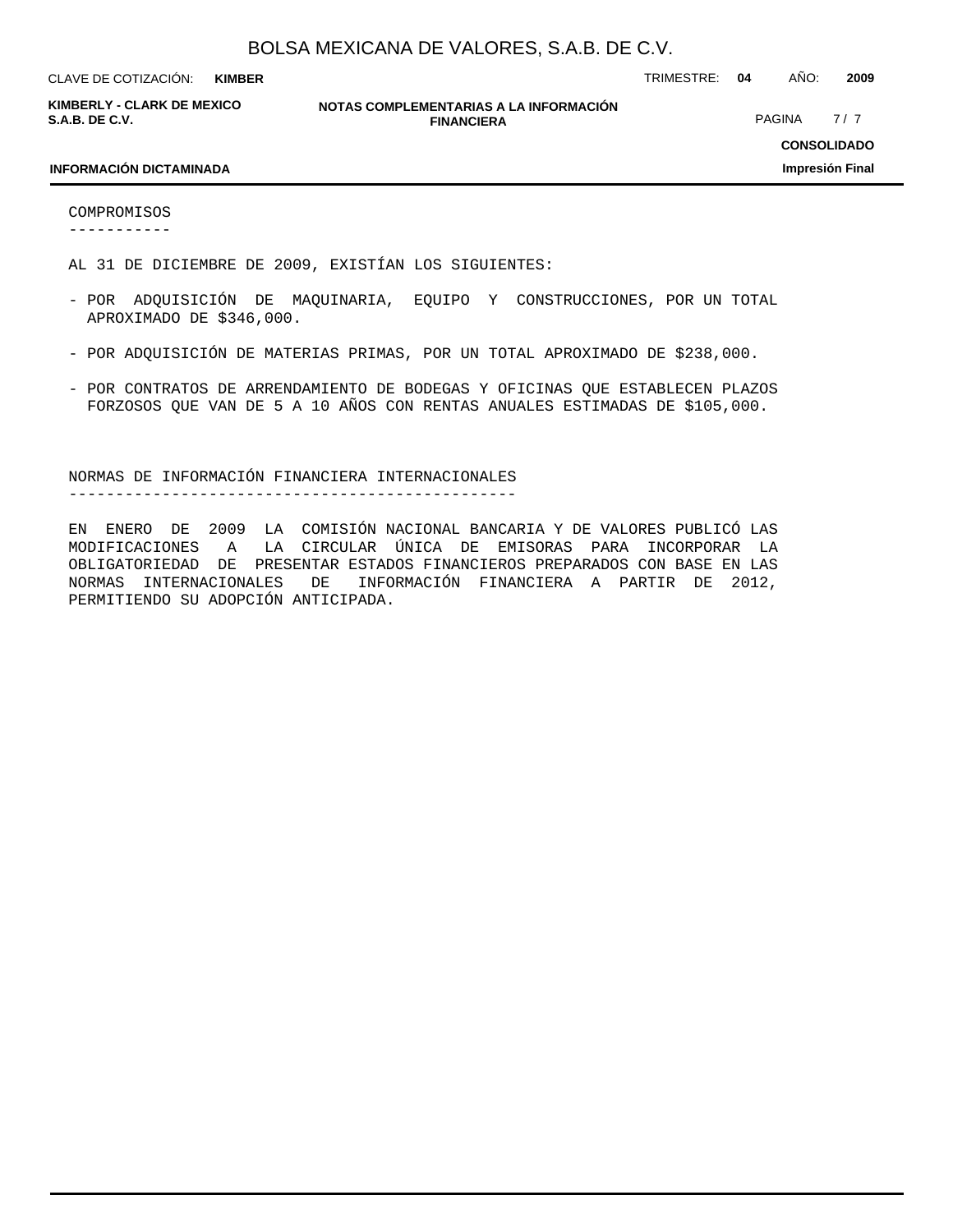CLAVE DE COTIZACIÓN TRIMESTRE **04** AÑO **2009 KIMBER**

**KIMBERLY - CLARK DE MEXICO S.A.B. DE C.V.**

### **RELACIÓN DE INVERSIÓN EN ACCIONES** SUBSIDIARIAS

### **CONSOLIDADO**

**Impresión Final**

| <b>NOMBRE DE LA EMPRESA</b>                           | <b>ACTIVIDAD PRINCIPAL</b>                       | <b>NO. DE ACCIONES</b> | % DE TEN |
|-------------------------------------------------------|--------------------------------------------------|------------------------|----------|
| CRISOBA INDUSTRIAL, S.A. DE C.V.                      | SERVICIOS DE RENTA DE EQUIPO Y<br><b>OTROS</b>   | 790,601,970            | 100.00   |
| <b>PAPER PRODUCTS TRADE</b><br><b>CORPORATION</b>     | COMERCIALIZADORA DE PROD. EN<br>EL EXTRANJ.      | 3,000,000              | 100.00   |
| <b>SERVICIOS EMPRESARIALES</b><br>SORAN, S.A. DE C.V. | SERVICIOS DE DISTRIB. Y<br><b>FINANCIAMIENTO</b> | 1,500,200,000          | 100.00   |
| TAXI AEREO DE MEXICO, S.A.                            | TRANSPORTE AEREO                                 | 105,002,055            | 100.00   |
| <b>CUATRO SUBSIDIARIAS</b>                            | ARRENDAMIENTO DE INMUEBLES Y<br><b>EQUIPO</b>    |                        | 100.00   |

#### **INFORMACIÓN DICTAMINADA**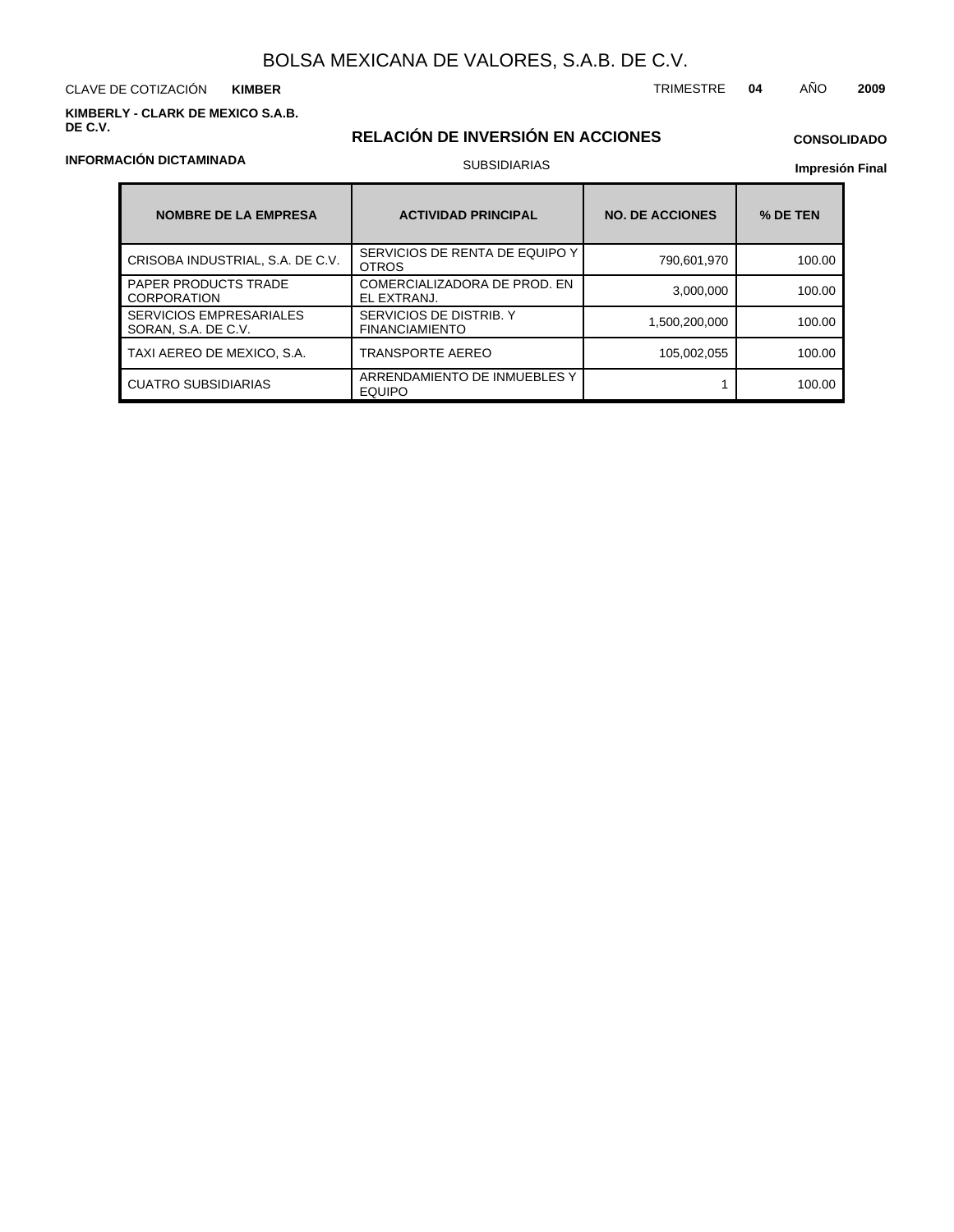#### CLAVE DE COTIZACIÓN **KIMBER**

**KIMBERLY - CLARK DE MEXICO S.A.B. DE C.V.**

### **DESGLOSE DE CRÉDITOS**

**CONSOLIDADO**

TRIMESTRE **04** AÑO **2009**

**INFORMACIÓN DICTAMINADA**

### (MILES DE PESOS)

|                               |                                                       |                                            |                                       |                                                          | VENCTOS. O AMORT. DENOMINADOS EN MONEDA NACIONAL |                    |                            |                     |                     | VENCTOS. O AMORT. DENOMINADOS EN MONEDA EXTRANJERA |                   |                    |                            |                     |                     |                              |
|-------------------------------|-------------------------------------------------------|--------------------------------------------|---------------------------------------|----------------------------------------------------------|--------------------------------------------------|--------------------|----------------------------|---------------------|---------------------|----------------------------------------------------|-------------------|--------------------|----------------------------|---------------------|---------------------|------------------------------|
| TIPO DE CRÉDITO / INSTITUCIÓN | <b>CON</b><br><b>INSTITUCIÓN</b><br><b>EXTRANJERA</b> | <b>FECHA DE FIRMA /</b><br><b>CONTRATO</b> | <b>FECHA DE</b><br><b>VENCIMIENTO</b> | <b>TASA DE</b><br><b>INTERÉS Y/O</b><br><b>SOBRETASA</b> |                                                  |                    | <b>INTERVALO DE TIEMPO</b> |                     |                     |                                                    |                   |                    | <b>INTERVALO DE TIEMPO</b> |                     |                     |                              |
|                               |                                                       |                                            |                                       |                                                          | AÑO ACTUAL                                       | <b>HASTA 1 AÑO</b> | <b>HASTA 2 AÑOS</b>        | <b>HASTA 3 AÑOS</b> | <b>HASTA 4 AÑOS</b> | <b>HASTA 5 AÑOS O</b><br><b>MÁS</b>                | <b>AÑO ACTUAL</b> | <b>HASTA 1 AÑO</b> | <b>HASTA 2 AÑOS</b>        | <b>HASTA 3 AÑOS</b> | <b>HASTA 4 AÑOS</b> | <b>HASTA 5 AÑOS O</b><br>MÁS |
| <b>BANCARIOS</b>              |                                                       |                                            |                                       |                                                          |                                                  |                    |                            |                     |                     |                                                    |                   |                    |                            |                     |                     |                              |
| <b>COMERCIO EXTERIOR</b>      |                                                       |                                            |                                       |                                                          |                                                  |                    |                            |                     |                     |                                                    |                   |                    |                            |                     |                     |                              |
| DEUTSCHE BANK                 | S                                                     | 16/08/2001                                 | 02/04/2012                            | 0.88                                                     |                                                  |                    |                            |                     |                     |                                                    |                   | 32,413             | 32,413                     | 16,207              |                     |                              |
| DEUTSCHE BANK                 | <b>SI</b>                                             | 02/12/2002                                 | 20/08/2010                            | 1.00                                                     |                                                  |                    |                            |                     |                     |                                                    |                   | 24,430             |                            |                     |                     |                              |
| <b>BANK OF AMERICA</b>        | <b>SI</b>                                             | 30/04/2001                                 | 30/09/2011                            | 1.09                                                     |                                                  |                    |                            |                     |                     |                                                    |                   | 16,834             | 16,834                     |                     |                     |                              |
| <b>CON GARANTÍA</b>           |                                                       |                                            |                                       |                                                          |                                                  |                    |                            |                     |                     |                                                    |                   |                    |                            |                     |                     |                              |
| <b>BANCA COMERCIAL</b>        |                                                       |                                            |                                       |                                                          |                                                  |                    |                            |                     |                     |                                                    |                   |                    |                            |                     |                     |                              |
| <b>OTROS</b>                  |                                                       |                                            |                                       |                                                          |                                                  |                    |                            |                     |                     |                                                    |                   |                    |                            |                     |                     |                              |
| <b>TOTAL BANCARIOS</b>        |                                                       |                                            |                                       |                                                          |                                                  |                    |                            |                     |                     |                                                    |                   | 73,677             | 49,247                     | 16,207              |                     |                              |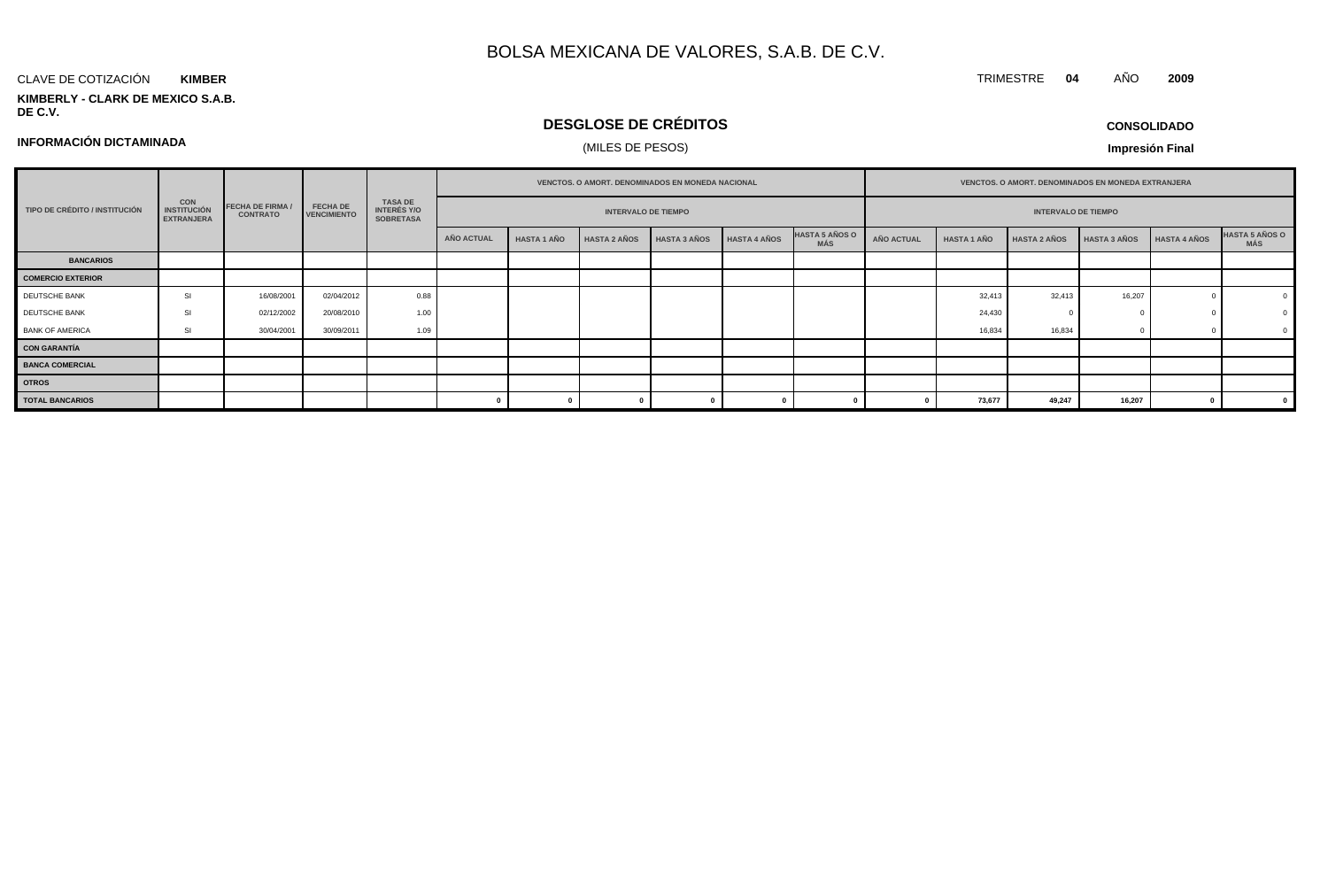#### CLAVE DE COTIZACIÓN TRIMESTRE **04** AÑO **2009 KIMBER**

#### **KIMBERLY - CLARK DE MEXICO S.A.B. DE C.V.**

### **DESGLOSE DE CRÉDITOS**

## (MILES DE PESOS) **INFORMACIÓN DICTAMINADA**

**CONSOLIDADO**

|                                                            |                                                       |                                            |                                       |                                                          |                   |                    |                     | VENCTOS. O AMORT. DENOMINADOS EN MONEDA NACIONAL |                     |                              | VENCTOS. O AMORT. DENOMINADOS EN MONEDA EXTRANJERA |                    |                     |                     |                     |                              |
|------------------------------------------------------------|-------------------------------------------------------|--------------------------------------------|---------------------------------------|----------------------------------------------------------|-------------------|--------------------|---------------------|--------------------------------------------------|---------------------|------------------------------|----------------------------------------------------|--------------------|---------------------|---------------------|---------------------|------------------------------|
| TIPO DE CRÉDITO / INSTITUCIÓN                              | <b>CON</b><br><b>INSTITUCIÓN</b><br><b>EXTRANJERA</b> | <b>FECHA DE FIRMA /</b><br><b>CONTRATO</b> | <b>FECHA DE</b><br><b>VENCIMIENTO</b> | <b>TASA DE</b><br><b>INTERÉS Y/O</b><br><b>SOBRETASA</b> |                   |                    |                     | <b>INTERVALO DE TIEMPO</b>                       |                     |                              | <b>INTERVALO DE TIEMPO</b>                         |                    |                     |                     |                     |                              |
|                                                            |                                                       |                                            |                                       |                                                          | <b>AÑO ACTUAL</b> | <b>HASTA 1 AÑO</b> | <b>HASTA 2 AÑOS</b> | <b>HASTA 3 AÑOS</b>                              | <b>HASTA 4 AÑOS</b> | <b>HASTA 5 AÑOS O</b><br>MÁS | <b>AÑO ACTUAL</b>                                  | <b>HASTA 1 AÑO</b> | <b>HASTA 2 AÑOS</b> | <b>HASTA 3 AÑOS</b> | <b>HASTA 4 AÑOS</b> | <b>HASTA 5 AÑOS O</b><br>MÁS |
| <b>BURSÁTILES</b>                                          |                                                       |                                            |                                       |                                                          |                   |                    |                     |                                                  |                     |                              |                                                    |                    |                     |                     |                     |                              |
| <b>LISTADAS EN BOLSA (MÉXICO Y/O</b><br><b>EXTRANJERO)</b> |                                                       |                                            |                                       |                                                          |                   |                    |                     |                                                  |                     |                              |                                                    |                    |                     |                     |                     |                              |
| <b>QUIROGRAFARIOS</b>                                      |                                                       |                                            |                                       |                                                          |                   |                    |                     |                                                  |                     |                              |                                                    |                    |                     |                     |                     |                              |
| CERTIFICADOS BURSÁTILES                                    | <b>NA</b>                                             | 18/06/2003                                 | 08/12/2010                            | 5.61                                                     |                   | 750,000            |                     |                                                  | $\cap$              |                              |                                                    |                    |                     |                     |                     |                              |
| CERTIFICADOS BURSÁTILES                                    | <b>NA</b>                                             | 18/06/2003                                 | 05/06/2013                            | 8.95                                                     |                   |                    |                     |                                                  | 1,250,000           |                              |                                                    |                    |                     |                     |                     |                              |
| CERTIFICADOS BURSÁTILES                                    | <b>NA</b>                                             | 05/07/2007                                 | 26/06/2017                            | 4.82                                                     |                   | $\Omega$           |                     |                                                  | $\Omega$            | 2,500,000                    |                                                    |                    |                     |                     |                     |                              |
| CERTIFICADOS BURSÁTILES                                    | <b>NA</b>                                             | 30/03/2009                                 | 26/04/2010                            | 5.91                                                     |                   | 2,698,010          |                     |                                                  |                     |                              |                                                    |                    |                     |                     |                     |                              |
| <b>CERTIFICADOS BURSÁTILES</b>                             | <b>NA</b>                                             | 30/03/2009                                 | 22/03/2016                            | 9.98                                                     |                   |                    |                     |                                                  |                     | 800,000                      |                                                    |                    |                     |                     |                     |                              |
| CERTIFICADOS BURSÁTILES                                    | <b>NA</b>                                             | 06/10/2009                                 | 02/10/2014                            | 5.89                                                     |                   |                    |                     |                                                  |                     | 2,300,000                    |                                                    |                    |                     |                     |                     |                              |
| CERTIFICADOS BURSÁTILES                                    | <b>NA</b>                                             | 06/10/2009                                 | 26/09/2019                            | 9.65                                                     |                   |                    |                     |                                                  |                     | 400,000                      |                                                    |                    |                     |                     |                     |                              |
| <b>CON GARANTÍA</b>                                        |                                                       |                                            |                                       |                                                          |                   |                    |                     |                                                  |                     |                              |                                                    |                    |                     |                     |                     |                              |
| <b>COLOCACIONES PRIVADAS</b>                               |                                                       |                                            |                                       |                                                          |                   |                    |                     |                                                  |                     |                              |                                                    |                    |                     |                     |                     |                              |
| <b>QUIROGRAFARIOS</b>                                      |                                                       |                                            |                                       |                                                          |                   |                    |                     |                                                  |                     |                              |                                                    |                    |                     |                     |                     |                              |
| <b>CON GARANTÍA</b>                                        |                                                       |                                            |                                       |                                                          |                   |                    |                     |                                                  |                     |                              |                                                    |                    |                     |                     |                     |                              |
| <b>TOTAL BURSÁTILES Y</b><br><b>COLOCACIONES PRIVADAS</b>  |                                                       |                                            |                                       |                                                          | $\mathbf{0}$      | 3,448,010          | $\mathbf{0}$        |                                                  | 1,250,000           | 6,000,000                    | $\bf{0}$                                           | $\bf{0}$           | $\mathbf{0}$        | $\Omega$            | $\mathbf{0}$        |                              |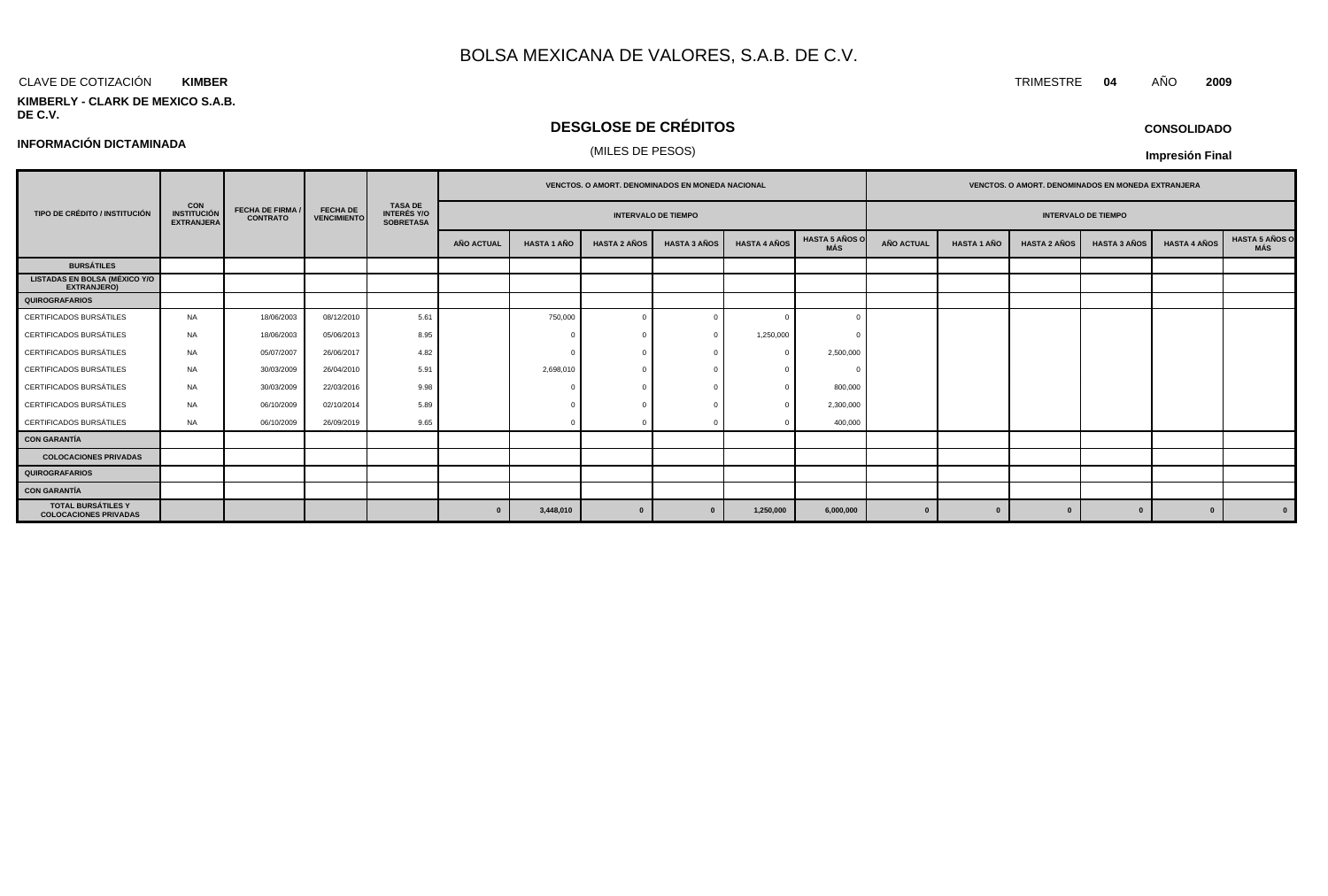#### CLAVE DE COTIZACIÓN TRIMESTRE **04** AÑO **2009 KIMBER**

**INFORMACIÓN DICTAMINADA**

#### **KIMBERLY - CLARK DE MEXICO S.A.B. DE C.V.**

### **DESGLOSE DE CRÉDITOS**

### (MILES DE PESOS)

**CONSOLIDADO**

|                                                                       |                                                 |                                 |                                       |                   |                            |                     | VENCTOS. O AMORT. DENOMINADOS EN MONEDA NACIONAL |                     |                              |                            |                    | VENCTOS. O AMORT. DENOMINADOS EN MONEDA EXTRANJERA |                     |                     |                |
|-----------------------------------------------------------------------|-------------------------------------------------|---------------------------------|---------------------------------------|-------------------|----------------------------|---------------------|--------------------------------------------------|---------------------|------------------------------|----------------------------|--------------------|----------------------------------------------------|---------------------|---------------------|----------------|
| TIPO DE CRÉDITO / INSTITUCIÓN                                         | <b>CON<br/>INSTITUCIÓN</b><br><b>EXTRANJERA</b> | <b>FECHA DE</b><br>CONCERTACIÓN | <b>FECHA DE</b><br><b>VENCIMIENTO</b> |                   | <b>INTERVALO DE TIEMPO</b> |                     |                                                  |                     |                              | <b>INTERVALO DE TIEMPO</b> |                    |                                                    |                     |                     |                |
|                                                                       |                                                 |                                 |                                       | <b>AÑO ACTUAL</b> | <b>HASTA 1 AÑO</b>         | <b>HASTA 2 AÑOS</b> | <b>HASTA 3 AÑOS</b>                              | <b>HASTA 4 AÑOS</b> | <b>HASTA 5 AÑOS O</b><br>MÁS | <b>AÑO ACTUAL</b>          | <b>HASTA 1 AÑO</b> | <b>HASTA 2 AÑOS</b>                                | <b>HASTA 3 AÑOS</b> | <b>HASTA 4 AÑOS</b> | HASTA 5 AÑOS O |
| <b>PROVEEDORES</b>                                                    |                                                 |                                 |                                       |                   |                            |                     |                                                  |                     |                              |                            |                    |                                                    |                     |                     |                |
| VARIOS                                                                | <b>NA</b>                                       | 01/12/2009                      |                                       |                   | 1,184,337                  | $\overline{0}$      |                                                  | $\Omega$            |                              |                            |                    |                                                    |                     |                     |                |
| VARIOS                                                                | <b>NO</b>                                       | 01/12/2009                      |                                       |                   |                            |                     |                                                  |                     |                              |                            | 1,448,819          | $\mathbf 0$                                        | $\overline{0}$      | $\overline{0}$      | $\overline{0}$ |
| <b>TOTAL PROVEEDORES</b>                                              |                                                 |                                 |                                       |                   | 1,184,337                  | $\overline{0}$      |                                                  | $\Omega$            |                              |                            | 1,448,819          |                                                    | $\Omega$            | $\Omega$            | $\Omega$       |
|                                                                       |                                                 |                                 |                                       |                   |                            |                     |                                                  |                     |                              |                            |                    |                                                    |                     |                     |                |
| OTROS CRÉDITOS CON COSTO A<br>CORTO Y LARGO PLAZO(S103 Y S30)         |                                                 |                                 |                                       |                   |                            |                     |                                                  |                     |                              |                            |                    |                                                    |                     |                     |                |
|                                                                       | <b>NA</b>                                       |                                 |                                       |                   | $\Omega$                   | $\Omega$            | $\Omega$                                         | $\Omega$            |                              |                            |                    |                                                    |                     |                     |                |
|                                                                       | <b>NO</b>                                       |                                 |                                       |                   |                            |                     |                                                  |                     |                              |                            | $\Omega$           |                                                    | $\Omega$            | $\Omega$            | $\overline{0}$ |
| <b>TOTAL OTROS CRÉDITOS CON</b><br><b>COSTO A CORTO Y LARGO PLAZO</b> |                                                 |                                 |                                       | $\Omega$          | $\Omega$                   | $\Omega$            |                                                  | $\mathbf{0}$        | $\sqrt{ }$                   |                            | $\Omega$           |                                                    | $\Omega$            | $\mathbf{0}$        |                |
|                                                                       |                                                 |                                 |                                       |                   |                            |                     |                                                  |                     |                              |                            |                    |                                                    |                     |                     |                |
| OTROS PASIVOS CIRCULANTES SIN<br>COSTO (S26)                          |                                                 |                                 |                                       |                   |                            |                     |                                                  |                     |                              |                            |                    |                                                    |                     |                     |                |
| VARIOS                                                                | <b>NA</b>                                       |                                 |                                       |                   | 2,239,054                  |                     |                                                  |                     |                              |                            |                    |                                                    |                     |                     |                |
| VARIOS                                                                |                                                 |                                 |                                       |                   |                            |                     |                                                  |                     |                              |                            | 958                |                                                    |                     |                     |                |
| <b>TOTAL OTROS PASIVOS</b><br><b>CIRCULANTES SIN COSTO</b>            |                                                 |                                 |                                       |                   | 2,239,054                  | $\Omega$            |                                                  | $\mathbf{0}$        | $\Omega$                     |                            | 958                |                                                    | $\Omega$            | $\mathbf{0}$        | $\Omega$       |
|                                                                       |                                                 |                                 |                                       |                   |                            |                     |                                                  |                     |                              |                            |                    |                                                    |                     |                     |                |
| <b>TOTAL GENERAL</b>                                                  |                                                 |                                 |                                       | $\Omega$          | 6,871,401                  | $\mathbf{0}$        |                                                  | 1,250,000           | 6,000,000                    | $\mathbf{0}$               | 1,523,454          | 49,247                                             | 16,207              | $\mathbf{0}$        | $\mathbf{0}$   |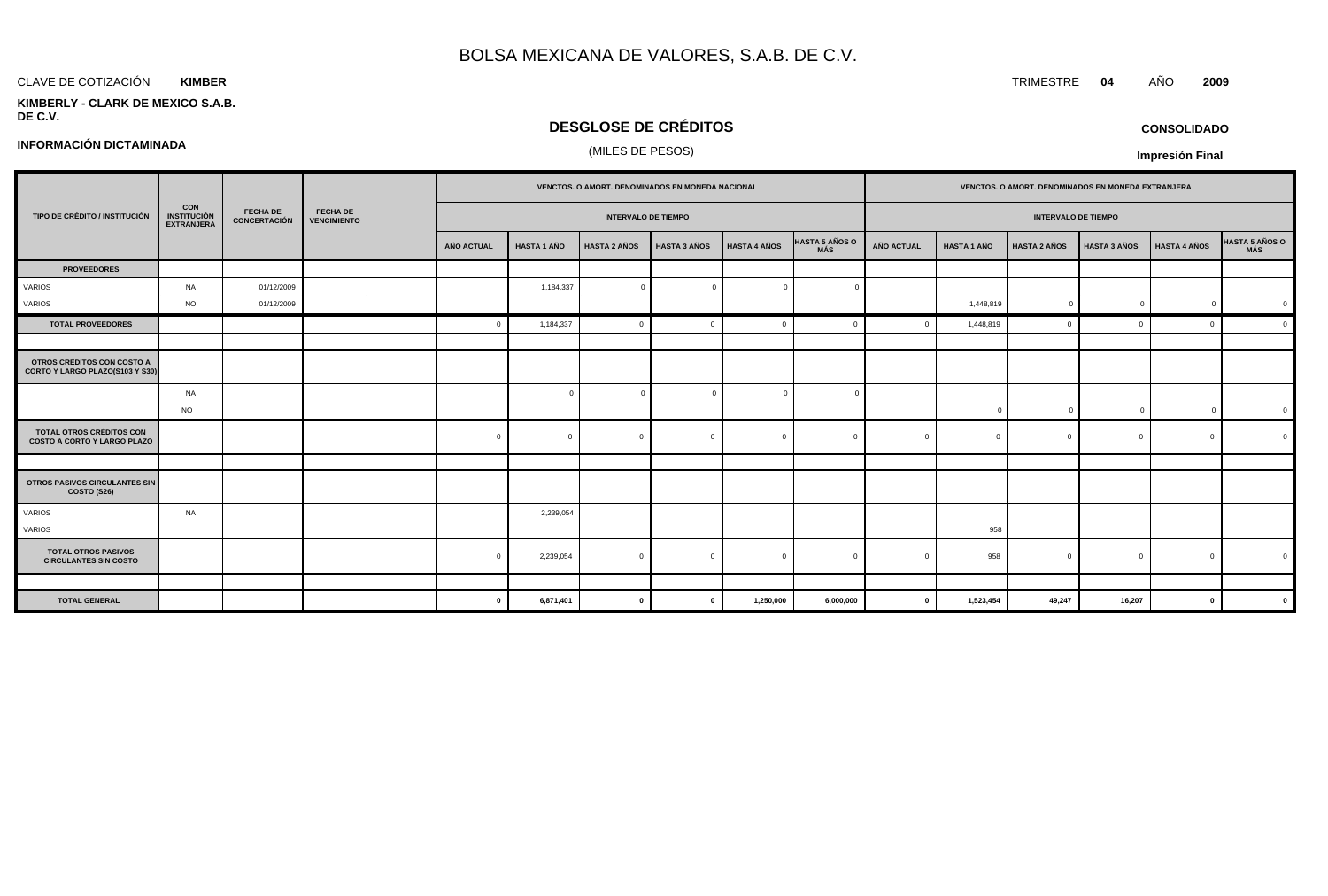#### CLAVE DE COTIZACIÓN: **KIMBER KIMBERLY - CLARK DE MEXICO S.A.B. DE C.V.**

**INFORMACIÓN DICTAMINADA**

### **POSICIÓN MONETARIA EN MONEDA EXTRANJERA**

### **CONSOLIDADO**

| NFUKWAUIUN DIUTAWINADA        | (MILES DE PESOS) |              |                      |                       |              |  |  |
|-------------------------------|------------------|--------------|----------------------|-----------------------|--------------|--|--|
|                               | <b>DÓLARES</b>   |              | <b>OTRAS MONEDAS</b> | <b>TOTAL MILES DE</b> |              |  |  |
| POSICIÓN EN MONEDA EXTRANJERA | <b>DÓLARES</b>   | <b>PESOS</b> | <b>DÓLARES</b>       | <b>PESOS</b>          | <b>PESOS</b> |  |  |
| <b>ACTIVO MONETARIO</b>       | 97,947           | 1,281,147    | 0                    | 0                     | 1,281,147    |  |  |
| <b>PASIVO</b>                 | 121,476          | 1,588,908    | 0                    | ŋ                     | 1,588,908    |  |  |
| <b>CORTO PLAZO</b>            | 116,472          | 1,523,454    | 0                    | $\Omega$              | 1,523,454    |  |  |
| LARGO PLAZO                   | 5,004            | 65,454       | $\mathbf 0$          | 0                     | 65,454       |  |  |
| <b>SALDO NETO</b>             | $-23,529$        | $-307,761$   | 0                    |                       | $-307,761$   |  |  |

#### **OBSERVACIONES**

EL TIPO DE CAMBIO UTILIZADO PARA LA CONVERSIÓN DE LOS DÓLARES ES DE \$13.08 PESOS POR UN DÓLAR.

TRIMESTRE: **04** AÑO: **2009**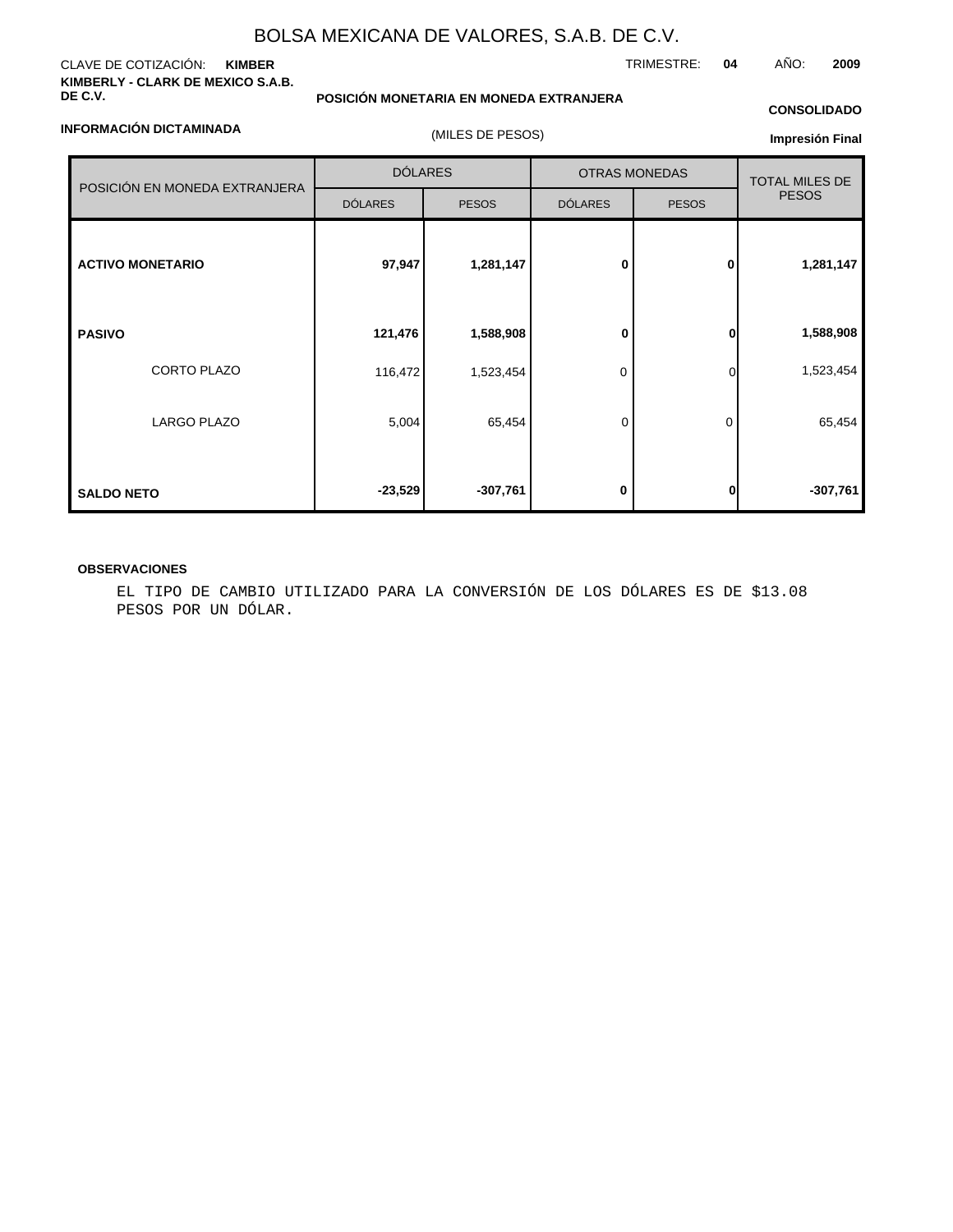TRIMESTRE: **04** AÑO: **2009**

CLAVE DE COTIZACIÓN: **KIMBER KIMBERLY - CLARK DE MEXICO S.A.B. DE C.V.**

#### **CEDULA DE INTEGRACIÓN Y CÁLCULO DE RESULTADO POR POSICIÓN MONETARIA** (MILES DE PESOS)

**CONSOLIDADO**

**Impresión Final**

**INFORMACIÓN DICTAMINADA**

| <b>MES</b>       | <b>ACTIVOS</b><br><b>MONETARIOS</b> | <b>PASIVOS</b><br><b>MONETARIOS</b> | <b>POSICIÓN</b><br><b>MONETARIA</b><br>(ACTIVA) PASIVA | <b>INFLACIÓN</b><br><b>MENSUAL</b> | <b>EFECTO MENSUAL</b><br>(ACTIVO) PASIVO |
|------------------|-------------------------------------|-------------------------------------|--------------------------------------------------------|------------------------------------|------------------------------------------|
| <b>LENERO</b>    |                                     |                                     |                                                        | 0.00                               |                                          |
| <b>I</b> FEBRERO |                                     |                                     |                                                        | 0.00                               |                                          |
| MARZO            |                                     |                                     |                                                        | 0.00                               |                                          |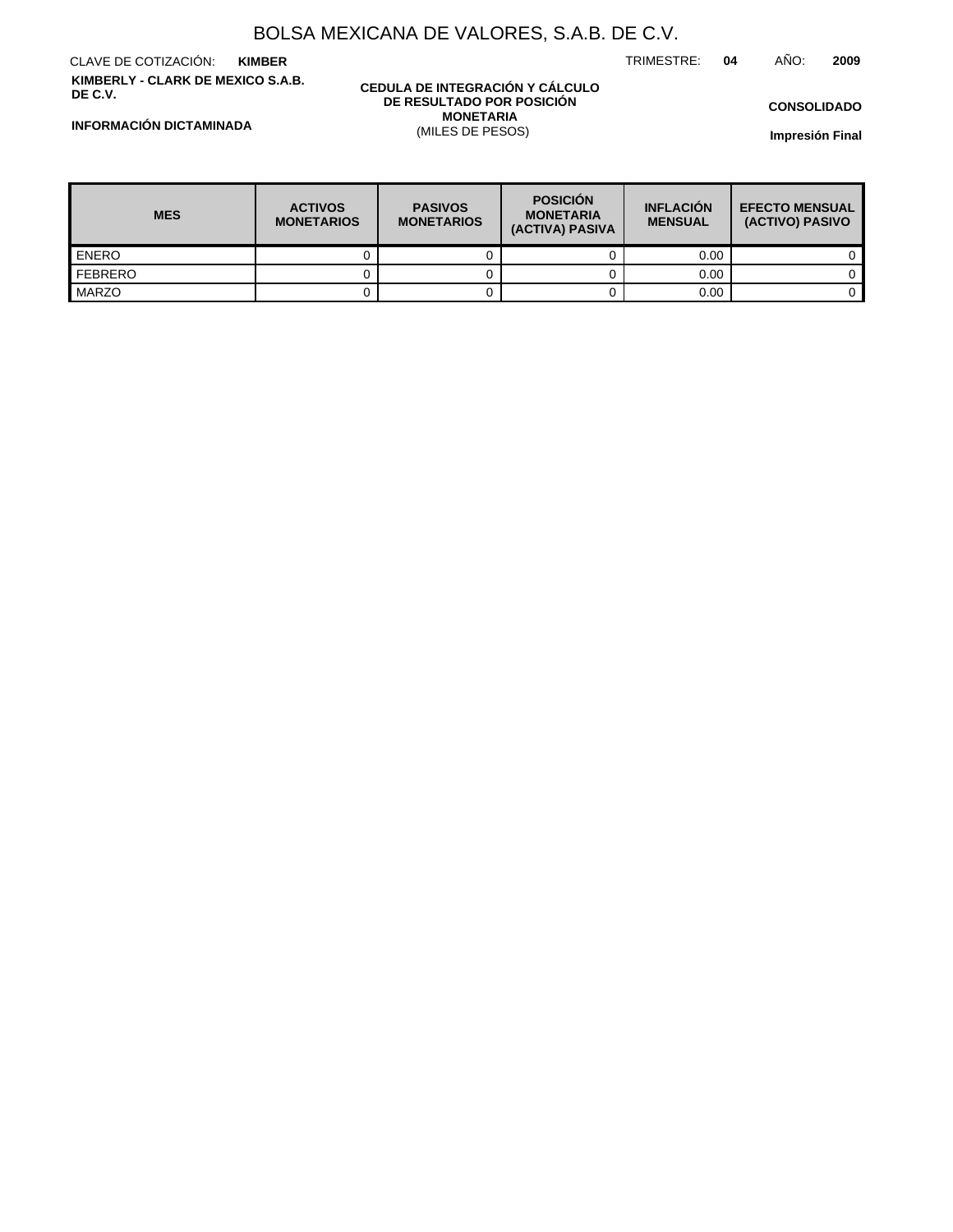| CLAVE DE COTIZACIÓN:<br><b>KIMBER</b>        |                              | TRIMESTRE: | 04            | AÑO: | 2009               |
|----------------------------------------------|------------------------------|------------|---------------|------|--------------------|
| KIMBERLY - CLARK DE MEXICO S.A.B.<br>DE C.V. | <b>INSTRUMENTOS DE DEUDA</b> |            | <b>PAGINA</b> |      | 1/2                |
| <b>INFORMACIÓN DICTAMINADA</b>               |                              |            |               |      | <b>CONSOLIDADO</b> |
|                                              |                              |            |               |      | Impresión Final    |

LIMITACIONES FINANCIERAS SEGÚN ESCRITURAS DE LA EMISIÓN Y/O TITULO

LAS OBLIGACIONES DE LOS CERTIFICADOS BURSÁTILES, SON DE HACER Y DE NO HACER; LIMITACIONES FINANCIERAS NINGUNA.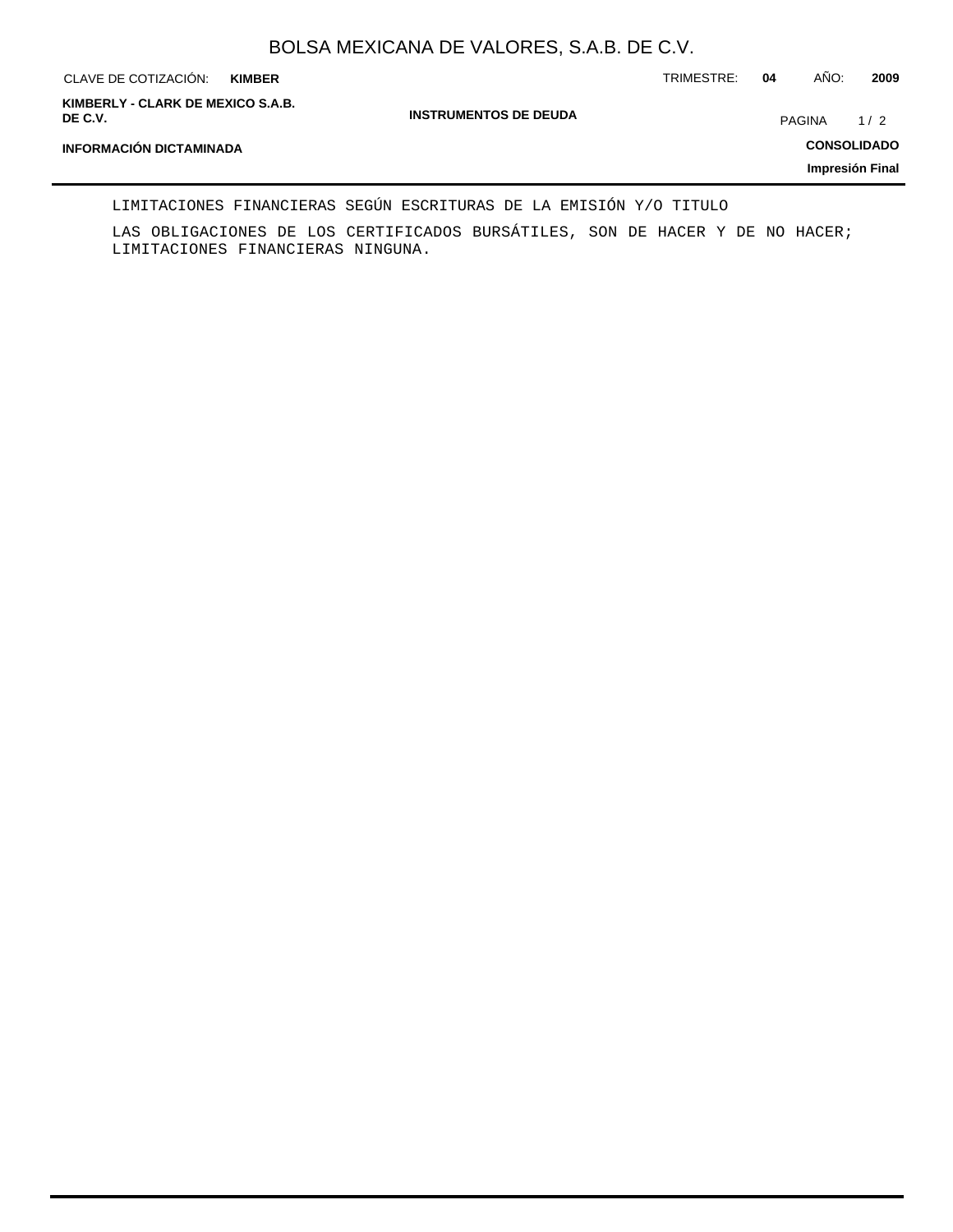| CLAVE DE COTIZACIÓN:                         | <b>KIMBER</b> |                              | TRIMESTRE: | 04            | AÑO: | 2009               |
|----------------------------------------------|---------------|------------------------------|------------|---------------|------|--------------------|
| KIMBERLY - CLARK DE MEXICO S.A.B.<br>DE C.V. |               | <b>INSTRUMENTOS DE DEUDA</b> |            | <b>PAGINA</b> |      | 2/2                |
| <b>INFORMACIÓN DICTAMINADA</b>               |               |                              |            |               |      | <b>CONSOLIDADO</b> |
|                                              |               |                              |            |               |      | Impresión Final    |

SITUACIÓN ACTUAL DE LAS LIMITACIONES FINANCIERAS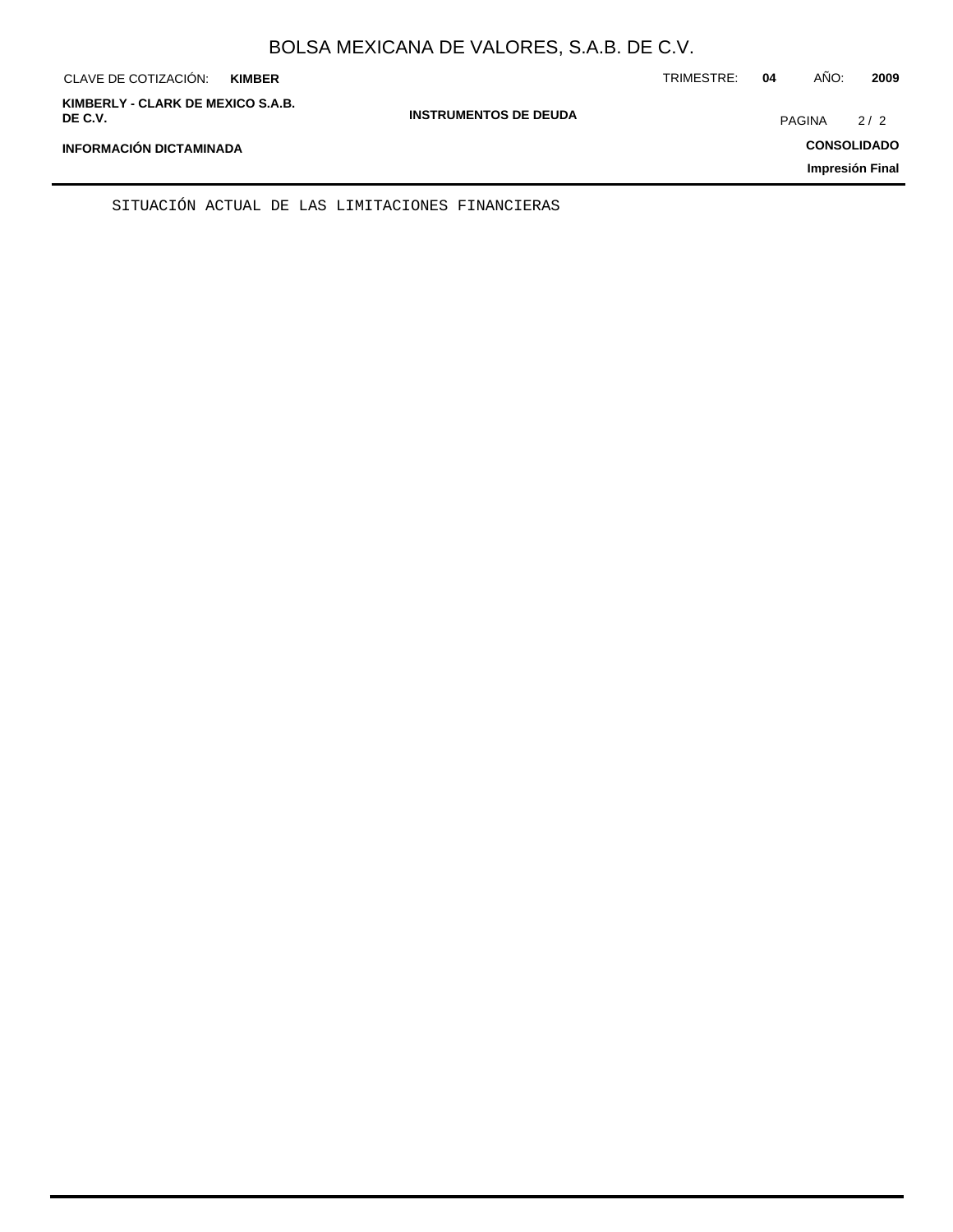CLAVE DE COTIZACIÓN: TRIMESTRE: **04** AÑO: **2009 KIMBER KIMBERLY - CLARK DE MEXICO S.A.B. DE C.V.**

#### **PLANTAS, CENTROS COMERCIALES, DE DISTRIBUCIÓN Y/O SERVICIO**

**CONSOLIDADO**

**Impresión Final**

| <b>PLANTA O CENTRO</b>     | <b>ACTIVIDAD ECONOMICA</b> | <b>CAPACIDAD INSTALADA</b> | % DE UTIL. |
|----------------------------|----------------------------|----------------------------|------------|
| <b>PANTA BAJIO</b>         | PRODUCTOS AL CONSUMIDOR    | 0                          | 0.00       |
| PLANTA ORIZABA             | PRODUCTOS AL CONSUMIDOR    | ∩                          | 0.00       |
| <b>PLANTA RAMOS ARIZPE</b> | PRODUCTOS AL CONSUMIDOR    | ∩                          | 0.00       |
| PLANTA TLAXCALA            | PRODUCTOS AL CONSUMIDOR    | 0                          | 0.00       |
| PLANTA CUAUTITLAN          | PRODUCTOS AL CONSUMIDOR    | ∩                          | 0.00       |
| PLANTA ECATEPEC            | PRODUCTOS AL CONSUMIDOR    | ∩                          | 0.00       |
| PLANTA TEXMELUCAN          | PRODUCTOS INSTITUCIONALES  | ∩                          | 0.00       |
| PLANTA MORELIA             | PRODUCTOS AL CONSUMIDOR    | ∩                          | 0.00       |

### **OBSERVACIONES**

LA CAPACIDAD INSTALADA Y EL PORCENTAJE DE UTILIZACIÓN VARIA SEGÚN LA PRODUCCIÓN.

### **INFORMACIÓN DICTAMINADA**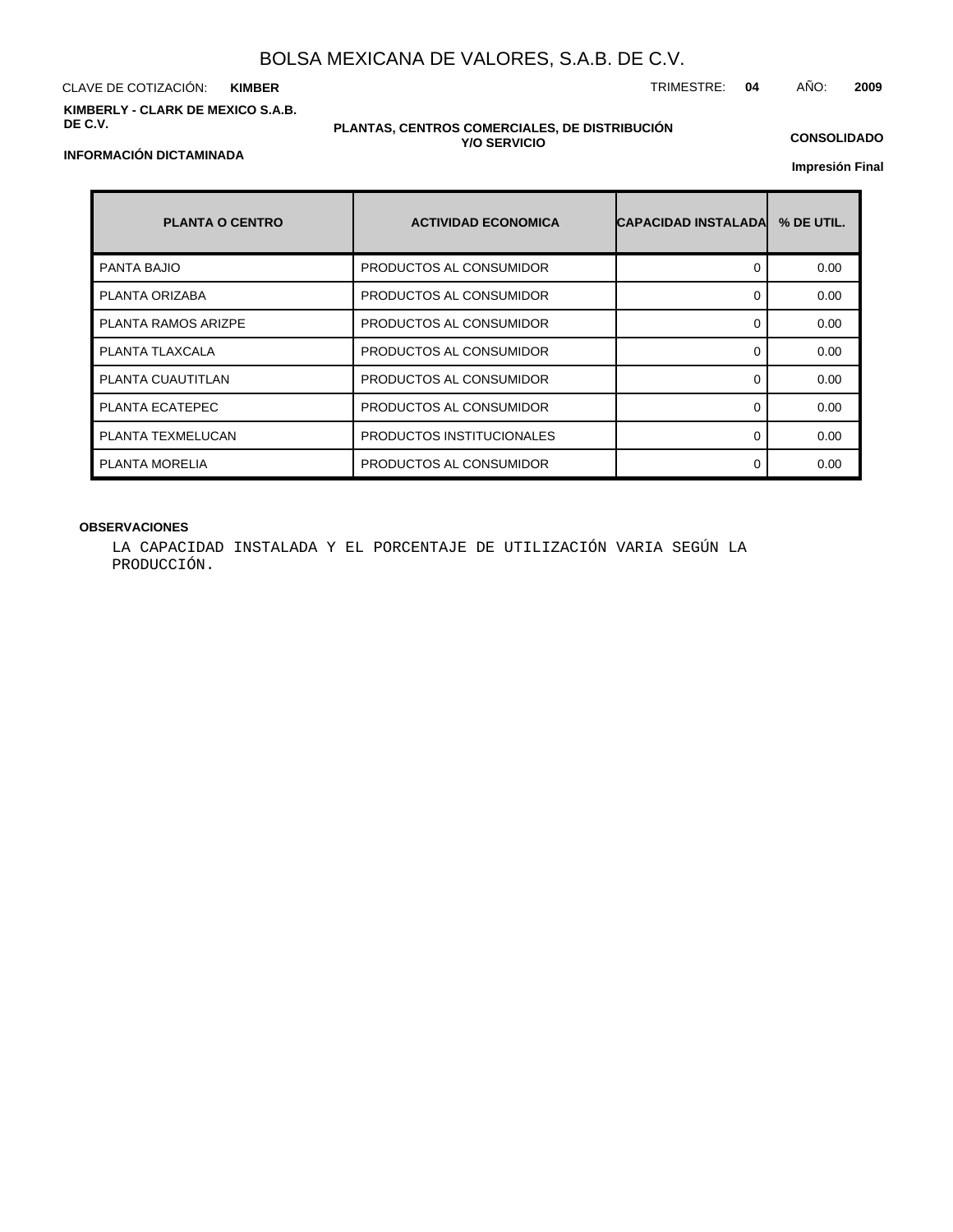CLAVE DE COTIZACIÓN **KIMBER KIMBERLY - CLARK DE MEXICO S.A.B. DE C.V.**

**INFORMACIÓN DICTAMINADA**

### **MATERIAS PRIMAS DIRECTAS**

### **CONSOLIDADO**

**Impresión Final**

| <b>MATERIAS PRIMAS</b>              | <b>PRINCIPALES PROVEEDORES</b>    | <b>ORIGEN</b> | SUST.<br>NAL. | % COSTO<br><b>PRODUCCIÓN</b><br><b>TOTAL</b> |
|-------------------------------------|-----------------------------------|---------------|---------------|----------------------------------------------|
| <b>POLIETILENO</b>                  | POLYCEL, PROPIFLEX                | Nacional      |               | 0.00                                         |
| <b>QUIMICOS</b>                     | POLIQUIMICOS, PROEQSA, SYMRISE    | Nacional      |               | 0.00                                         |
| <b>CORRUGADOS</b>                   | TITAN, GPO. INLAND                | Nacional      |               | 0.00                                         |
| <b>FIBRA PARA RECICLAR</b>          | RECYCLE, REPACSA                  | Nacional      |               | 0.00                                         |
| <b>ADHESIVOS</b>                    | NATIONAL, HENKEL                  | Nacional      |               | 0.00                                         |
| <b>CINTAS Y ELASTOMEROS</b>         | 3M, ARTEVA                        | Nacional      |               | 0.00                                         |
| <b>CELULOSA DE MADERA</b>           | ARACRUZ, GP CELL., DOMTAR, WEYER. | Importación   |               | 0.00                                         |
| <b>FIBRA P/RECICLAR Y RECICLADA</b> | HARMON, INT. PAPER, FIB           | Importación   |               | 0.00                                         |
| <b>POLIACRILATO DE SODIO</b>        | BASF, TOYOTA, STOCKHAUSEN         | Importación   |               | 0.00                                         |
| <b>POLIPROPILENO</b>                | <b>EXXONMOBIL</b>                 | Importación   |               | 0.00                                         |

**OBSERVACIONES**

TRIMESTRE **04** AÑO **2009**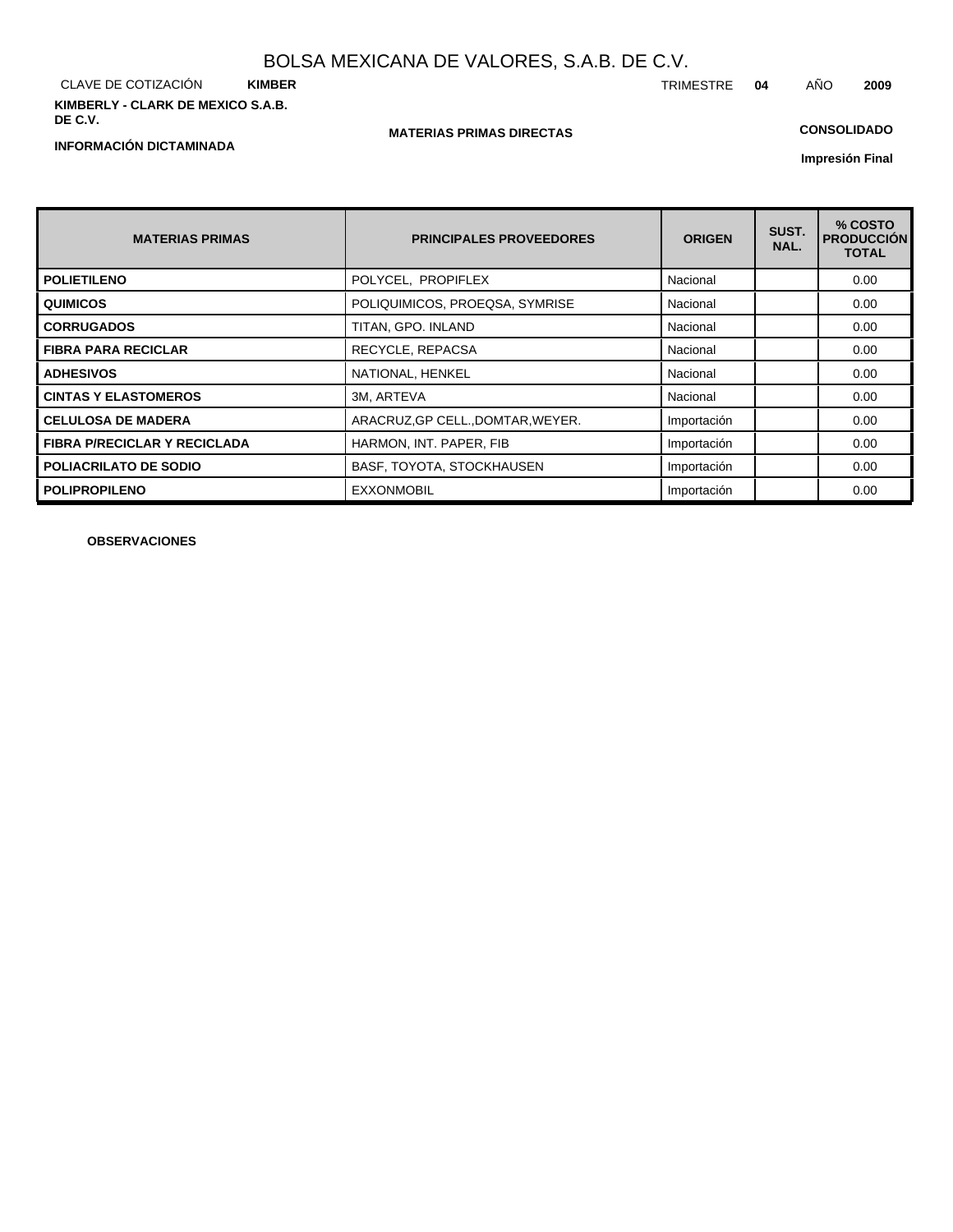CLAVE DE COTIZACIÓN TRIMESTRE **04** AÑO **2009 KIMBER KIMBERLY - CLARK DE MEXICO S.A.B.**

**INFORMACIÓN DICTAMINADA**

**DE C.V.**

### **DISTRIBUCIÓN DE VENTAS POR PRODUCTO**

## **CONSOLIDADO**

**Impresión Final**

| <b>PRINCIPALES</b>       | <b>VENTAS</b>  |                | % DE PART. | <b>PRINCIPALES</b> |                 |  |  |
|--------------------------|----------------|----------------|------------|--------------------|-----------------|--|--|
|                          | <b>VOLUMEN</b> | <b>IMPORTE</b> | MDO.       | <b>MARCAS</b>      | <b>CLIENTES</b> |  |  |
| <b>NACIONALES</b>        |                |                |            |                    |                 |  |  |
| PROD. AL CONSUMIDOR      | $\mathbf 0$    | 23,496,966     | 0.00       |                    |                 |  |  |
| <b>EXTRANJERAS</b>       |                |                |            |                    |                 |  |  |
| <b>INFORMACION TOTAL</b> | $\Omega$       | 1,205,241      | 0.00       |                    |                 |  |  |
| <b>TOTAL</b>             |                | 24,702,207     |            |                    |                 |  |  |

VENTAS TOTALES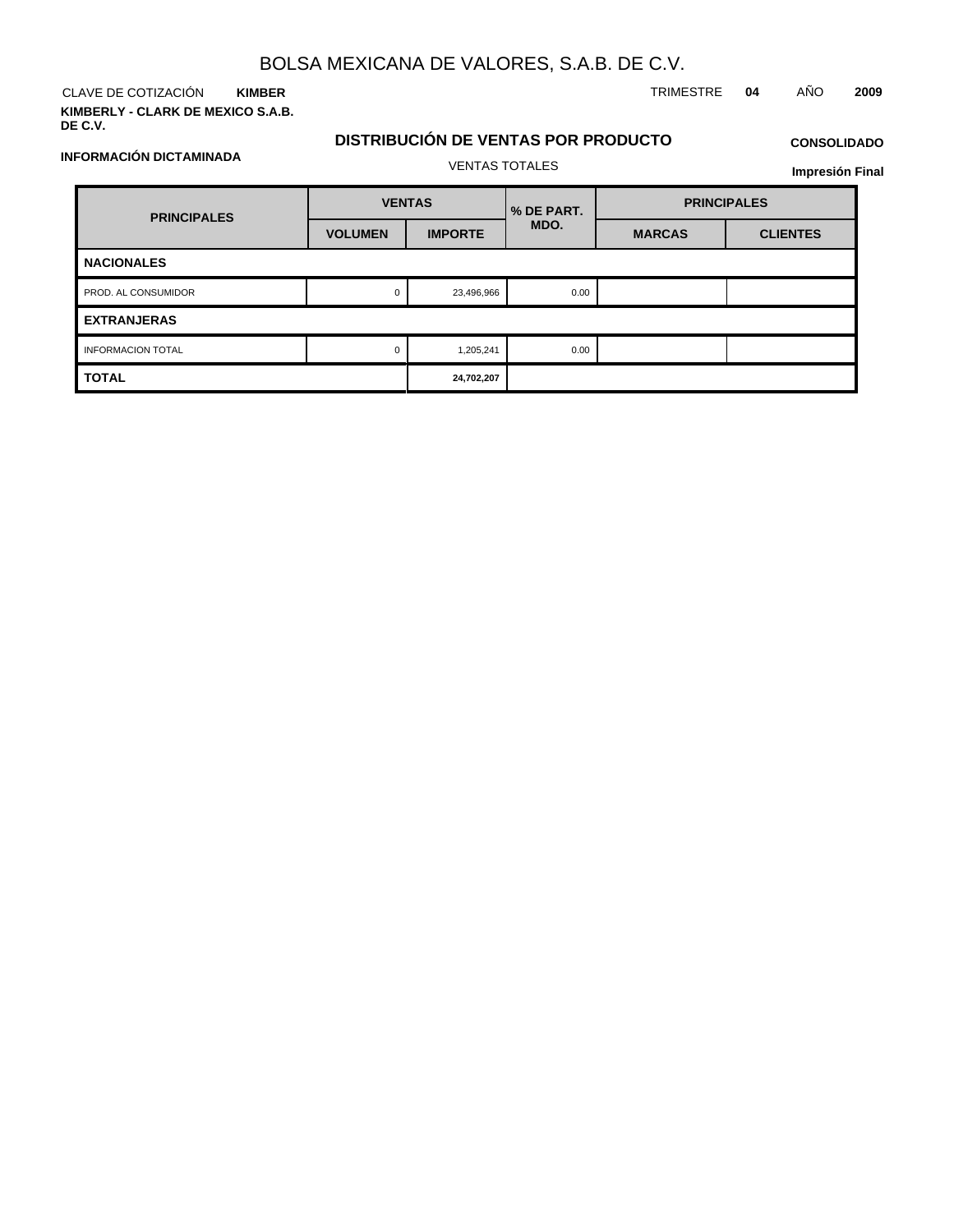**KIMBER**

**KIMBERLY - CLARK DE MEXICO S.A.B. DE C.V.**

**INFORMACIÓN DICTAMINADA**

CLAVE DE COTIZACIÓN TRIMESTRE **04** AÑO **2009**

### **DISTRIBUCIÓN DE VENTAS POR PRODUCTO** VENTAS EXTRANJERAS

## **CONSOLIDADO**

| <b>Impresión Final</b> |  |
|------------------------|--|
|------------------------|--|

| <b>PRINCIPALES</b>                   | <b>VENTAS</b>  |                | <b>DESTINO</b> | <b>PRINCIPALES</b> |                 |  |  |  |
|--------------------------------------|----------------|----------------|----------------|--------------------|-----------------|--|--|--|
|                                      | <b>VOLUMEN</b> | <b>IMPORTE</b> |                | <b>MARCAS</b>      | <b>CLIENTES</b> |  |  |  |
| <b>EXPORTACIÓN</b>                   |                |                |                |                    |                 |  |  |  |
| <b>INFORMACION TOTAL</b>             | $\Omega$       | 1,205,241      |                |                    |                 |  |  |  |
| <b>SUBSIDIARIAS EN EL EXTRANJERO</b> |                |                |                |                    |                 |  |  |  |

| <b>TOTAL</b> | 1,205,241 |  |  |
|--------------|-----------|--|--|
|              |           |  |  |

**OBSERVACIONES**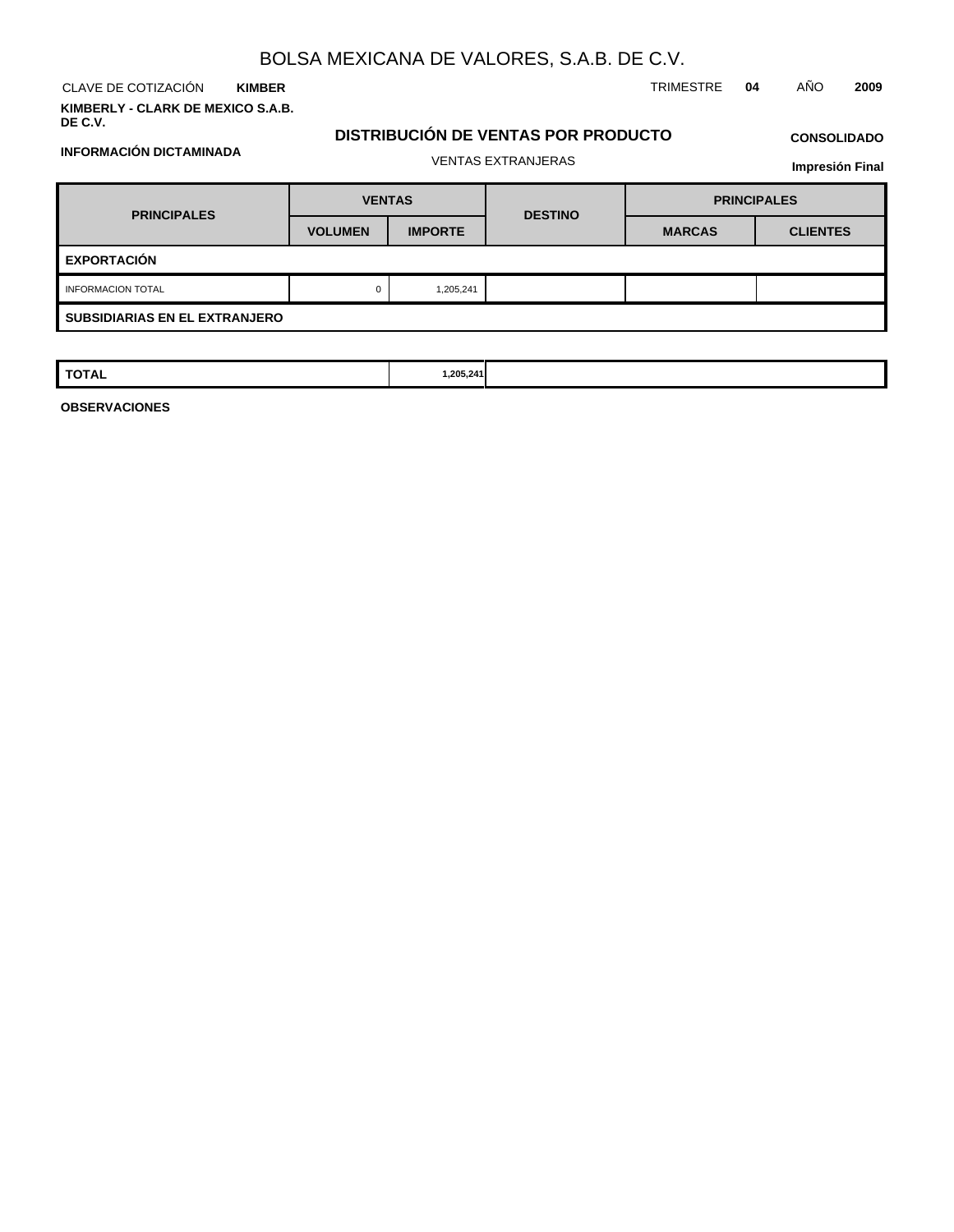| BOLSA MEXICANA DE VALORES, S.A.B. DE C.V.            |               |                                                                                      |            |    |               |                 |  |
|------------------------------------------------------|---------------|--------------------------------------------------------------------------------------|------------|----|---------------|-----------------|--|
| CLAVE DE COTIZACIÓN:                                 | <b>KIMBER</b> |                                                                                      | TRIMESTRE: | 04 | AÑO:          | 2009            |  |
| KIMBERLY - CLARK DE MEXICO S.A.B.<br>DE C.V.         |               | <b>INFORMACIÓN DE PROYECTOS (Proyecto, Monto</b><br>Ejercido y Porcentaje de Avance) |            |    | <b>PAGINA</b> | 1/1             |  |
| <b>INFORMACIÓN DICTAMINADA</b><br><b>CONSOLIDADO</b> |               |                                                                                      |            |    |               |                 |  |
|                                                      |               |                                                                                      |            |    |               | Impresión Final |  |
|                                                      |               |                                                                                      |            |    |               |                 |  |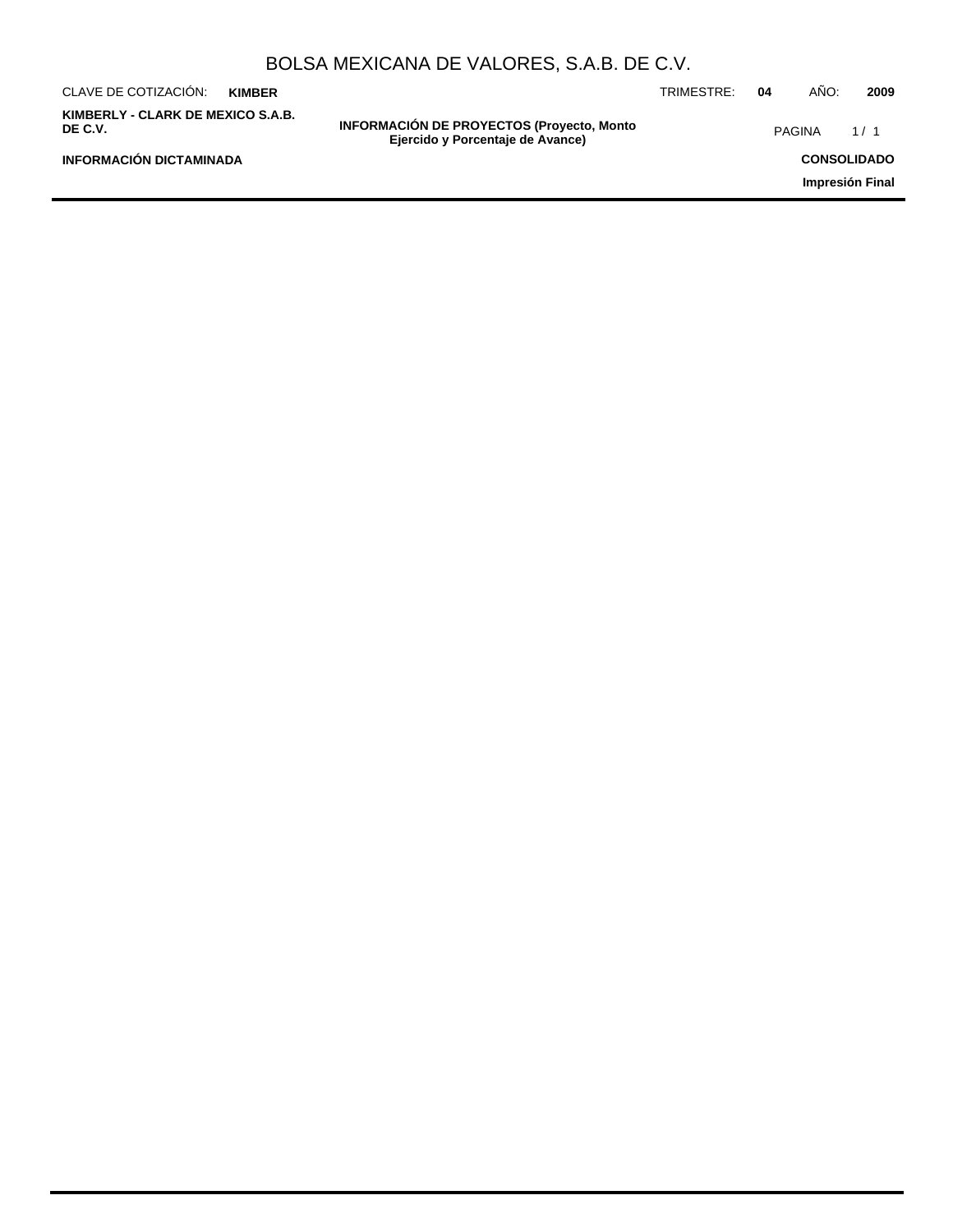CLAVE DE COTIZACIÓN: TRIMESTRE: **04** AÑO: **2009 KIMBER**

**INFORMACIÓN DICTAMINADA**

**KIMBERLY - CLARK DE MEXICO S.A.B. DE C.V.**

**TRANSACCIONES EN MONEDA EXTRANJERA Y CONVERSIÓN DE ESTADOS FINANCIEROS DE OPERACIONES EXTRANJERAS (Información relacionada al Boletín B-15)**

PAGINA 1/1

**CONSOLIDADO**

**Impresión Final**

KIMBERLY-CLARK DE MÉXICO, S.A.B. DE C.V. TIENE UNA EMPRESA COMERCIALIZADORA EN EL EXTERIOR PARA PROMOVER SUS PRODUCTOS Y SE DENOMINA PAPER PRODUCTS TRADE CORPORATION, LOS EFECTOS DE ESTA SUBSIDIARIA SON RECONOCIDOS EN LOS ESTADOS FINANCIEROS CONSOLIDADOS Y NO SON IMPORTANTES.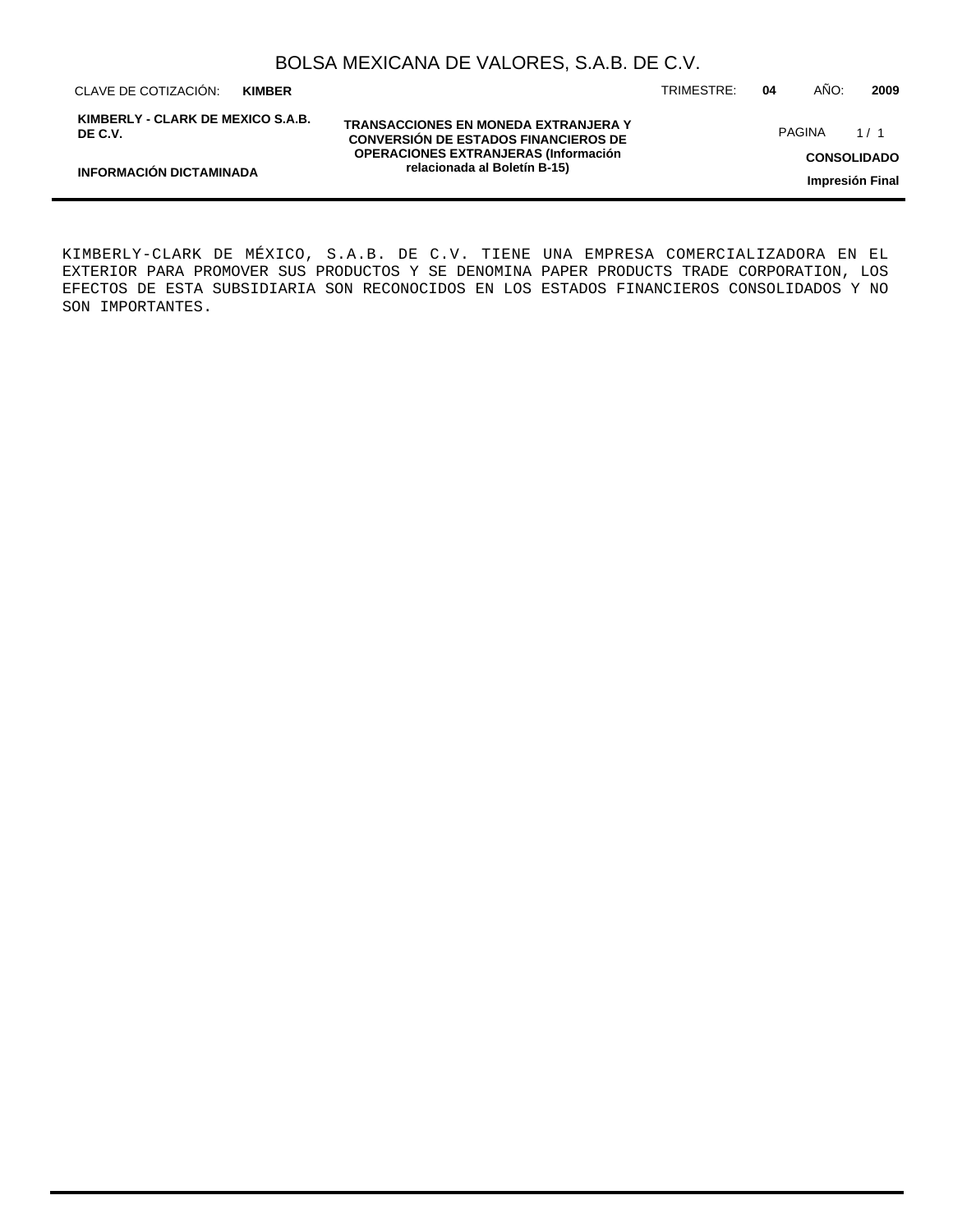**KIMBERLY - CLARK DE MEXICO S.A.B. DE C.V.** CLAVE DE COTIZACIÓN **KIMBER**

### **INTEGRACIÓN DEL CAPITAL SOCIAL PAGADO**

**CONSOLIDADO Impresión Final**

**INFORMACIÓN DICTAMINADA**

| <b>SERIES</b> | VALOR NOMINAL(\$) VIGENTE | <b>CUPÓN</b>    | <b>NUMERO DE ACCIONES</b> |                           |                  |                          | <b>CAPITAL SOCIAL</b> |                 |  |
|---------------|---------------------------|-----------------|---------------------------|---------------------------|------------------|--------------------------|-----------------------|-----------------|--|
|               |                           |                 | <b>PORCIÓN FIJA</b>       | <b>IPORCIÓN VARIABLEI</b> | <b>MEXICANOS</b> | <b>LIBRE SUSCRIPCIÓN</b> | <b>FIJO</b>           | <b>VARIABLE</b> |  |
| A             | 0.000001                  | 25 <sub>1</sub> | 560,228,575               | 0                         | 560,228,575      | 0                        | 4,593                 | 0               |  |
| lΒ            | 0.000001                  | 25 <sub>l</sub> | 516,769,840               |                           | $\mathbf{0}$     | 516,769,840              | 4,236                 | 0               |  |
| <b>TOTAL</b>  |                           |                 | 1,076,998,415             |                           | 560,228,575      | 516,769,840              | 8,829                 | 0               |  |

**TOTAL DE ACCIONES QUE REPRESENTAN EL CAPITAL SOCIAL PAGADO A LA FECHA DE ENVIO DE LA INFORMACIÓN:** 1,076,998,415

TRIMESTRE **04** AÑO **2009**

**OBSERVACIONES**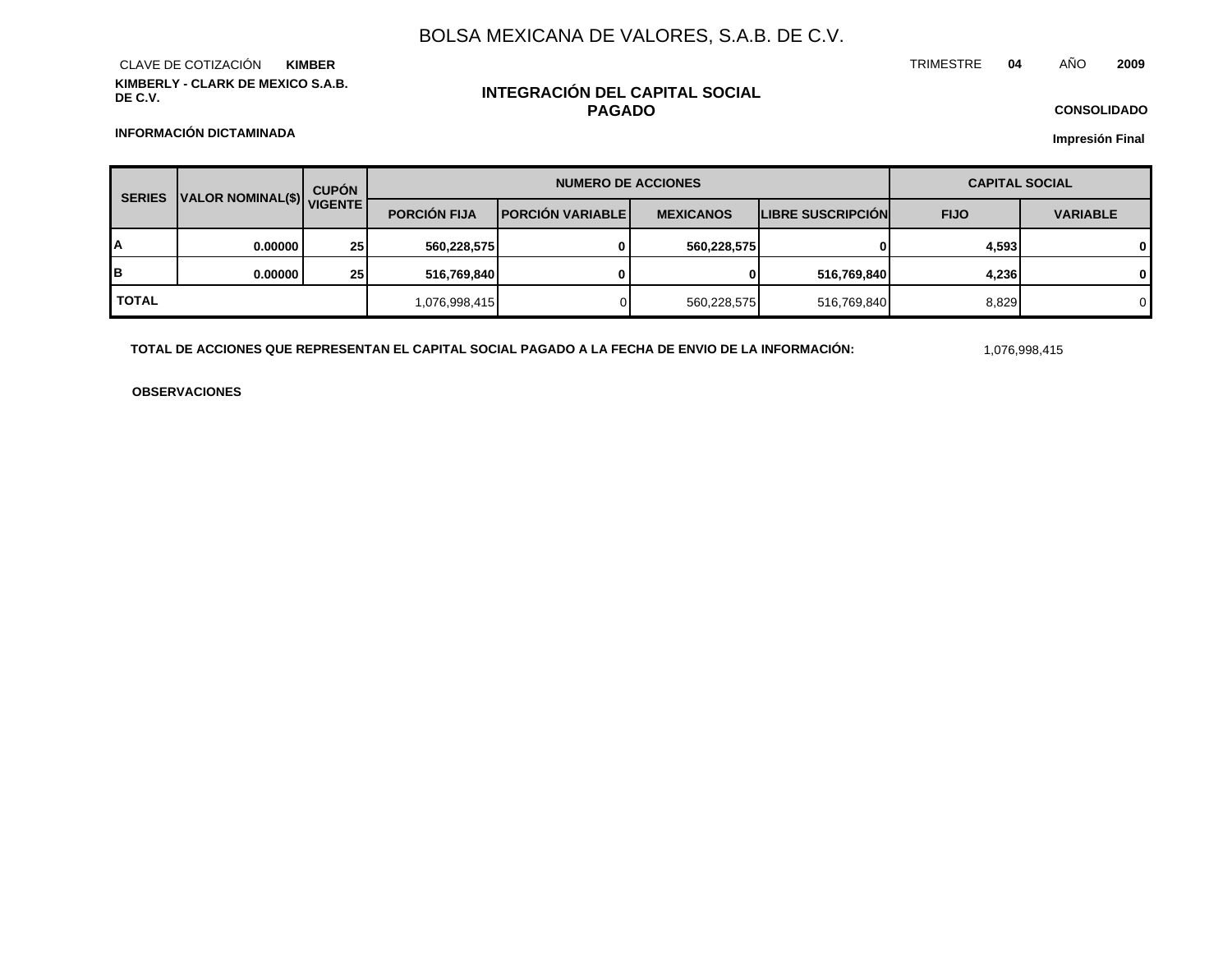CLAVE DE COTIZACIÓN: **KIMBER**

**KIMBERLY - CLARK DE MEXICO S.A.B. DE C.V.**

**INFORMACIÓN DICTAMINADA**

**INSTRUMENTOS FINANCIEROS DERIVADOS**

TRIMESTRE: **04** AÑO: **2009**

PAGINA 1/2

**CONSOLIDADO**

**Impresión Final**

AL 31 DE DICIEMBRE DE 2009, KIMBERLY-CLARK DE MÉXICO, S.A.B. DE C.V. (KIMBER) TIENE CRÉDITOS EN MONEDA NACIONAL CON TASAS DE INTERÉS VARIABLES POR UN MONTO DE \$8,250 MILLONES DE PESOS.

CON LA FINALIDAD DE REDUCIR EL RIESGO EN LAS VARIACIONES EN TASAS DE INTERÉS SE TIENE CONTRATADO UN INSTRUMENTO FINANCIERO DERIVADO. LA ESTRATEGIA DE KIMBER ES LA DE CONTRATAR INSTRUMENTOS FINANCIEROS DERIVADOS EXCLUSIVAMENTE CON INSTITUCIONES DE RECONOCIDA SOLVENCIA Y EXCLUSIVAMENTE CON FINES DE COBERTURA.

KIMBER RECONOCE TODOS LOS ACTIVOS O PASIVOS QUE SURGEN DE LAS OPERACIONES CON INSTRUMENTOS FINANCIEROS DERIVADOS EN EL BALANCE GENERAL A VALOR RAZONABLE, INDEPENDIENTEMENTE DEL PROPÓSITO DE SU TENENCIA. EL VALOR RAZONABLE SE DETERMINA CON BASE EN PRECIOS DE MERCADOS RECONOCIDOS Y CON BASE EN TÉCNICAS DE VALUACIÓN ACEPTADAS EN EL ÁMBITO FINANCIERO.

CUANDO LOS DERIVADOS SON CONTRATADOS Y CUMPLEN CON TODOS LOS REQUISITOS DE COBERTURA, SE DOCUMENTA SU DESIGNACIÓN AL INICIO DE LA OPERACIÓN DE COBERTURA, DESCRIBIENDO EL OBJETIVO, CARACTERÍSTICAS, RECONOCIMIENTO CONTABLE Y COMO SE LLEVARÁ A CABO LA MEDICIÓN DE LA EFECTIVIDAD, APLICABLES A ESA OPERACIÓN.

LOS DERIVADOS DESIGNADOS COMO COBERTURA RECONOCEN LOS CAMBIOS EN VALUACIÓN DE ACUERDO AL TIPO DE COBERTURA DE QUE SE TRATE: (1) CUANDO SON DE VALOR RAZONABLE, LAS FLUCTUACIONES TANTO DEL DERIVADO COMO DE LA PARTIDA CUBIERTA SE VALÚAN A VALOR RAZONABLE Y SE RECONOCEN EN LOS RESULTADOS; (2) CUANDO SON DE FLUJO DE EFECTIVO, LA PORCIÓN EFECTIVA SE RECONOCE TEMPORALMENTE EN EL RESULTADO INTEGRAL Y SE APLICA A RESULTADOS CUANDO LA PARTIDA CUBIERTA LOS AFECTA; LA PORCIÓN INEFECTIVA SE RECONOCE DE INMEDIATO EN LOS RESULTADOS.

NO SE HA OTORGADO GARANTÍA ALGUNA EN RELACIÓN AL INSTRUMENTO FINANCIERO DERIVADO.

A LA FECHA DE ESTE REPORTE NO SE HA IDENTIFICADO NINGÚN RIESGO O CONTINGENCIA FUTURA EN LA POSICIÓN DEL INSTRUMENTO FINANCIERO DERIVADO. DE LA MISMA MANERA NO EXISTE NINGUNA EVENTUALIDAD O CAMBIO EN EL VALOR DEL SUBYACENTE QUE IMPLIQUE QUE EL USO DEL DERIVADO ACTUALMENTE CONTRATADO DIFIERA DEL ORIGINALMENTE CONTRATADO NI QUE IMPLIQUE LA PÉRDIDA PARCIAL O TOTAL DE LA COBERTURA. POR LO TANTO LA COMPAÑÍA ESTIMA NO ASUMIR NUEVAS OBLIGACIONES CON RELACIÓN A ESTE DERIVADO.

LA COMPAÑÍA CONSIDERA QUE POR SU POCA IMPORTANCIA RELATIVA DENTRO RESULTADO INTEGRAL DE FINANCIAMIENTO, UN ANÁLISIS DE SENSIBILIDAD NO ES NECESARIO.